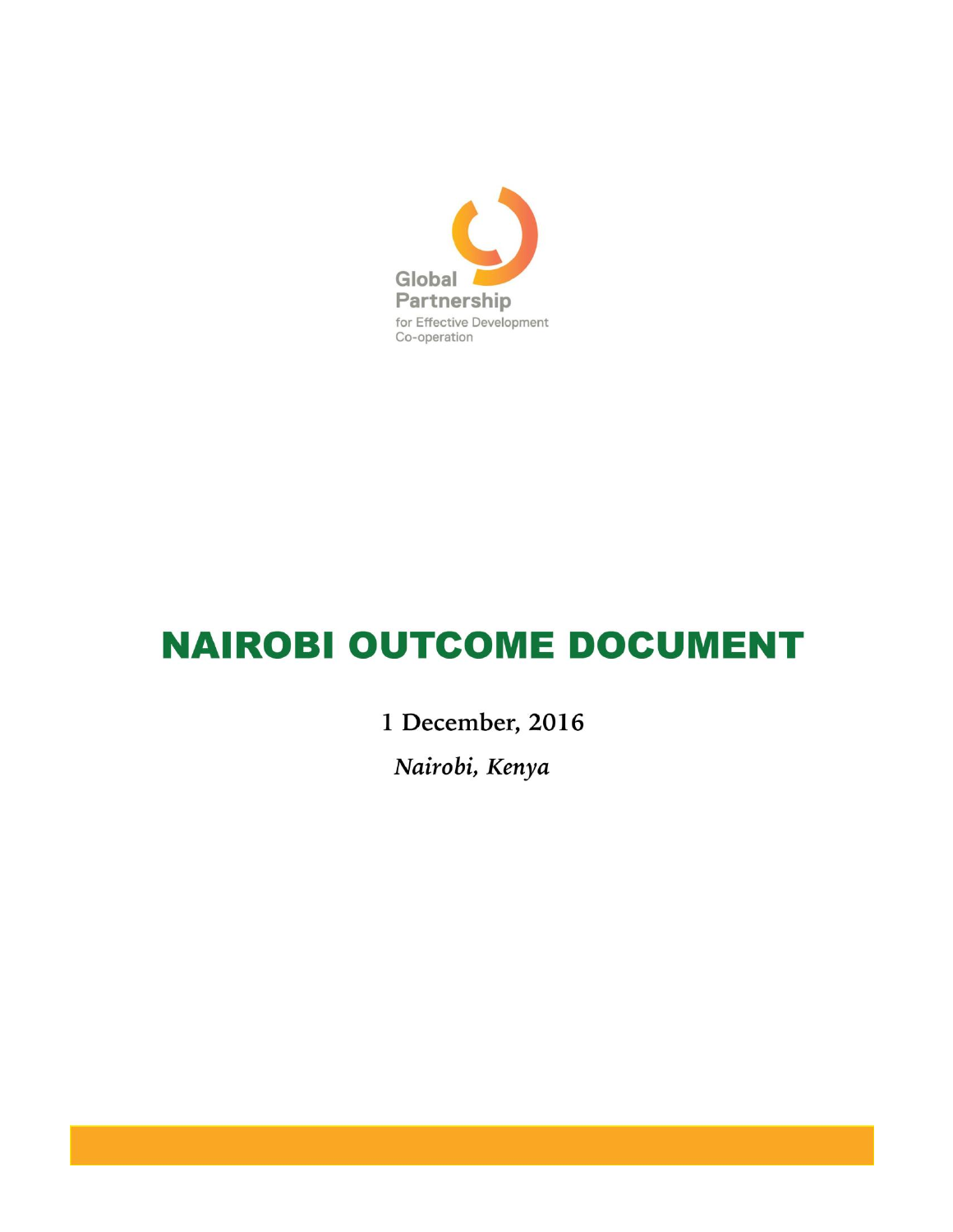# **Table of Contents**

| Principle 1. Ownership of development priorities by partners receiving support |
|--------------------------------------------------------------------------------|
|                                                                                |
|                                                                                |
|                                                                                |
|                                                                                |
|                                                                                |
|                                                                                |
|                                                                                |
|                                                                                |
|                                                                                |
|                                                                                |
|                                                                                |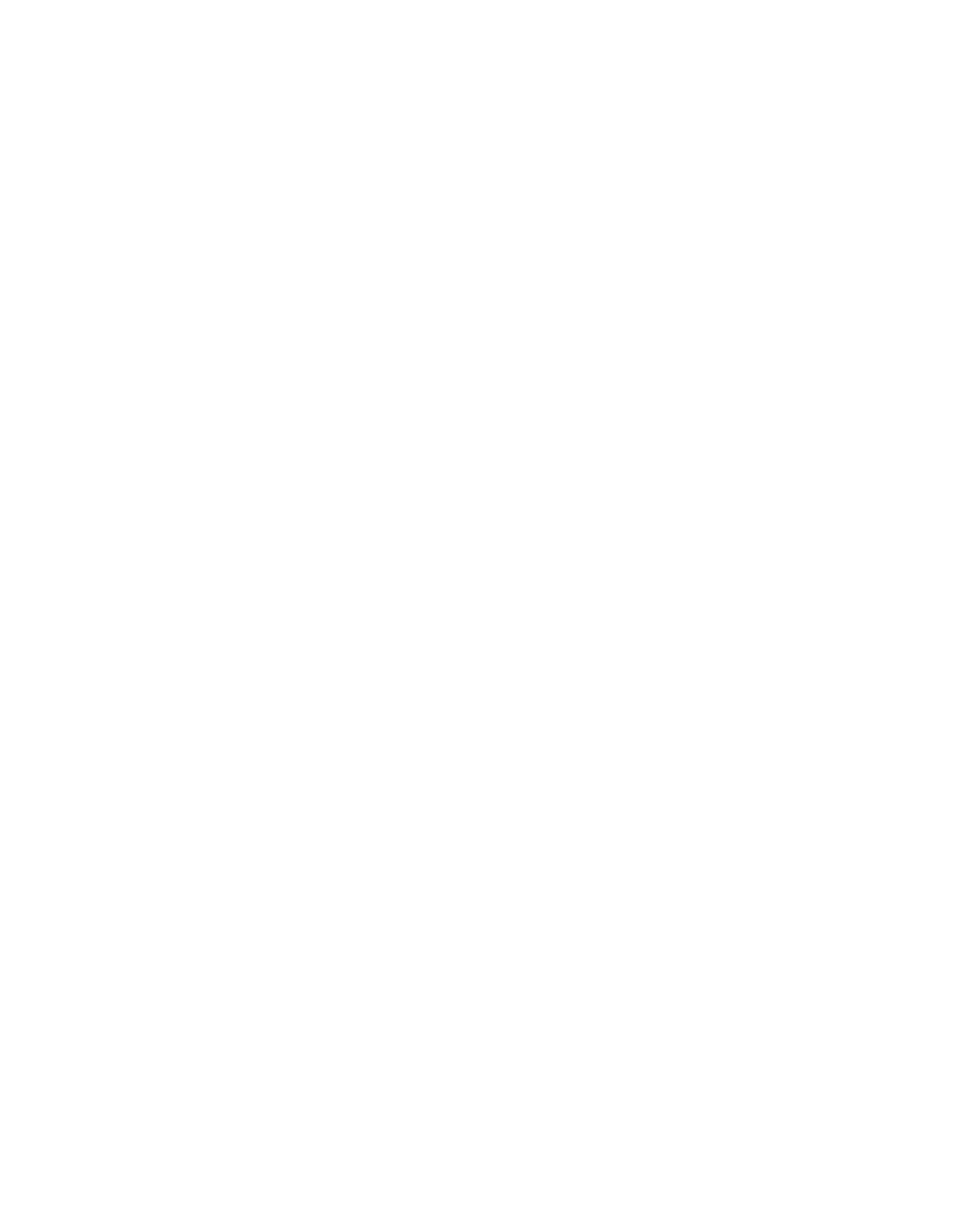# **SUMMARY**

- <span id="page-3-0"></span>1. We, the participants of the second High-Level Meeting of the Global Partnership for Effective Development Cooperation, are committed to effective development cooperation as a means to achieve the universal and inter-related Sustainable Development Goals (SDGs). We met in Nairobi, Kenya, on 28 November-1 December 2016 to reaffirm the spirit of partnership in which we recognized our unity of purpose, inter-dependence and respective responsibilities.
- 2. We believe that effective development cooperation can arise from inclusion, trust and innovation, founded on respect by all partners for the use of national strategies and country results frameworks.
- 3. The universality of the 2030 Agenda for Sustainable Development means that the donor-recipient relationships of the past have been replaced by approaches that view all as equal and interdependent partners in development. The Global Partnership champions this approach, and seeks to maximize the effectiveness and impact of all forms of cooperation for development. We do this in partnership to achieve the broad vision of people, planet, prosperity and peace.
- 4. Our vision is consistent with agreed international commitments on environmental sustainability, human rights, decent work, gender equality and the elimination of all forms of discrimination.
- 5. Our Monitoring Framework is a unique instrument for mutual accountability. We will continue to use it to monitor implementation of our commitments through country-led and country-based processes. This monitoring will contribute directly to the United Nations High-Level Political Forum follow-up and review of the implementation of the SDGs. We will evolve and strengthen our monitoring to deepen mutual learning, mutual benefit and mutual accountability.
- 6. To deliver on this vision, we will collectively and individually take urgent action in line with our four principles that are applicable to all partners –ownership of development priorities by developing countries, focus on results, inclusive development partnerships, and transparency and accountability.
- 7. We embrace the diversity that underpins our partnership and recognize the complementary contributions of all. While our principles and commitments are common to all members of the Global Partnership, each partner will deliver on its respective commitments, specific to their constituency.
- 8. We reaffirm all previous commitments taken at the High Level Fora for Aid Effectiveness in Paris (2005), Accra (2008), Busan (2011) and the GPEDC High Level Meeting in Mexico City (2014). We commit to energize the implementation of commitments and the Global Partnership with a pledge of leaving no one behind.
- 9. To accelerate progress in our joint commitments we will strengthen country ownership of development priorities. We will:
	- a. work with parliaments to improve their scrutiny of all development cooperation; We will empower local governments to localize the SDGs, and support communities to interact with them;
	- b. develop and support transparent, accountable and inclusive national development strategies, and encourage alignment of all partners to those strategies where feasible; and
	- c. strengthen and use country systems, improve harmonization of providers of development cooperation, and support the inclusion of local business sector and civil society in procurement processes.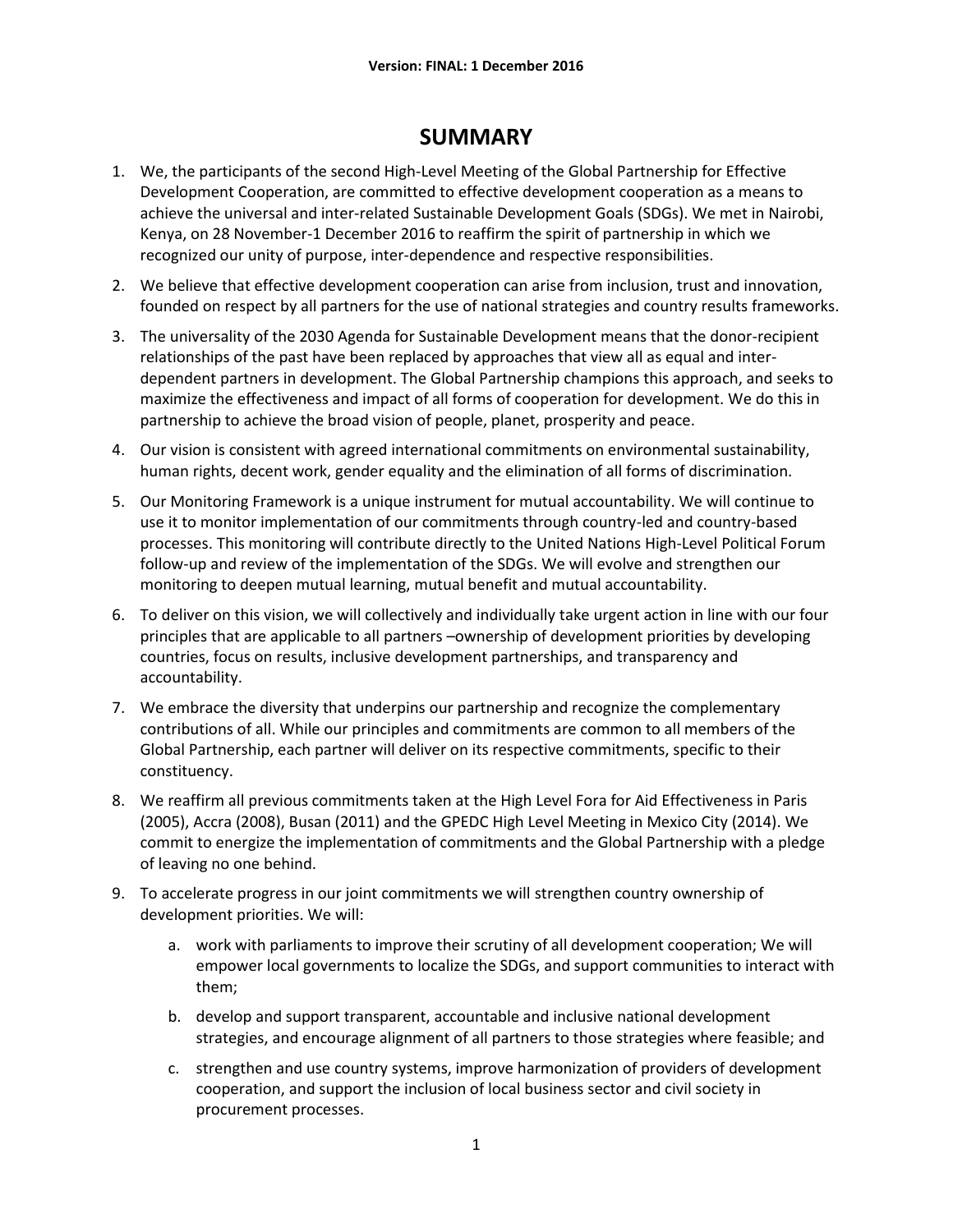- 10. To strengthen focus on results, we will:
	- a. further develop, support and use country-level results frameworks, and progressively adapt results frameworks to reflect the targets and indicators of the SDGs, and make results data publicly available; and
	- b. further develop, support and use national statistical systems, and generate disaggregated data to report on progress.
- 11. To promote inclusive development partnerships, we will:
	- a. increase our efforts to ensure an enabling environment for all partners, including parliaments, local governments, civil society, the business sector, philanthropy and trade unions, and will support country-level platforms for collaboration;
	- b. foster enabling policy environments for the business sector to support responsible, inclusive and sustainable business practices, and support structured dialogue and partnership to promote these approaches;
	- c. support civil society to play its full role as an independent development actor in its own right, and to ensure its own operations are as effective as possible; and
	- d. work with philanthropy to maximize their specific contribution to sustainable development, including through public-philanthropic partnerships.
- 12. To strengthen transparency and accountability to each other, we will:
	- a. improve publication of open data on development cooperation, and support the use of this data by all relevant stakeholders;
	- b. update mutual accountability arrangements at country level to include all relevant development partners, in an inclusive and transparent manner;
	- c. improve the capacity of local authorities and parliaments to provide transparent information to citizens on the use of resources; and
	- d. support the business sector to adopt transparent and accountable management systems of public and private funds, and to account for the social, environmental and economic impacts of its value chain.
- 13. We are committed to ensuring that no one is left behind by the development process and by development cooperation specifically.
- 14. We will invest in science, technology and innovation as a driver of effective development cooperation.
- 15. We will support fragile and conflict-affected countries to access the resources and partnerships needed to advance specific development priorities. Building on the New Deal for Engagement in Fragile States, we will work to enhance engagement between development, peacebuilding, security and humanitarian partners and efforts. We will promote peer learning between fragile and conflictaffected environments.
- 16. We recognize that women's and girls' rights, gender equality and the empowerment of women and girls are both a stand-alone goal and a cross-cutting issue to achieving sustainable development. We will accelerate efforts to achieve these aims by deepening multi-stakeholder partnerships and tracking resource allocations for these aims, strengthening capacity for gender responsive budgeting and planning and the participation of women's organisations.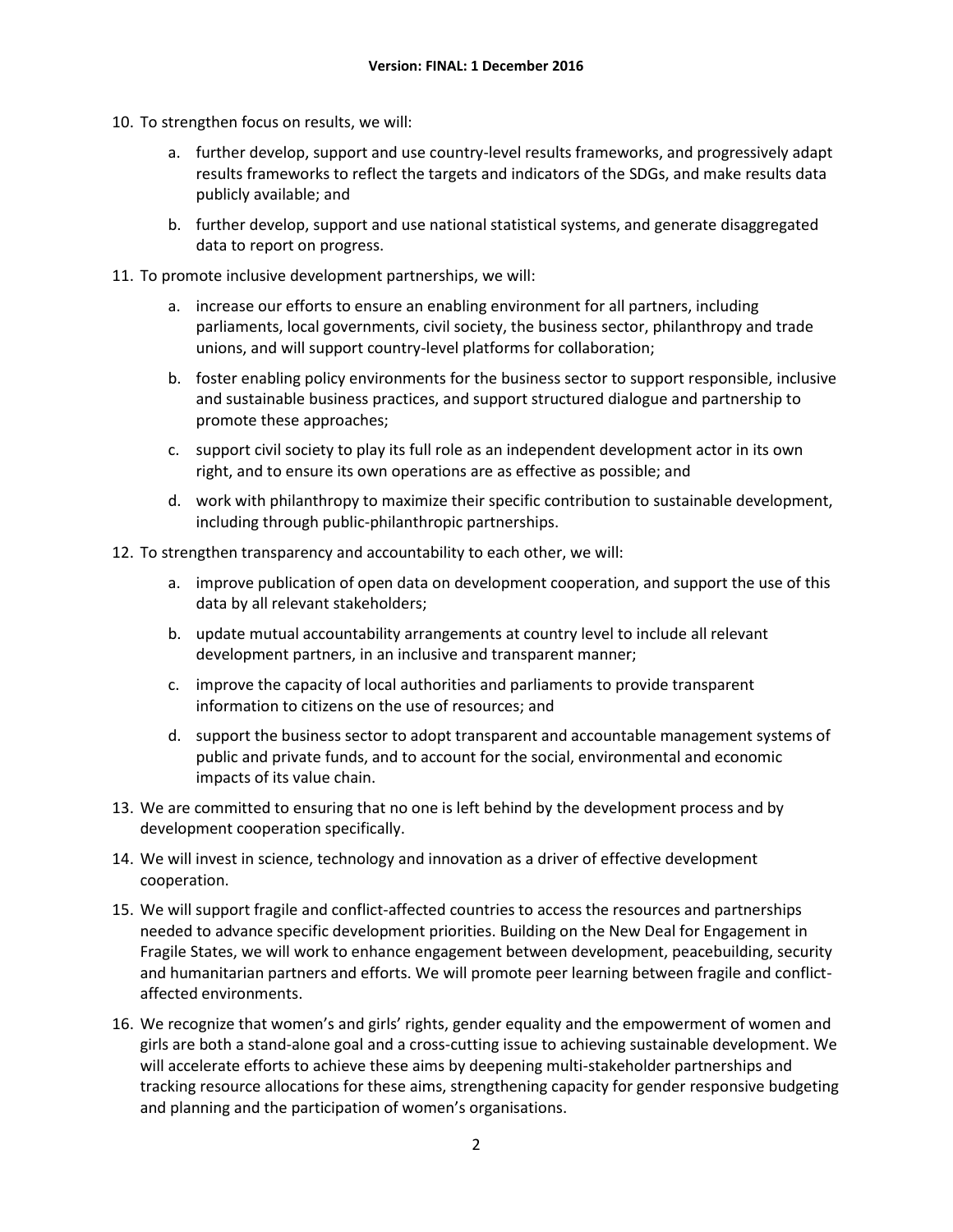- 17. We reiterate our commitment to invest in the development of children and youth. We will urgently improve reporting on child-focused development cooperation and domestic resources, and strengthen capacity for youth to participate in accountability exercises.
- 18. We recognize the specific issues facing Middle Income Countries (MICs) and will ensure that development cooperation addresses these. We will also promote effective South-South Cooperation and Triangular Cooperation.
- 19. We will further improve our ways of working together, to offer a voice to all stakeholders in the spirit of partnership. In order to do so, we will:
	- a. broaden our partnership to include all interested stakeholders;
	- b. support effective cooperation at country level, including through inclusive country-level partnerships;
	- c. improve the practical utility of regional mechanisms and platforms, and make better use of the experience of Global Partnership Initiatives;
	- d. place demand-driven knowledge sharing and learning at the heart of our work, including through bringing together "communities of practice" to find solutions to specific challenges; and
	- e. continue to update our governing arrangements to ensure that all partners are heard and can steer the work of the Global Partnership.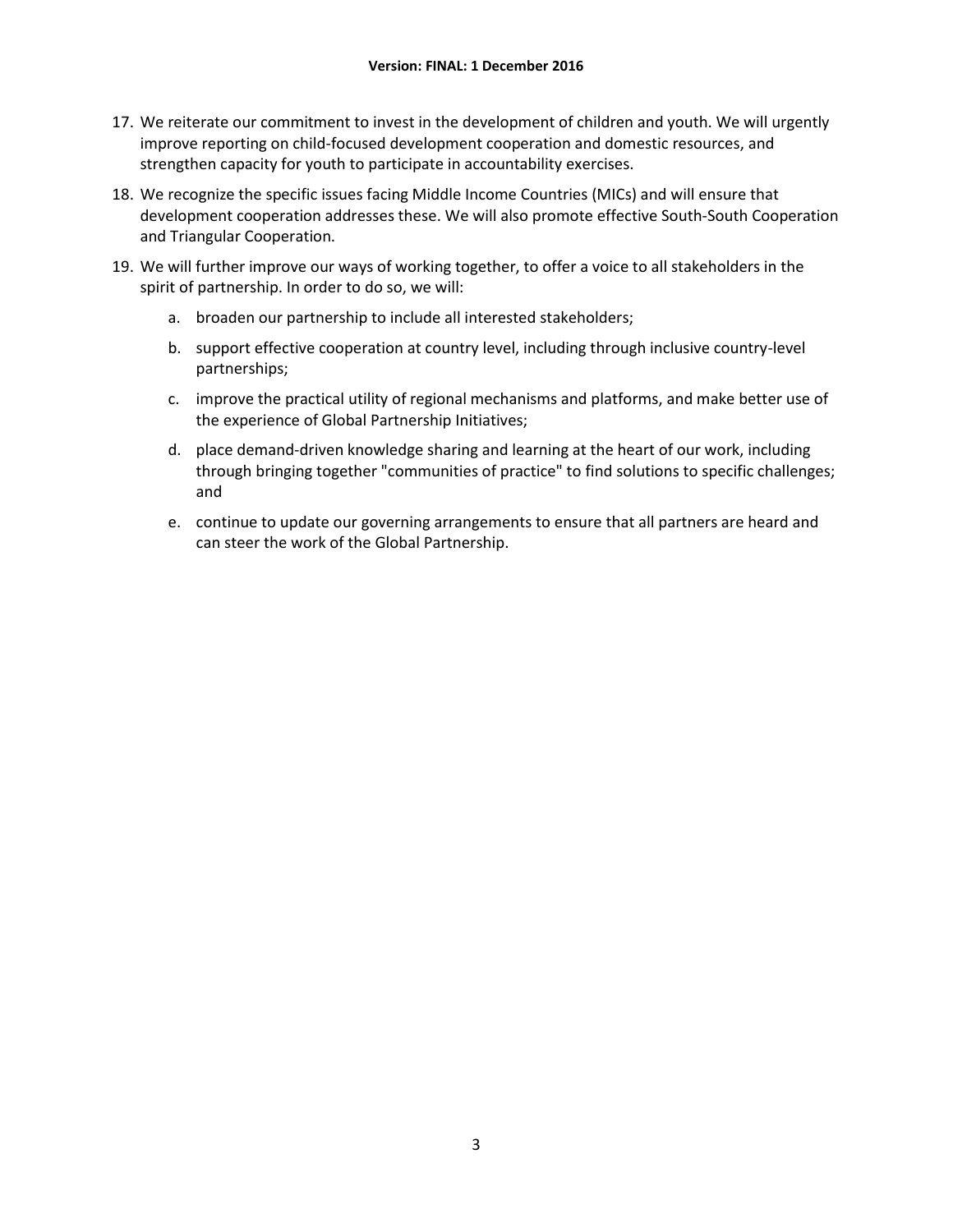# **PART ONE: OPPORTUNITIES AND CHALLENGES**

### <span id="page-6-1"></span><span id="page-6-0"></span>*PREAMBLE*

- 1. We, Heads of State and Government; ministers and high representatives of developing and developed countries; as well as heads of multilateral and bilateral development agencies, financial and regional development institutions; parliaments; local governments; representatives of the business sector; civil society; trade unions and philanthropy, met in Nairobi, Kenya, to take stock of the implementation of principles and commitments of effective development cooperation, and to shape how existing and new development partners can work together effectively to accelerate the realization of sustainable development, including the 2030 Agenda for Sustainable Development.
- 2. This Nairobi High Level Meeting builds on our effective development cooperation commitments that we hereby reaffirm and that are embodied in the Rome Declaration on Harmonisation (2003), the Paris Declaration on Aid Effectiveness (2005), the Accra Agenda for Action (2008), the Fourth High-Level Forum on Aid Effectiveness in Busan (2011), where the Global Partnership for Effective Development Co-operation (hereafter 'The Global Partnership') was established; and the Communiqué of the First High-Level Meeting of the Global Partnership in Mexico City (2014).
- 3. We met in a spirit of inclusion and solidarity, and held fruitful discussions on the progress and challenges for effective development cooperation, and the Global Partnership's contribution to realizing the 2030 Agenda. We noted the importance of North-South, South-South and Triangular Cooperation; the business sector; role of civil society; gender equality and the empowerment of women and girls; the economic empowerment of youth; Leaving No One Behind; and unleashing the power of partnerships.
- 4. We recognize the significant progress made in the implementation of the Millennium Development Goals. These include reducing the levels of extreme poverty, disease and hunger, and reducing gender disparities in primary education enrollment and political participation. We note that progress has been slow and uneven within and between countries. We believe that effective development cooperation is in our common interest though levels of poverty and inequality remain high, especially in Africa, least developed countries, landlocked developing countries, small-island developing states, countries affected by conflict and fragility. There are also serious challenges within many middle-income countries.
- 5. Exposure to risks and the inability to cope with the serious adverse effects of climate change; global economic and social shocks; shrinking civic space; the digital divide and the divide in science, technology and innovation; the youth bulge; persistent gender inequality and pervasive violence and discrimination against women and girls; the challenges faced by people living with disability; unemployment, underemployment and non-resilient livelihoods; migration challenges; physical insecurity and violence; and the threat of terrorism are part of our shared reality and must be addressed through partnership.
- 6. At the same time, we recognize the opportunities that come with appropriate policies for fostering science, technology and innovation; promoting the rule of law and ensuring equal access to justice for all; advancing women's empowerment; and harnessing the gains that can come from the demographic dividend through improved policies for youth employment, education and health.
- 7. This was the Global Partnership's first High-Level Meeting after governments of the world with the support of all development partners - adopted the 2030 Agenda; the Sendai Framework for Disaster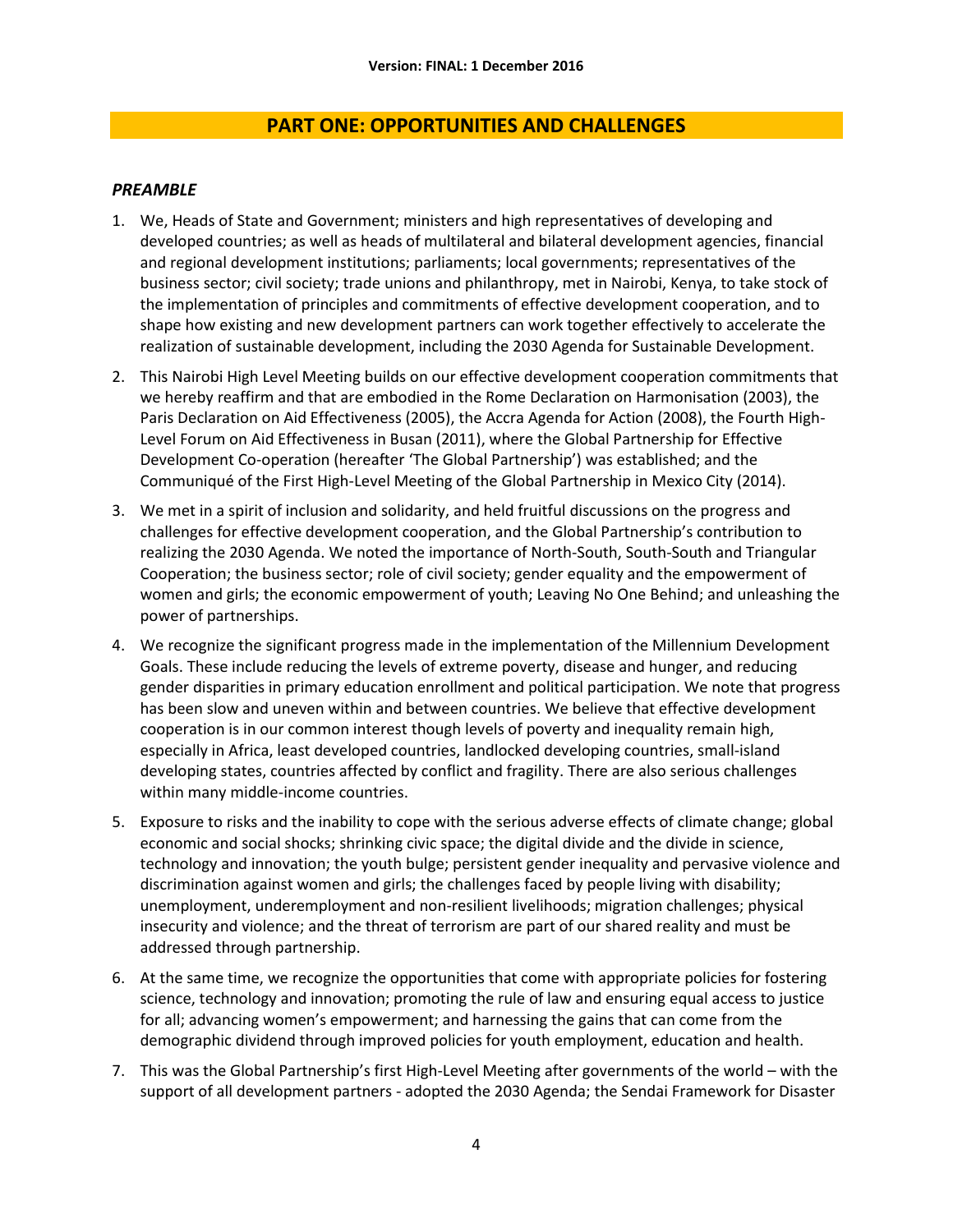Risk Reduction; the Addis Ababa Action Agenda; the Paris Agreement and its subsequent entry into force; the Political Declaration on the occasion of the 20<sup>th</sup> Anniversary of the Fourth World Conference on Women; and the New Urban Agenda. It was also the first meeting after the World Humanitarian Summit. We strongly believe that the principles of effective development cooperation—country ownership of development priorities by partner countries; focus on results; inclusive development partnerships; and transparency and mutual accountability—are consistent with our agreed international commitments on human rights, decent work, gender equality, environmental sustainability and disability. These are critical means of implementation for the realization of the 2030 Agenda.

- 8. We are inspired by the 2030 Agenda. This is an ambitious, and transformative plan of action for eradicating poverty in all its forms. We note that the 2030 Agenda calls for all countries and all stakeholders to act in partnership to implement it. It also encourages all countries to undertake adjustment to national goals, policies and institutional arrangements.
- 9. We reaffirm in particular the 2030 Agenda's pledge to leave no one behind as a philosophy that imbues our work and recognize that development cooperation must leave no-one behind to be effective. We further recognize that trust-building, action and behavior must be conscious and explicit elements of this shared endeavour. Here in Nairobi, we, representatives of all development partners pledge ourselves to this cause.
- 10. The universality of the 2030 Agenda means that donor-recipient relationships must view all as equal and interdependent partners in development. The Global Partnership has always championed this approach. To this end, we recognize development partner countries that receive support, development partner countries that provide support, and development partner countries that both provide and receive support. In the spirit and practice of inclusion, we further recognize the large and diverse array of partners in development that already, and may in the future, contribute to effective development based on their respective assets and capabilities.
- 11. We recognize the Addis Ababa Action Agenda as an integral part of the 2030 Agenda for Sustainable Development, which supports, complements and helps to contextualize the 2030 Agenda's means of implementation targets. We acknowledge that the new Agenda requires—*inter alia*—effective development cooperation and inclusive multi-stakeholder partnerships.
- 12. We take cognizance of the Istanbul Programme of Action for Least-Developed Countries, the Vienna Programme of Action for Landlocked Developing Countries, and the Small Island Developing States Accelerated Modalities of Action (SAMOA) Pathway. We will work in accordance with the New Deal for Engagement in Fragile States. We reiterate our commitment to apply the principles of effective development cooperation adapted to each stakeholder's capabilities and ambitions in order to reflect each constituent's modalities and unique contribution to accelerate realization of the 2030 Agenda.

# <span id="page-7-0"></span>*DEVELOPMENT COOPERATION: PRESENT AND FUTURE*

13. We recognize that the development cooperation landscape has changed significantly over the last decade. Today, development cooperation entails a broad area of international action featuring several financial and non-financial modalities, including financial transfers, capacity-building, technology development and transfer on voluntary and mutually agreed terms, policy change (for example, to ensure coherence of domestic policies and help to address global systemic issues) and multi-stakeholder partnerships.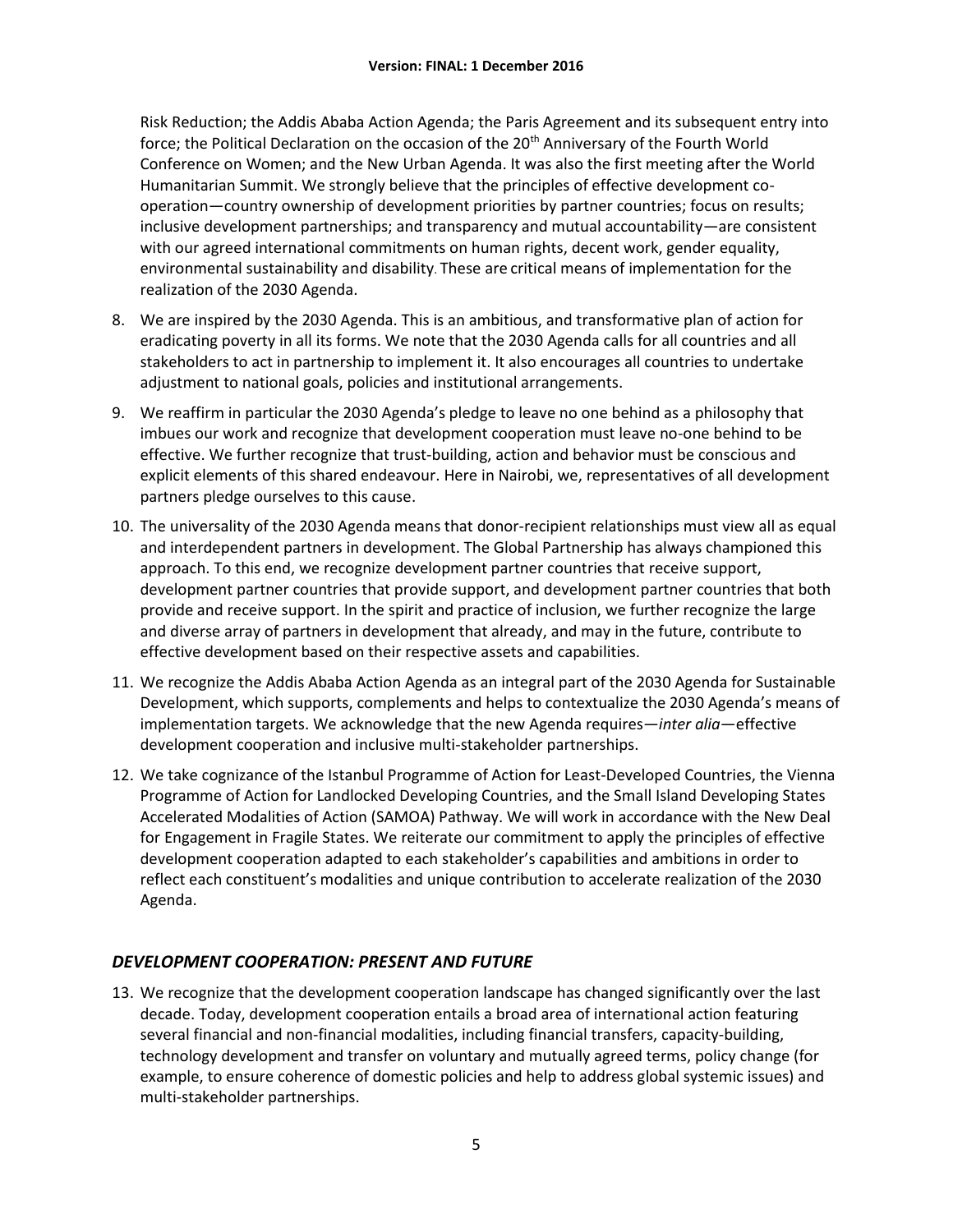- 14. The 2030 Agenda requires an improvement in the quality, quantity and diversity of assets and resources if we are to achieve the SDGs and leave no-one behind. Central to this universal agenda is a change in outlook and behavior, where inter-dependence drives collaboration.
- 15. We recognize that sustained, inclusive and sustainable economic growth, supported by sound macroeconomic policies, and an enabling environment at all levels, are of paramount importance to realise the 2030 Agenda. This is, first and foremost, driven by domestic resources. The mobilization and effective use of domestic resources in support national development priorities and the 2030 Agenda is critical for sustainable long-term, country-owned, development. We underscore that sustainable domestic resource growth is first and foremost generated by diversified and inclusive economic activity supported by an enabling environment. We acknowledge that this is, in part, enabled by a universal, rules-based, open, transparent, predictable, inclusive, non-discriminatory and equitable multilateral trading system.
- 16. We attach high importance to the pursuit of sustainable development through the business sector. We view the challenge to leave no-one behind as an opportunity for private capital to increase prosperity and raise public revenue, drive down the cost of access to goods and services, and promote sustained, inclusive and sustainable economic growth, including through the digital economy. Dialogue and partnership between government, the business sector, worker representatives and other stakeholders, can make this possible. We therefore acknowledge the importance of collaboration to create an enabling environment for the formal and informal business sectors in all countries. This is to be complemented by trust-building and steps taken by the business sector towards responsible business, including through respect for internationally-agreed labour and environmental standards.
- 17. We welcome the significant financial and non-financial contribution philanthropy has made towards sustainable development. We acknowledge that this is, in part, made possible by a conducive enabling environment for philanthropy, including in legal, fiscal and regulatory terms.
- 18. We recognise the importance of civil society in sustainable development and in leaving no one behind; in engaging with governments to uphold their commitments; and in being development actors in their own right. We are determined to reverse the trend of shrinking of civic space wherever it is taking place and to build a positive environment for sustainable development, peaceful societies, accountable governance, and achievement of the SDGs and the 2030 Agenda. We commit to accelerating progress in providing an enabling environment for civil society, including in legal and regulatory terms, in line with internationally agreed rights. In this context, we encourage inclusive multi-stakeholder dialogue at country levels, supported by capacity building measures.
- 19. We further recognize that gender equality, women's empowerment and women's full and equal participation in leadership in the economy, including the digital economy, are vital to achieve sustainable development and significantly enhance economic growth and productivity. We will promote social inclusion in our domestic policies and promote and enforce non-discriminatory laws, social infrastructure and policies for sustainable development, as well as enable women's full and equal participation in the economy, and their equal access to decision-making process and leadership. We further commit to redress vulnerability and lack of protections to promote decent work.
- 20. We recognize the Addis Tax Initiative as a way to boost domestic resource mobilization, and call on development partners providing and receiving development support and other official flows to associate themselves with this initiative. We welcome the report entitled 'Enhancing the Effectiveness of External Support in Building Tax Capacity in Developing Countries' for effective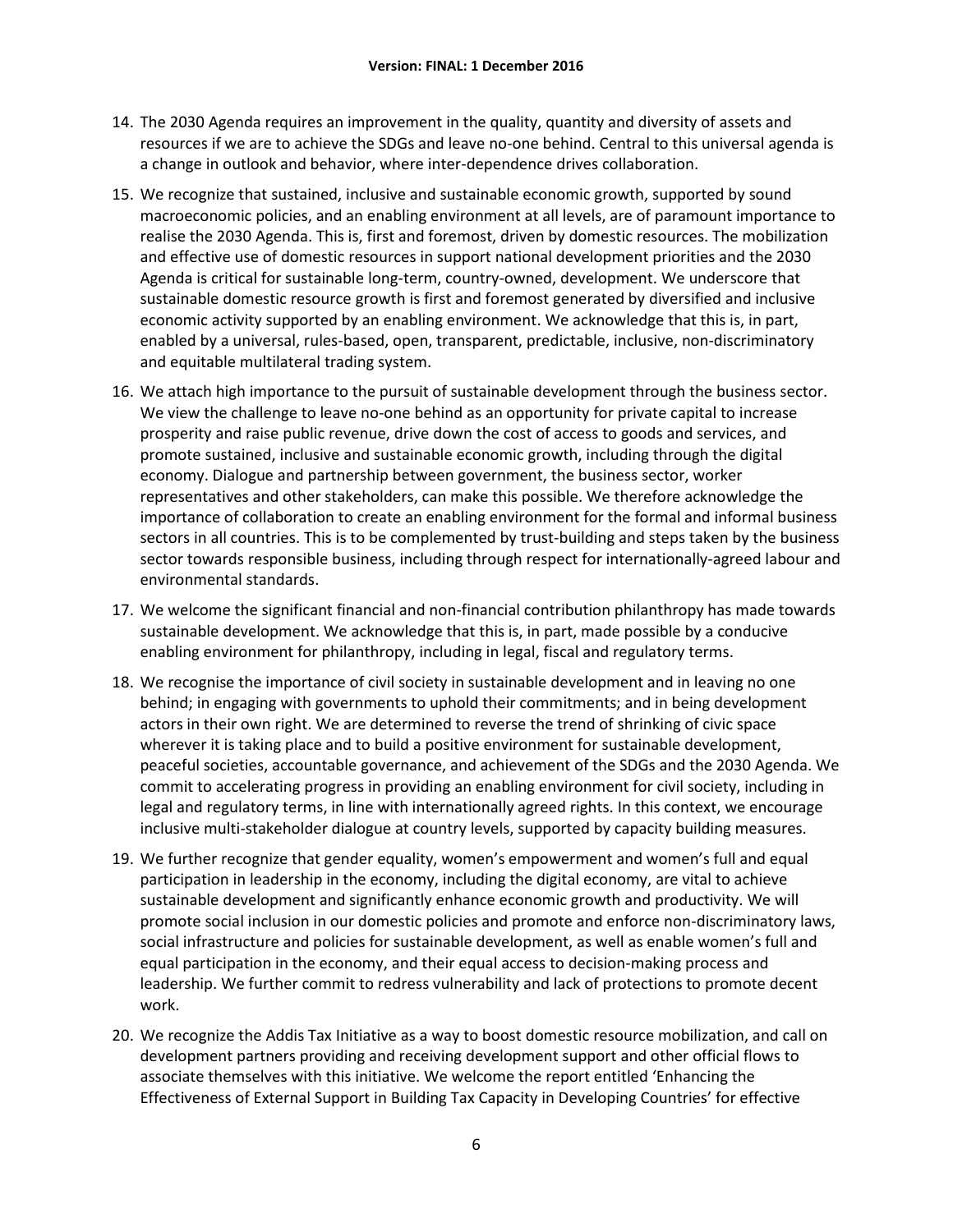technical assistance in support of tax reforms prepared by IMF, OECD, United Nations and World Bank under the Platform for Collaboration on Tax. We welcome the ongoing efforts, including the work of the Global Forum on Transparency and Exchange of Information for Tax Purposes. We take into account the work of the OECD for the Group of 20 on base erosion and profit shifting.

- 21. We recognize that international migration requires coherent and comprehensive policy frameworks that promote safe, regular and orderly migration based on the rights of all refugees and migrants. These can enable countries to optimize the potential of refugee and migrant contributions to social and economic development in their host countries, in transit, in their countries of origin, and globally, as referred to in the New York Declaration for Refugees and Migrants, adopted in September 2016. We note the need to address the drivers of large movements of refugees and migrants as stated in paragraph 37 of the Declaration, as well as of making migration a choice and not a necessity, as stated in paragraph 43.
- 22. We emphasize that the quality and quantity of development cooperation is important for inclusive and sustainable economic growth that also addresses social and environmental impacts. In this regard, we stress the importance of promoting quality infrastructure investment, including digital infrastructure, for—*inter alia*—economic efficiency in view of lifecycle costs, safety, resilience, decent job creation, capacity building, and transfer of expertise and know-how.
- 23. An important use of international public finance, including ODA, is to catalyse additional resource mobilization from other sources, public and private. It can support improved tax collection and help to strengthen domestic enabling environments and build essential public services. It can also be used to unlock additional finance through blended or pooled financing and risk mitigation, notably for infrastructure and other investments that support private sector development. Providers of ODA reaffirm their respective ODA commitments including the commitment by many developed countries to achieve the target of 0.7 per cent of ODA/GNI and 0.15 to 0.20 per cent of ODA/GNI to least developed countries.
- 24. We reaffirm the importance of meeting in full existing commitments under international conventions, including on climate change and related global challenges. We recognize that funding from all sources, including public and private, bilateral and multilateral, as well as alternative sources of finance, will need to be stepped up for investments in many areas including for lowcarbon and climate resilient development. We recognize that, in the context of meaningful mitigation actions and transparency on implementation, developed countries committed to a goal of mobilizing jointly US\$100 billion a year by 2020 from a wide variety of sources to address the needs of developing countries.
- 25. Partners in South-South Cooperation value principles of respect for national sovereignty, national ownership and independence, equality, non-conditionality, demand-driven support, noninterference in domestic affairs and mutual benefit. We underline the importance and potential of South-South Cooperation as an increasingly potent feature of international cooperation for development. Its scope and variety presents opportunities to tackle the challenges of the 2030 Agenda, particularly in least-developed countries and other partner countries. It is also underpinned by principles of effective development co-operation in accordance with the 2009 Nairobi Outcome Document of the High-Level United Nations Conference on South-South Cooperation. The application of these principles, adapted to the particular context and modalities of each partner, can help to increase the quality and impact of South-South development cooperation in all its forms.
- 26. We note that South-South Cooperation is a demonstration of solidarity among developing countries and an increasingly important feature of international development architecture, which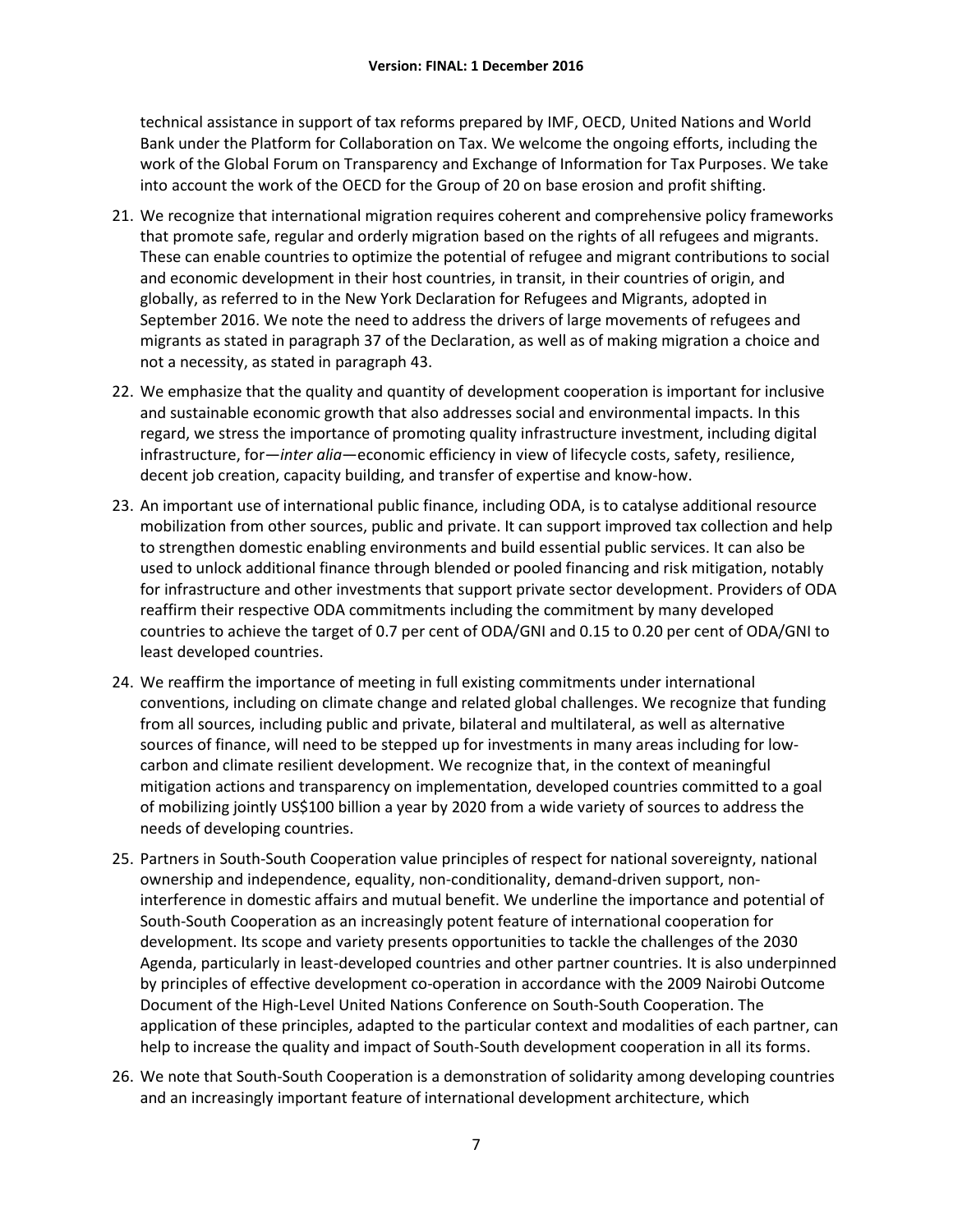complements, and does not substitute North-South cooperation. We encourage development partner countries receiving support to voluntarily step up their efforts to strengthen the role of South-South Cooperation in the implementation of the 2030 Agenda. We appreciate ongoing efforts made by Southern partners to enhance the effectiveness of development cooperation in accordance with the 2009 Nairobi Outcome, including by continuing to increase accountability and transparency. We welcome ongoing efforts to better manage and increase the quality and impact of South-South Cooperation. We look forward to the 40<sup>th</sup> anniversary of the 1978 Buenos Aires Plan of Action as an opportunity to further strengthen effective South-South development cooperation.

- 27. We acknowledge that Triangular Cooperation offers practical modalities that can promote inclusive partnerships for the SDGs. Triangular Cooperation, like other modes of cooperation, places the role and will of partner countries receiving support at the centre, while providing an opportunity to bring together a diversity of experience, lessons and assets from southern and northern partners, as well as from multilateral, regional, bilateral development and financial institutions. As such, we note that Triangular Cooperation led by host countries and between different combinations of partners has enormous potential to promote mutual accountability, mutual benefits and mutual learning.
- 28. We recognize that Middle Income Countries (MICS) can play a particularly important role in the provision of regional and global public goods such as biodiversity and climate stability. Effective development cooperation should take this into consideration and support MICs in their efforts to protect these regional and global public goods to reduce instability and international risks for all.
- 29. We stress the growing importance of Fragile-to-Fragile Cooperation between states affected by conflict or fragility in promoting peer peace-building and state building assistance. We welcome the work of the g7+ in this area and its potential to contribute to the advancement of the SDGs, particularly Goal 16: Peace and Justice.

# <span id="page-10-0"></span>*THE UNIQUE ROLE OF THE MONITORING FRAMEWORK*

 $\overline{a}$ 

- 30. The Global Partnership Monitoring Framework is the main instrument for the Global Partnership that supports the global follow-up and review of the implementation of the SDGs at the United Nations High-Level Political Forum (HLPF). This contribution is explicitly reflected in, and will inform, the measurement of Target 17.16.<sup>1</sup> The Monitoring Framework will complement and not duplicate the follow-up and review processes, and indicators, of the 2030 Agenda, the SDGs, or the Addis Ababa Action Agenda.
- 31. The primary utility of monitoring the effectiveness of development cooperation is at the country level, where government-led processes can use monitoring exercises to ensure that development cooperation observes our shared principles and realise our respective commitments. Preparation and conduct of the monitoring rounds is one of the key contributions of the Organisation for Economic Cooperation and Development (OECD) and the United Nations Development Programme (UNDP) to the Global Partnership. The evidence that is produced by the Monitoring Framework can strengthen commitments to effective development cooperation. International organisations, the business sector, local governments, civil society and all the partners who are engaged can similarly

<sup>&</sup>lt;sup>1</sup> "Enhance the Global Partnership for Sustainable Development, complemented by multi-stakeholder partnerships that mobilize and share knowledge, expertise, technology and financial resources, to support the achievement of the Sustainable Development Goals in all countries, in particular developing countries." The framework also contributes to the measurement of SDG Indicators 5.1.c and 17.15.1.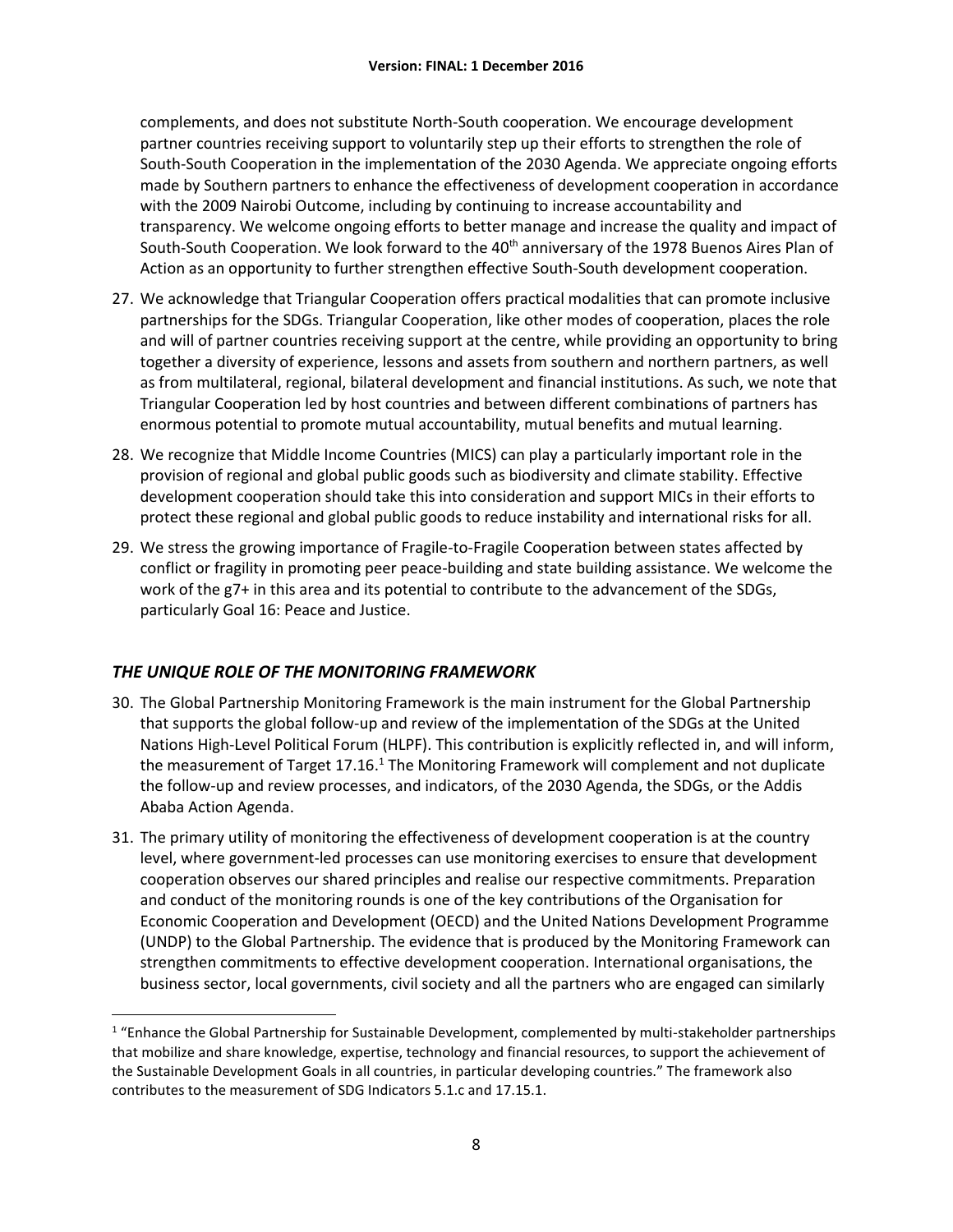benefit, as the Monitoring Framework helps to build mutual accountability, mutual benefit and mutual learning. This is why we believe that the Monitoring Framework can change practices and behavior in development partnerships.

32. We take note of the findings of the 2016 Monitoring Report of the Global Partnership, 'Making Development Cooperation More Effective.' This is the only report of its kind that measures the effectiveness of development cooperation in a comprehensive manner, and will inform follow-up and review of SDGs 5 and 17. The 2016 round enjoyed record levels of participation. Annex 2 provides a summary of the findings that informed the rest of this Outcome Document.

# **PART TWO: OUR SHARED PURPOSE**

### *VISION*

<span id="page-11-1"></span><span id="page-11-0"></span>**The vision of the Global Partnership is to maximize the effectiveness of all forms of cooperation for development for the shared benefits of people, planet, prosperity and peace.**

### <span id="page-11-2"></span>*PRINCIPLES AND COMMITMENTS*

- 33. Based on the prevailing global context and learning from the findings of the 2016 monitoring round, we re-dedicate ourselves to the four principles of the Global Partnership. We endorse the following commitments, which will enable us to sustain political momentum and practical action for effective development cooperation towards the successful implementation of the 2030 Agenda.
- 34. The four principles of effective development cooperation provide the underlying unity of purpose that drives the work of the Global Partnership. We believe that they offer value to all stakeholders irrespective of their character and role.
- 35. We recognise that much remains to be done to fulfill the commitments made in the Paris Declaration on Aid Effectiveness and the Accra Action Agenda, despite their continued relevance to the evolving effective development co-operation agenda. Those of us who endorsed those agreements renew their full commitment to achieve this unfinished business, with particular reference to the relevant policy commitments identified in the current monitoring framework that were initiated in Paris and Accra. We will develop time-bound action plans in relation to these commitments.

# <span id="page-11-3"></span>**Principle 1. Ownership of development priorities by partners receiving support**

- 36. We reaffirm that each country has primary responsibility for its own economic and social development and that the role of national policies and development strategies cannot be overemphasized. We recognize the centrality of inclusive national policies and development strategies as the guiding strategic frameworks for all partners, while remaining consistent with relevant international rules and commitments.
- 37. We believe that country development strategies and processes, at various levels, should be developed, implemented, monitored and evaluated in a transparent and accountable manner. We note with concern, however, the slow progress made by some development partners providing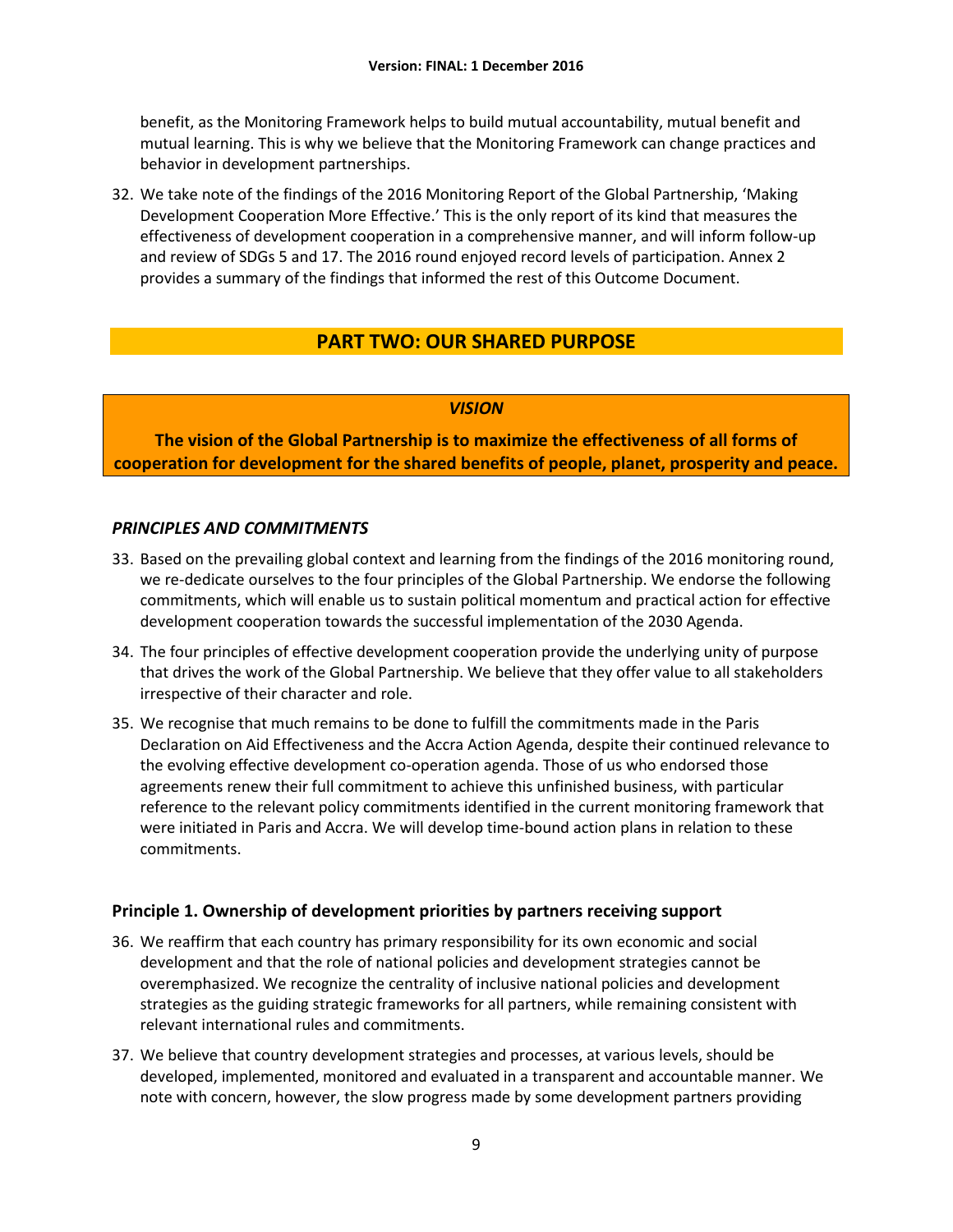support with alignment to national development strategies, planning processes and budgeting systems of countries receiving support. This includes national actions plans on gender equality and the empowerment of women.

- 38. We will support an enabling environment necessary for a diversity of innovation, including through the application of traditional knowledge of indigenous peoples that can contribute to national development objectives. Inclusion of all the assets available to a society is as important to completing the unfinished business of development cooperation as it is to tackling new and emerging challenges.
- 39. We will develop capacities for our national tax authorities, enhance accountability mechanisms for businesses and financial institutions, eliminate gender bias in tax systems, and to help combat illicit financial flows. We will strive to eliminate safe havens that create incentives for transfer abroad of stolen assets and illicit financial flows.
- 40. We will promote innovations that can reduce the average transaction cost of migrant remittances by 2030 to less than three per cent of the amount transferred, and to ensure that no remittance corridor requires charges higher than five per cent by 2030, mindful of the need to maintain adequate service coverage, especially for those most in need.

### **National governments**

41. Development partner countries receiving support commit to:

- a. develop or strengthen effective, inclusive nationally-owned development strategies to implement the 2030 Agenda, planning and budgeting systems and processes, considering our commitments to develop ambitious responses to the SDGs;
- b. exercise accountable, strong leadership and inclusive ownership of the national development agenda and conduct thorough transparent and regular consultations with relevant stakeholders, where applicable, in order to improve the effectiveness of spending and financial management. Specific efforts will be made to ensure participation of women rights' organisations and of marginalized communities and groups;
- c. monitor and ensure, in active partnership with parliaments and civil society, that support of development partners falls within the ambit of the national policy and development strategy priorities, and reflects citizens' priorities and needs;
- d. publish regular, timely and detailed information on national and local government budgets, budget execution reports and related audits and make it accessible to the public;
- e. strengthen country systems, including national public financial management and procurement systems;
- f. promote civil society space to participate in, and monitor, development policies and programmes, and to evaluate development progress by the government and other stakeholders;
- g. engage in social dialogue with the business sector and trade unions to increase their role towards sustainable development; and
- h. encourage innovations in citizen-led data gathering and reporting, by women's groups, the youth and other partners in civil society.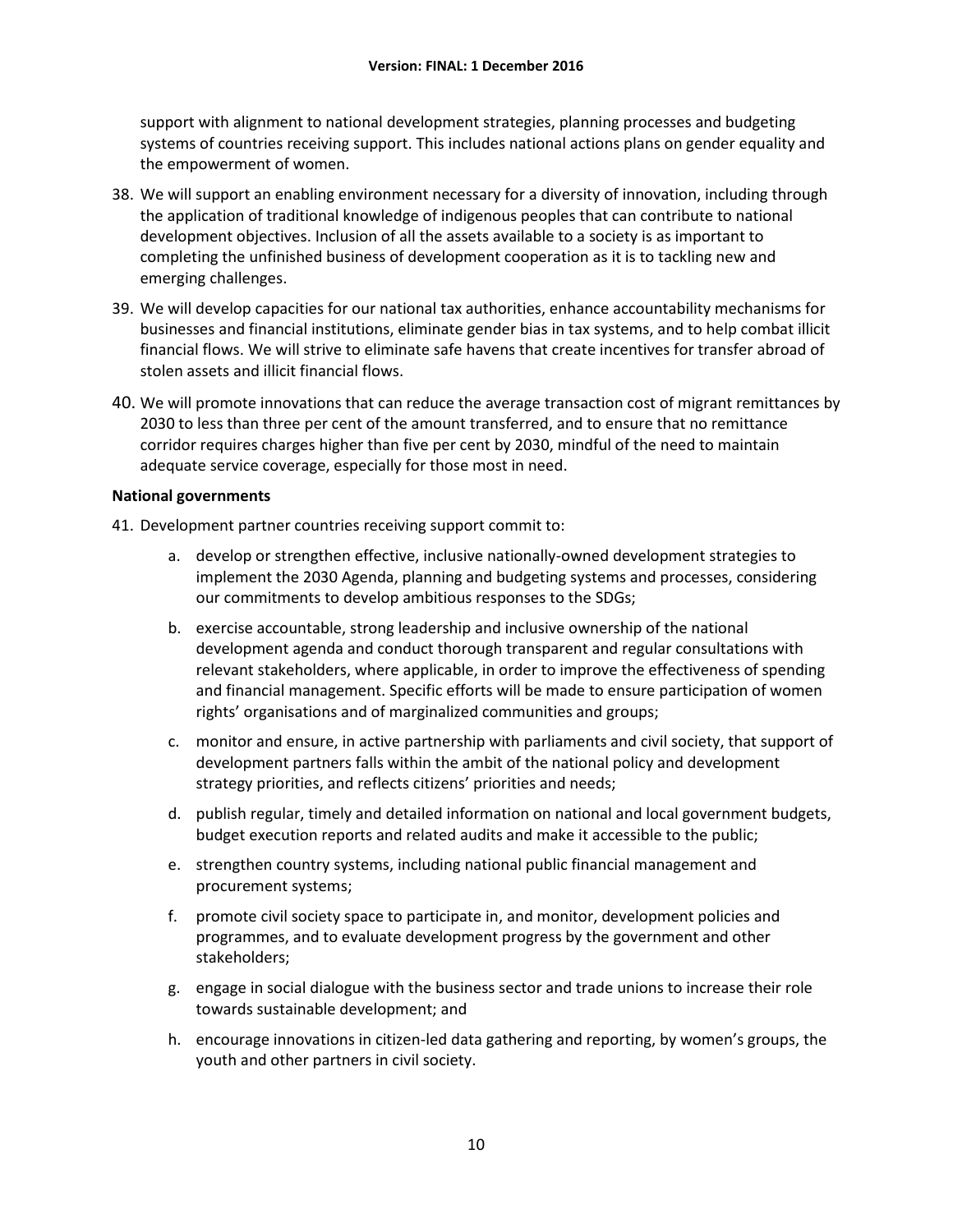- 42. Development partners providing support commit to:
	- a. implement measures within their own institutions that can contribute to an enabling environment for development partner countries receiving support to realise the SDGs;
	- b. make development cooperation more predictable by providing regular and timely information on three-to-five year indicative forward expenditure and/or implementation plans as agreed in the Accra Agenda for Action;
	- c. assist development partner countries receiving support towards inclusive ownership and leadership of their development agendas at national and local government levels;
	- d. accelerate progress in alignment with national policies, development strategies and use of national public financial management systems and processes;
	- e. jointly support nationally-led programmes in order to reduce fragmentation in a voluntary, flexible, inclusive and context-specific manner;
	- f. provide capacity building and technical assistance for public financial management and procurement systems where needed and in consultation with development partner countries receiving support;
	- g. accelerate untying of aid, and promote development cooperation that supports local businesses throughout the supply chain;
	- h. support capacity development of national business sectors and civil society to fully participate in national and international procurement, while adhering to, and respecting international commitments, including those on environment and labour, and peaceful and inclusive societies;
	- i. support nationally-led engagement with all development partners, including civil society organisations such as women's rights and labour organisations, and marginalized communities, to engage meaningfully in planning, budgeting and monitoring development strategies and plans; and
	- j. accelerate progress in aligning bilateral development cooperation the inclusive national development strategies and planning processes of partner countries receiving support.

# **Parliaments**

- 43. We acknowledge the essential role of national parliaments through enactment of legislation and adoption of budgets related to the 2030 Agenda. We further acknowledge the central role of parliaments in ensuring oversight and accountability for the effective implementation of national and international commitments, including public-private partnerships. We will strengthen the capacity of parliaments as the principal institutions of representation, legislation and oversight.
- 44. Development partner countries receiving support commit to:
	- a. submit national aid or development cooperation policies and information to parliament for review;
	- b. present progress reports on the implementation of the policies/programs to their respective parliaments annually, where applicable; and
	- c. share information with parliaments, to promote and support their full participation in processes for developing and reviewing policies and modalities for development cooperation.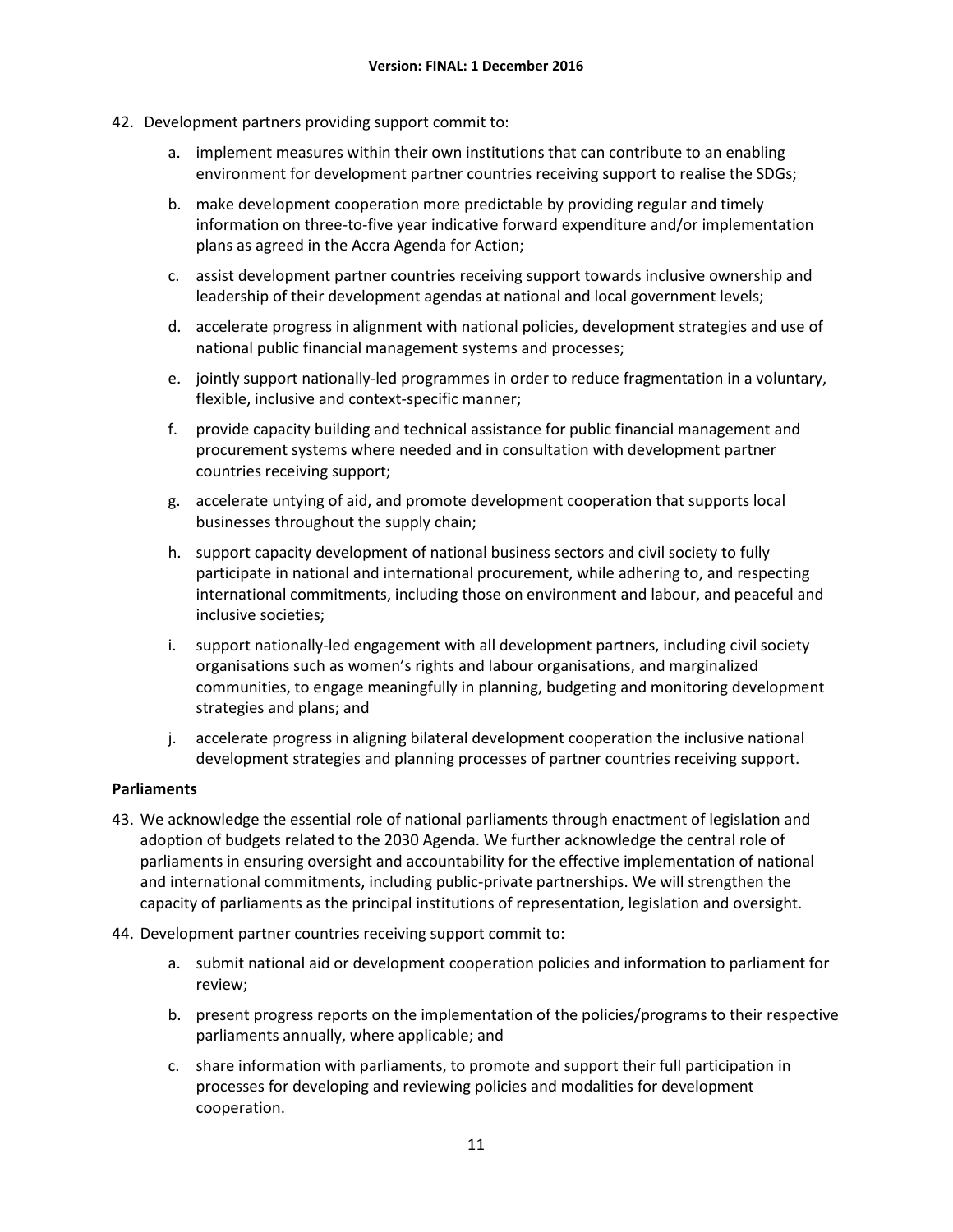- 45. Development partners providing support commit to:
	- a. ensure that development policies and their implementation are supported and scrutinized by parliaments;
	- b. present progress reports on the implementation of policies and programmes to their respective parliaments annually, where applicable;
	- c. share information with our own parliaments and promote and support their full participation in processes for developing and reviewing key policies related to development cooperation; and
	- d. Work with Parliament to promote predictability in commitments and disbursement of development support.

### **Local governments**

- 46. We recognize the importance of local governments in strengthening the relationship between citizens with government, the business sector and other stakeholders, and ensuring the localization of the SDGs and the 2030 Agenda.
- 47. Therefore, we commit to:
	- a. strengthen the capacity of local governments to enable them to assume fully their roles in service delivery, enhancing participation and accountability at the local level;
	- b. include local governments in consultations regarding development strategies to localize the SDGs, strengthening their capacities to deliver basic services and infrastructure, strengthening of local expenditure management and local revenues mobilisation, enhance inclusive and sustainable urbanization, and their participation in national and local planning, within the context of national sustainable development strategies; and
	- c. support the implementation of the SDGs and effective development principles at the local level, promoting a stronger collaboration between all levels of governance, to ensure that national development plans are better aligned with local development plans and initiatives, and local communities.
- 48. The business sector and philanthropy will work to align their engagement to national development strategies and plans of development partners receiving support, and to the 2030 Agenda to maximize business and societal value.
- 49. Civil society partners commit to:
	- a. adhere to the Istanbul Principles relevant to ensuring country-level ownership of their initiatives, including participation, empowerment, and the pursuit of equitable partnerships;
	- b. accelerate our efforts to achieve gender equality and the empowerment of women through development programmes grounded in country priorities, recognising that gender equality and women's empowerment are critical to achieving development results;
	- c. embody gender equality and equity while promoting women and girls' rights. CSOs commit to promote and practice development cooperation embodying gender equity, reflecting women's concerns and experience, while supporting women's efforts to realise their individual and collective rights, participating as fully empowered actors in the development process; and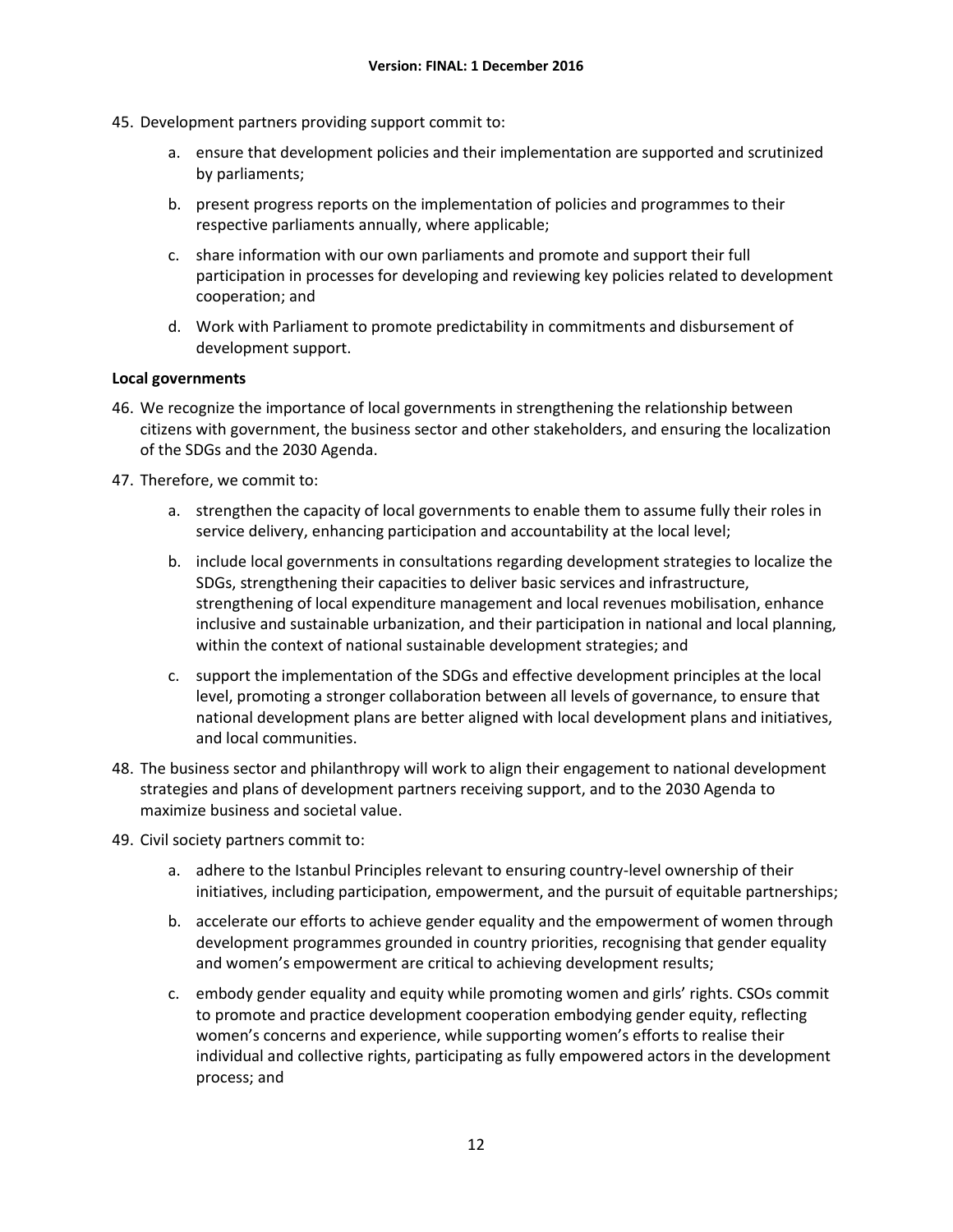d. support the empowerment and inclusive participation of people to expand their democratic ownership over policies and development initiatives that affect their lives, with an emphasis on the poor and marginalized.

# <span id="page-15-0"></span>**Principle 2. Focus on Results**

- 50. We acknowledge the role of inclusive country-led results frameworks in assisting development partners receiving support to manage for development results and ownership. Countries providing support should assist with the development and implementation of national results frameworks through a transparent, participatory and multi-stakeholder process in line with the multistakeholder nature of the Global Partnership.
- 51. We recognize that high-quality, accessible, timely and reliable data disaggregated by age, sex, income, disability, race, ethnicity, migratory status, geography and other characteristics relevant in national contexts will be needed to help in the measurement of progress in development cooperation. We affirm our commitment to help develop partner country capacities in this regard. This will improve national monitoring exercises and public debates in development partner countries receiving support.
- 52. In countries affected by conflict and fragility, national results frameworks must be developed based on a country-led inclusive assessment of the country's own fragility, committed to in the New Deal for Engagement in Fragile and Conflict Affected States. In these contexts, the process of compiling such a national results framework can itself contribute to the consolidation of peace.
- 53. Development partner countries receiving support commit to:
	- a. adapt their national results frameworks to strengthen linkages with national development priorities and SDGs related targets and indicators;
	- b. strengthening their results frameworks, including through identifying meaningful and measurable indicators and realistic and robust targets and improving national monitoring and evaluation systems; and
	- c. ensure that national results frameworks have appropriate disaggregation and are used to drive performance, improve development outcomes, facilitate multi-stakeholder participation, and ensure no one is left behind.
- 54. Development partners providing support commit to:
	- a. as a matter of urgency, use the country-led results frameworks and associated national systems for statistics and for monitoring and evaluation in planning, delivering and monitoring development interventions;
	- b. support the development and implementation of these results frameworks and associated systems in countries that have not yet been able to develop them;
	- c. support the strengthening the statistical capacity and monitoring and evaluation systems of partner countries receiving support, with the aim of enhancing data collection and analysis, including data disaggregated by age, sex and location for use in policy-making, planning, budgeting and reporting on implementation of 2030 Agenda; and
	- d. develop the capacities of partner countries receiving support to integrate the SDGs into national development plans and corresponding country results frameworks.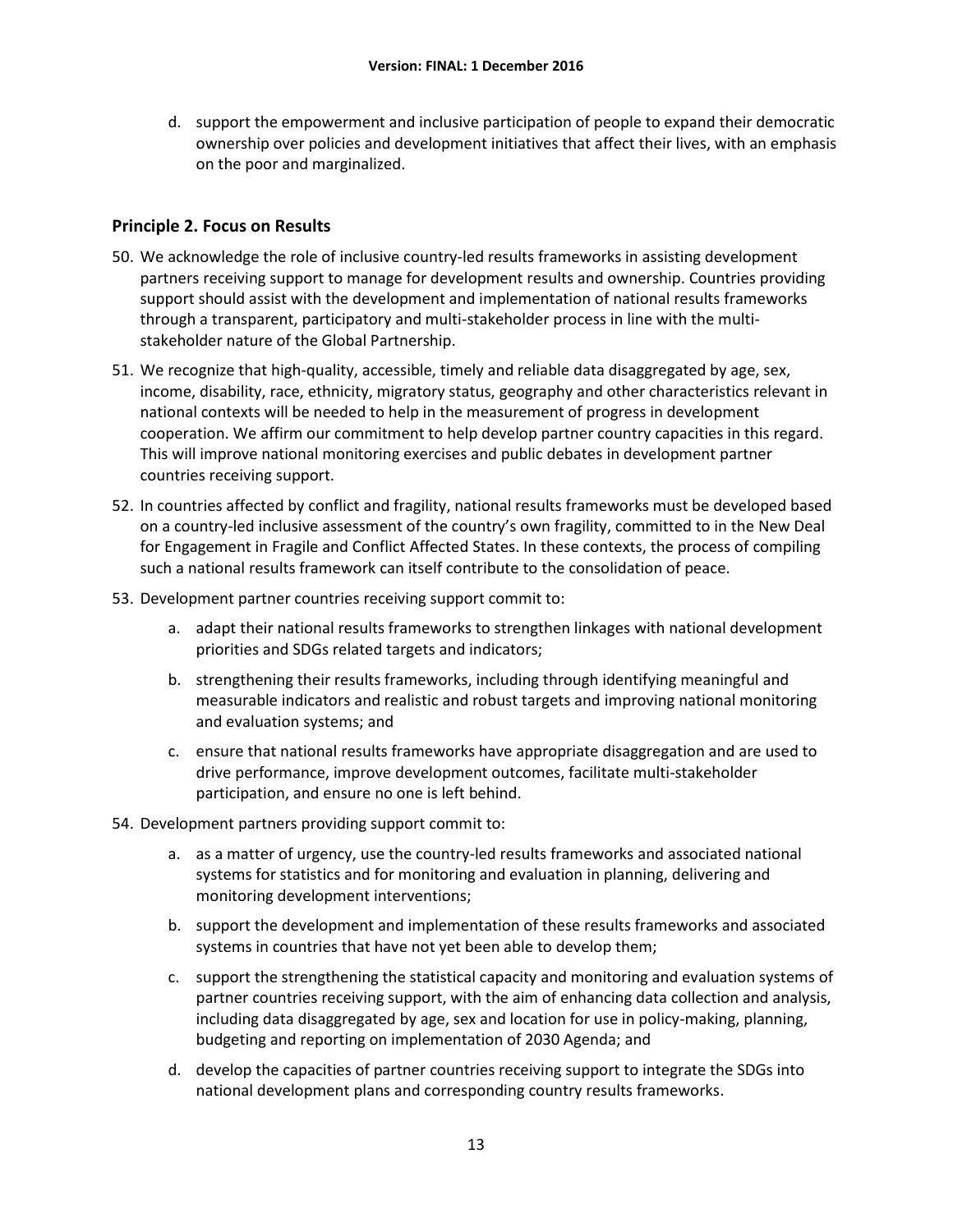- 55. We acknowledge that South-South cooperation is committed through its own processes to:
	- a. recognize that its impact should be assessed with a view to improving, as appropriate, its quality in a results-oriented manner; and
	- b. disseminate results, share lessons and good practices, and replicate initiatives, including through the voluntary exchange of experience for the benefit of developing countries, and according to their policies and priorities for development.
- 56. The business sector will work to:
	- a. bring core business competencies to sustainable development, for instance through supply chain management, customer engagement, and product design and delivery;
	- b. set up reporting and accountability systems on environmental, economic and social impacts of their efforts, in particular on the generation of full and productive employment and decent work for all;
	- c. collaborate with national counterparts to innovate in areas such as service delivery, for example through the digitization of service delivery infrastructure and products aimed at untapped market segments; and
	- d. contribute to industry awareness of the commercial and societal benefits of sociallyinclusive and environmentally sustainable business models and practices.
- 57. Civil society partners commit to be guided by national results frameworks in the execution of their work, as relevant to their role as independent development partners in their own right. They will:
	- a. develop and implement priorities and approaches that promote environmental sustainability for present and future generations, including urgent responses to climate crises, with specific attention to the socio-economic, cultural and indigenous conditions for ecological integrity and justice; and
	- b. enhance the ways they learn from their experience, from other CSOs and development actors, integrating evidence from development practice and results, including the knowledge and wisdom of local and indigenous communities, strengthening innovation and their vision for the future they would like to see.

# <span id="page-16-0"></span>**Principle 3. Inclusive partnerships**

- 58. We recognize that inclusive multi-stakeholder partnerships are necessary for the realization of effective development cooperation and for reaching the SDGs. Where partnerships include development efforts of national governments and other development partners, the contributions of all partners should actively engender trust, be coordinated and complementary.
- 59. In this context, we the Global Partnership commit to:
	- a. increase our efforts to ensure an enabling environment for inclusive, multi-stakeholder partnerships, including through country-level platforms for collaboration, to perform complementary roles in a transparent and accountable manner;
	- b. strengthen and deepen partnerships with the business sector, civil society organisations, philanthropy, parliaments, local governments and trade unions to achieve local, national, sub-regional, regional and global development goals;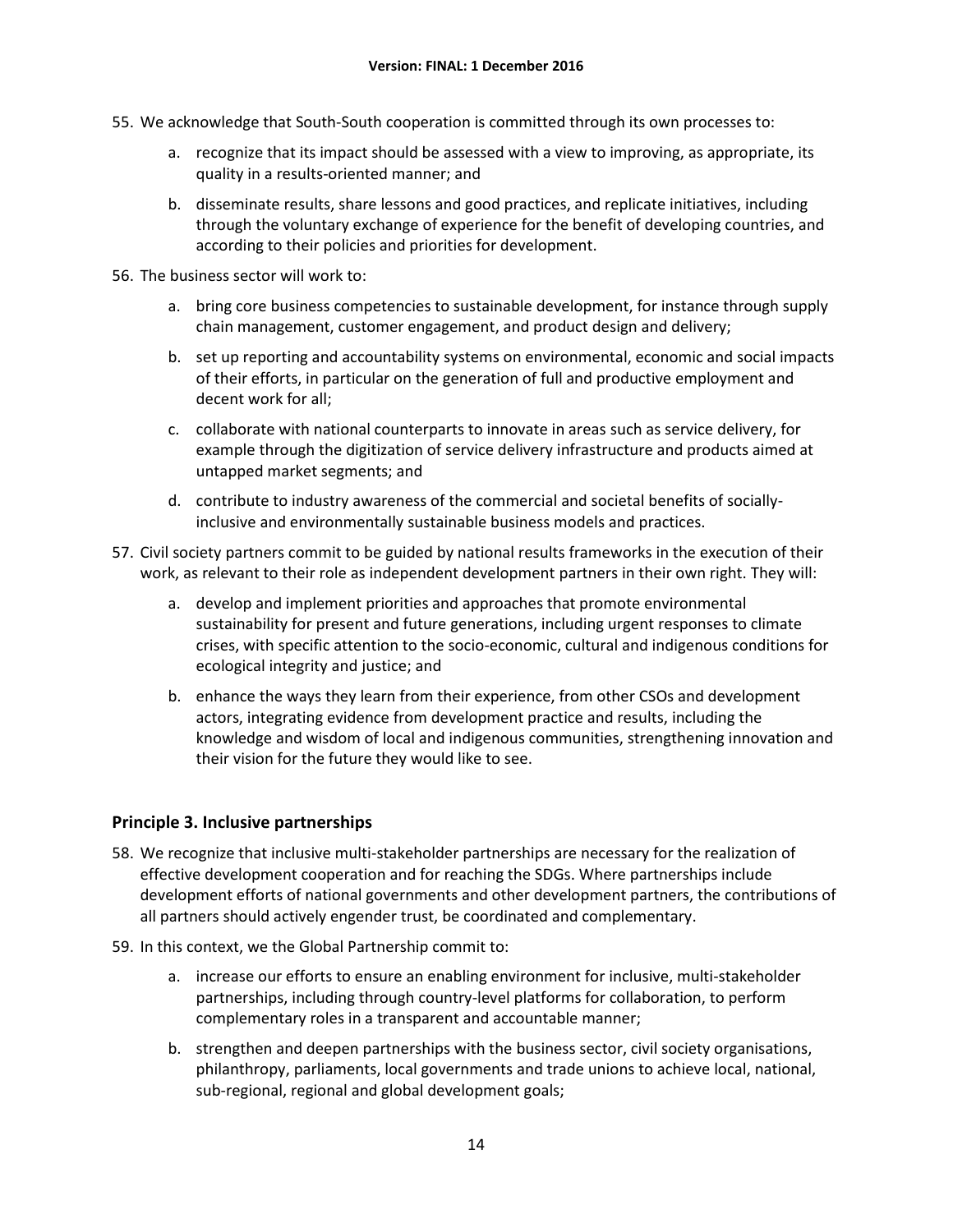- c. commit to effective development co-operation to attract business investment, engaging business entities in a partnership that mutually benefit business strategies and development goals. We will review and adapt instruments for partnerships to ensure that development co-operation plays a catalytic role;
- d. increase the quality, quantity and diversity of resources that will enable productive multistakeholder partnerships at the country level, including capacity support. We recognize that knowledge sharing and technology transfer on voluntary and mutually agreed terms can be a powerful driver of economic growth and sustainable development;
- e. strengthen our commitment to supporting related international partnerships for bringing effective development cooperation principles to unique contexts, such as the International Dialogue on Peace-building and State-building, with its focus on engagement in fragile and conflict-affected States;
- f. utilize Triangular Cooperation as an approach to multi-stakeholder engagement that can promote mutual benefits; and
- g. report on our partnership to the United Nations High-Level Political Forum.
- 60. We endorse the commitments to and of specific stakeholders whose engagement is crucial to the growth and vitality of the Global Partnership. These commitments hold equal standing with the commitments presented above, and are in full accordance with the principles of effective development cooperation.

### **The Business Sector**

- 61. We recognize that the 2030 Agenda provides a framework within which businesses at both national and international levels can invest; that the wellbeing of people and planet are in the interest of the business sector; and that the business sector can be a significant force driving prosperity and peace towards the SDGs. We acknowledge growing evidence that the core characteristics of the business sector can and do create mutual benefit by contributing to the public good. We view the challenge to leave no-one behind as an opportunity for stakeholders to partner with the business sector and co-create inclusive and sustainable prosperity.
- 62. To this end, we commend businesses that already consider social inclusion and environmental sustainability as core to their business models and practices. We recognize that such investments can –and do – build trust and the 'social license' for businesses to prosper. We will provide the platform for the business sector to explore, share, adopt or adapt practical approaches suited to each market context. This can help to ensure fair and transparent risk sharing and alignment with the implementation of the 2030 Agenda.
- 63. Development partner countries receiving support commit to:
	- a. foster enabling policy environments for and with businesses, especially small- and mediumscale domestic businesses. We will work to improve the fairness, transparency, efficiency and effectiveness of our tax systems;
	- b. encourage tax compliance, and systems not undermined by wasteful tax incentives and other conditions essential for mobilizing domestic and international capital to advance the 2030 Agenda;
	- c. promote public-private partnerships for decent work for women, migrants, people living with disabilities, and other vulnerable groups working in the informal sector; and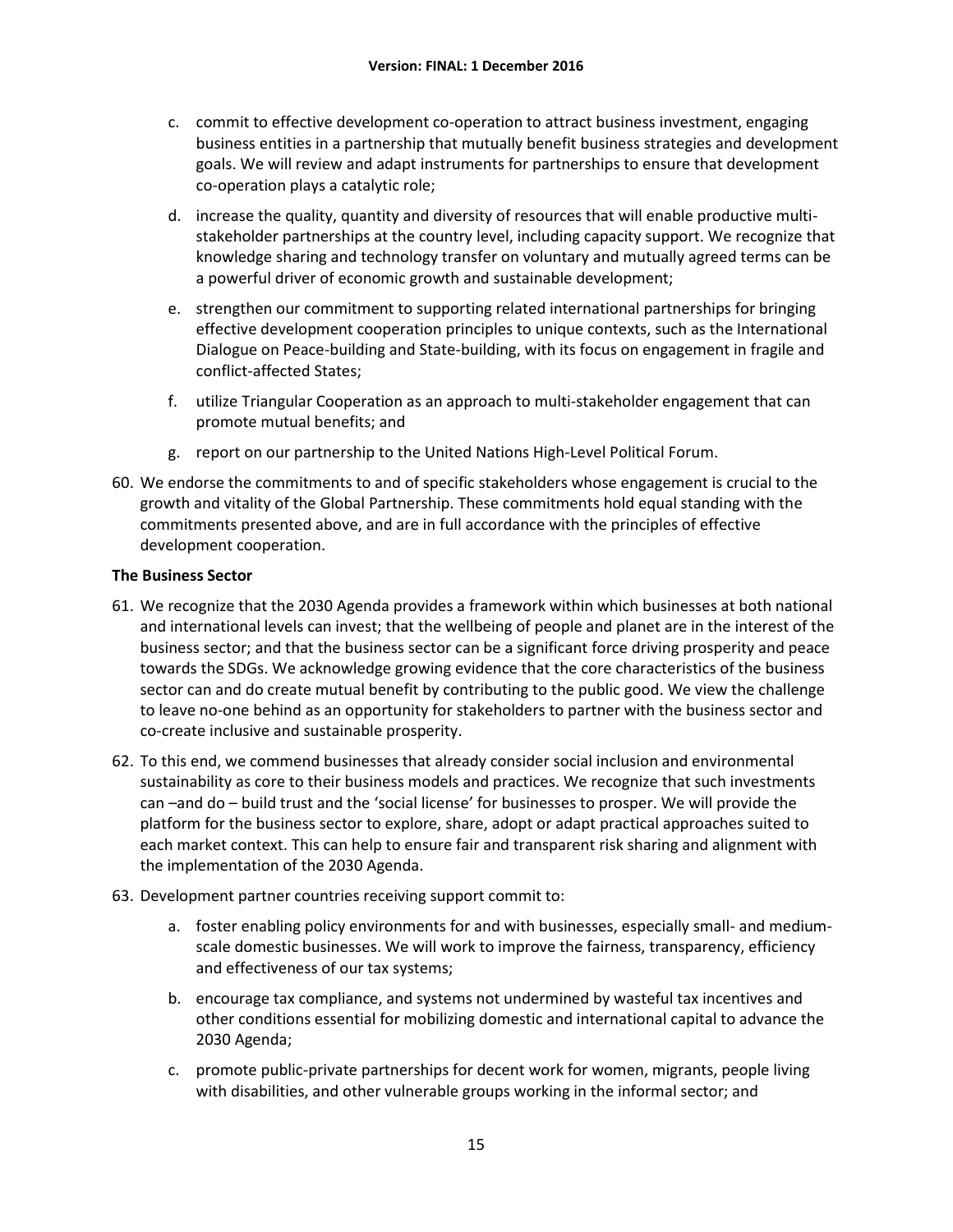- d. recognize the importance of social dialogue in building trust that leads to 'social license,' and its utility for informing business strategy within the overarching framework of national SDG objectives.
- 64. Development partners providing support commit to:
	- a. engage with the business sector through social dialogue and partnerships with labour to support socially-inclusive and environmentally-sustainable business practices, including and extending beyond corporate social responsibility and the economic empowerment of women;
	- b. contribute to trust building, for instance through disclosure practices and transparency by multinational companies in both source and destination countries, and in accordance with national and international law. This includes seeking to ensure transparency in all financial transactions between Governments and businesses to relevant tax authorities;
	- c. encourage all companies, including multinational companies, to pay taxes to the Governments of countries where economic activity occurs and value is created, in accordance with national and international laws and policies; and
	- d. continue to modify institutional incentives, policies and procedures to intensify engagement with the business sector.

### **Civil Society**

- 65. We recognize the essential role of civil society as an independent partner in its own right working within national policies and towards effective development cooperation, poverty reduction, tackling inequality and progress toward the SDGs and the 2030 Agenda. We note that this role can be expressed in a number of ways, including advocacy and communication, service delivery, monitoring, and research. We also recognize that civil society organisations are a significant means through which citizens can exercise their right to participate in development.
- 66. We commit to contribute to development of policy space and an enabling environment for the formation and operation of civil society organisations, as agreed in the Busan Partnership and consistent with agreed international commitments, to ensure their full participation in development processes at all levels.
- 67. Civil society partners commit to:
	- a. adhere to the CSO Istanbul principles which incorporate the Busan Principles as an expression of mutual accountability with other relevant stakeholders in the Global Partnership;
	- b. be guided by the country-led results frameworks as relevant to their work as independent development partners in their own right;
	- c. respect and promote human rights and social justice. Civil society organisations pledge to develop and implement strategies, activities and practices that promote individual and collective human rights, including the right to development, with dignity, decent work, social justice and equity for all people;
	- d. demonstrate a sustained organisational commitment to transparency, mutual accountability, and integrity in their internal operations; and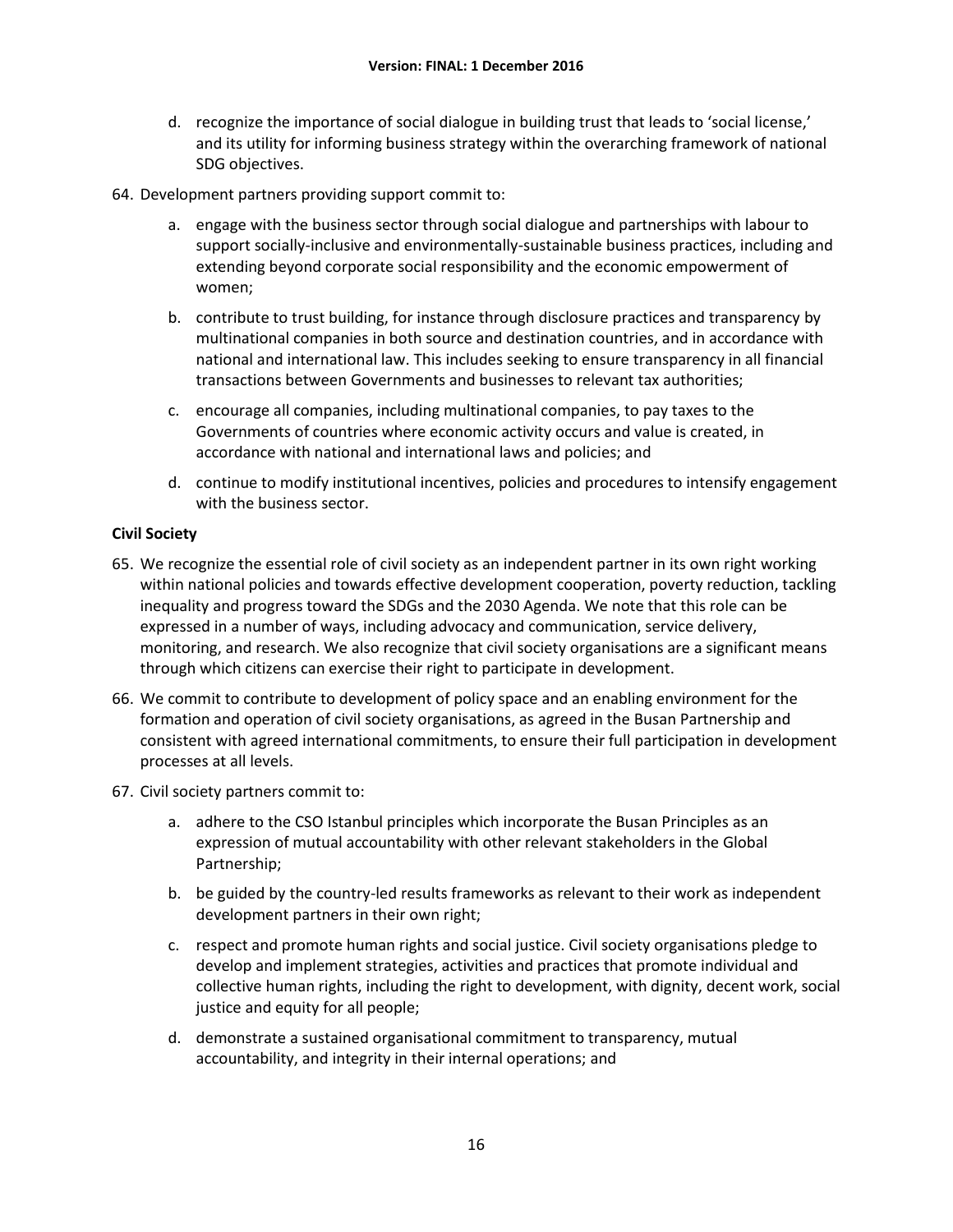e. realise sustainable outcomes and impacts of their development actions, focusing on results and conditions for lasting change for people, with special emphasis on poor and marginalized populations, ensuring an enduring legacy for present and future generations.

### **Philanthropy**

- 68. We acknowledge the essential contribution of philanthropy to development and progress towards the SDGs and the 2030 Agenda, not only through financial support that is often innovative, agile and quick, but also through knowledge and expertise, acting as catalytic agents of resources and relations. We welcome the efforts made to strengthen the effectiveness and quality of cooperation between and within philanthropy, governments and other development stakeholders, as reflected in the progress report of the piloting of the Guidelines for Effective Philanthropic Engagement.
- 69. We, the Global Partnership, encourage philanthropy to use country-led results frameworks in their work with development partners, in the spirit of the 2030 Agenda, and commit to:
	- a. furthering public-philanthropic partnerships for sustainable development; and
	- b. foster enabling policy environments for the philanthropy sector, including transparent and efficient legal and regulatory systems.
- 70. We recognize that this endeavour involves many initiatives, both within and beyond the Global Partnership. We will reach out to other international and national stakeholder platforms to ensure better dialogue, complementarity and mutual re-enforcement of support to 2030 Agenda.

# <span id="page-19-0"></span>**Principle 4. Transparency and Accountability**

- 71. We reiterate that the shared principles of transparency and accountability are relevant to all Global Partnership stakeholders including development partner countries that provide and receive support, multilateral and bilateral organisations, local governments, development finance institutions, the business sector, civil society organisations, philanthropy, parliaments, labor organisations, implementing partners and beneficiaries.
- 72. We acknowledge the essential role of transparent and accountable national parliaments and local governments in achieving the 2030 agenda, as localizing the Agenda will guarantee that the needs of the communities are the drivers of cooperation. We commit to strengthen the capacity of local governments to play this role.
- 73. We note that primary use of national data is to inform inclusive national conversations, to track performance, to prioritize, and to promote accountability. The Global Partnership therefore commits to strengthening country-level systems throughout the data cycle from its creation, use, storage to deletion. The data produced from national level processes is the building block for review at regional and global levels. We will support efforts to make data standards interoperable, allowing data from different sources to be more easily compared and used.
- 74. We also endorse open data standards and platforms that make data more accessible, understandable, and that promote focused and effective interventions. We encourage increased involvement of all stakeholders including data communities and the media to enhance data use at all levels.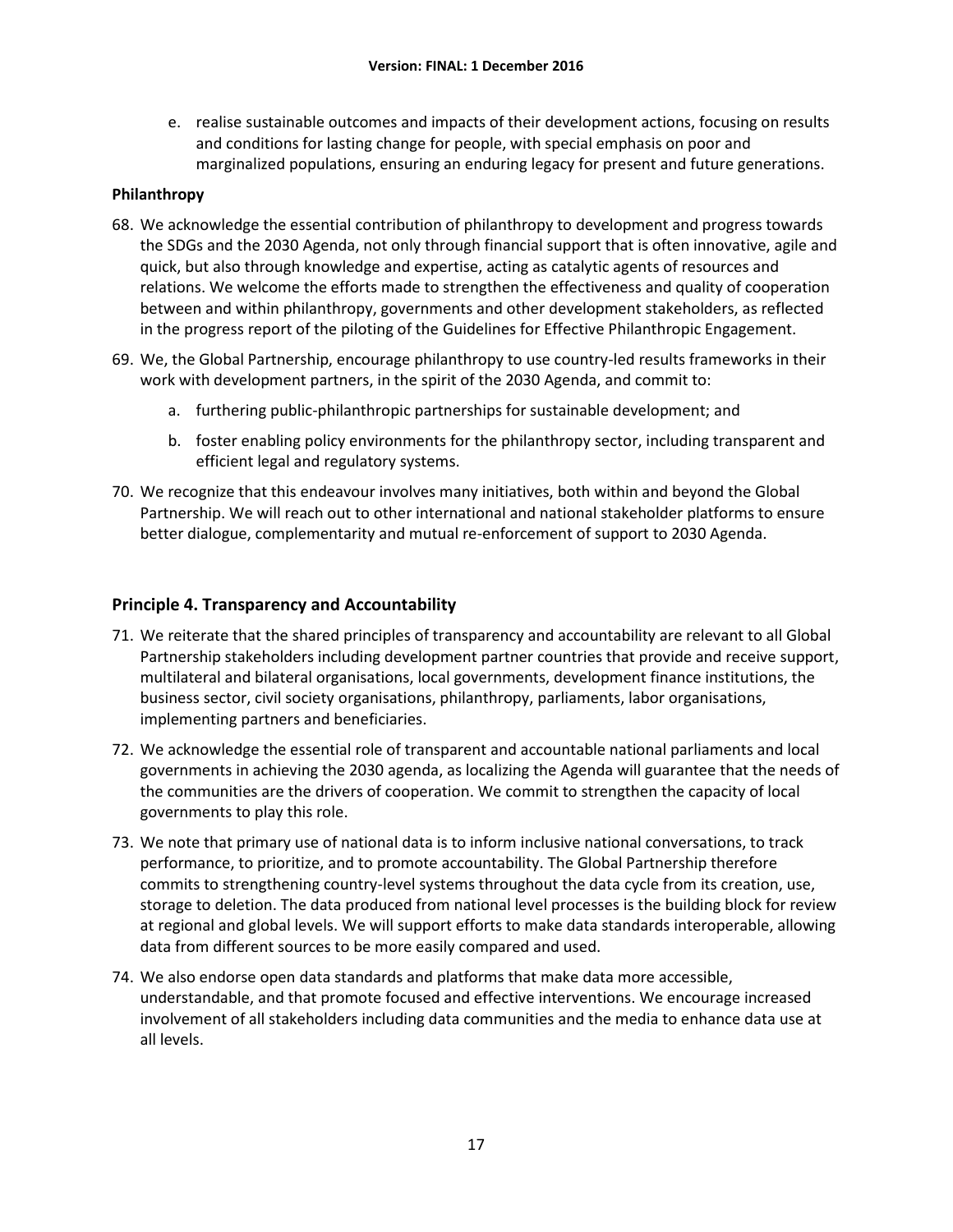- 75. Development partner countries receiving support commit to:
	- a. apply this principle and to develop, strengthen and maintain appropriate national systems, policies and processes to support their implementation;
	- b. involve parliaments, local governments, and non-state partners in the definition, implementation, monitoring and evaluation of development strategies;
	- c. intensify efforts to strengthen national statistical capacities and their independence and to support initiatives aimed at collecting and disseminating data in more effective and accessible ways;
	- d. increase transparency and the equal participation of all state and non-state partners in national planning and budgeting processes, including women's civil society organisations;
	- e. continue strengthening gender responsive planning and budgeting by improving the systematic tracking of resource allocations for gender equality and the empowerment of women and girls;
	- f. accelerate and deepen efforts to collect, analyze, disseminate, harmonize and make full use of data disaggregated by demography (including sex, age and disability status) and geography, to inform policy decisions and guide investments that can ensure that public expenditures are targeted appropriately, including to equally benefit both women and men and to leave no one behind; and
	- g. update existing arrangements for mutual accountability at country level to reflect the breadth of development partners at country level, paying attention to the inclusiveness and transparency of these joint assessment processes.
- 76. Development partners providing support commit to:
	- a. update our institutional architecture, policies and information management systems, as needed, to make development cooperation more transparent, meeting the information needs of development partners receiving support, citizens, and other Global Partnership stakeholders, and relying on open data international standards such as the International Aid Transparency Initiative (IATI), and the statistical standards of the OECD-DAC systems;
	- b. close data gaps by capacity building through appropriate financial and technical support to improve national statistical capacity to systematically collect, analyze, disseminate and use data disaggregated by sex and age;
	- c. work together to improve the availability, accuracy and use of open data on development cooperation at the country level;
	- d. support increased awareness and use of data in planning, delivering and monitoring development and humanitarian initiatives, especially at the country level, to drive effectiveness, engage stakeholders and citizens and improvement development outcomes;
	- e. strive to publish data on all ongoing activities, as regularly as possible, including detailed forward-looking data as well as results data and evaluations, wherever available; and
	- f. strengthen support to increase data use, including through the development of data visualization and analysis tools, and assist development partners that receive support to do likewise.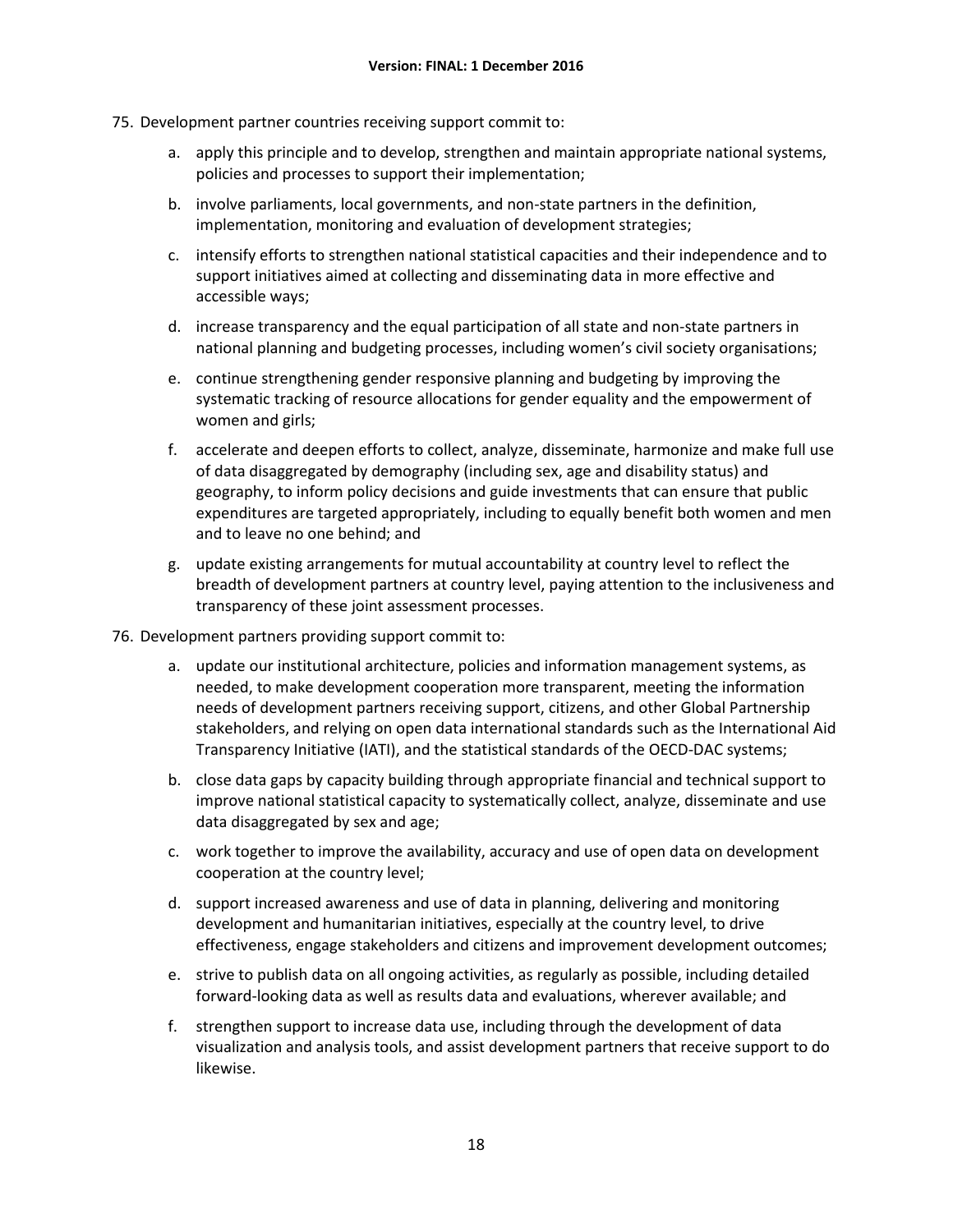- 77. In addition, we respect the commitment of South-South Cooperation to enhance its development effectiveness through its own processes by continuing to increase its mutual accountability and transparency, and we welcome efforts to create more inclusive mutual accountability arrangements that reflect the diversity and scope of the emerging development cooperation landscape.
- 78. Parliaments will work to:
	- a. formulate laws that foster inclusive progress towards the SDGs; strengthen the fight against fraud and corruption; improve good governance in the public sector; and
	- b. be transparent and accountable in their oversight role in the management of public finances.
- 79. The business sector will work to:
	- a. support effective development co-operation principles and commitments, become increasingly transparent and responsive to all sections of society within their countries of operation in accordance with International Labour Organisation labour standards, United Nations Principles on Business and Human Rights, and the OECD guidelines for multinational enterprises;
	- b. perform due diligence in its entire value chain, becoming increasingly transparent about its operations, giving respect to freedom of association and collective bargaining, and engaging in social dialogue;
	- c. invest further in accounting for the social, environmental and economic impacts of its value chains, including for parliament, regulators, local government, labour, civil society, consumers and shareholders;
	- d. collaborate towards transparent and accountable management systems for public and private funds used in public-private arrangements; and
	- e. full transparency and cooperation with revenue authorities to enable efficient tax systems.
- 80. Civil society partners commit to implement practices that strengthen their transparency, accountability and development effectiveness, as guided by the Istanbul Principles and the International Framework for CSO Development Effectiveness.
- 81. We commit to:
	- a. transparent relationships, freely and as equal partners, based on shared development goals and values, mutual respect, trust, organisational autonomy, long-term accompaniment, solidarity and global citizenship; and
	- b. take proactive actions to improve and be fully accountable for our development practices.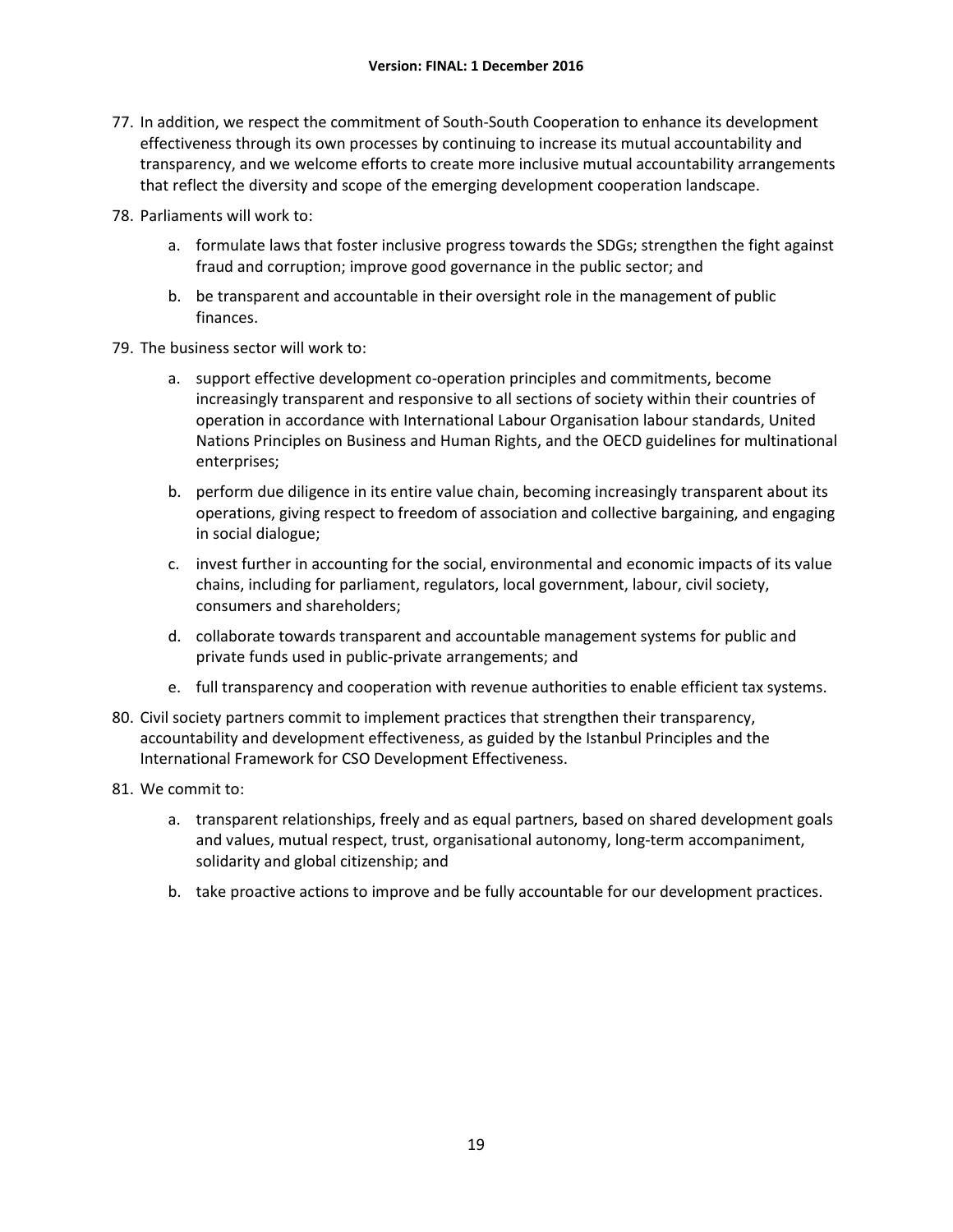# <span id="page-22-0"></span>**Our Greatest Challenge: Leaving No-one Behind**

82. A successful sustainable development agenda requires strong, dynamic and innovative partnerships This is most urgently needed in the effort to leave no-one behind, where the combined contributions of partners working together can outweigh individual interventions and overcome impediments to inclusive outcomes.

### **Gender equality and the empowerment of women and girls**

- 83. We reaffirm that achieving gender equality, empowerment of all women and girls, and the full realization of their human rights are essential to achieving sustained, inclusive and equitable economic growth and sustainable development. We acknowledge that women and girls are powerful agents for change. They must enjoy equal opportunities with men and boys for participation, leadership and decision-making at all levels and in all areas, including on climate change and humanitarian responses.
- 84. We will continue to support gender equality and the empowerment of all women and girls as critical to development cooperation effectiveness that is grounded in country priorities. We reaffirm commitments to end violence and discrimination against them as this is equally important to their full and equal participation in peaceful and inclusive societies.
- 85. We recognize the unique and essential role of women's civil society and human rights organisations, including feminist organisations, in advancing gender equality and the empowerment of all women and girls. We also note the importance of engaging men and boys as partners and stakeholders in achieving gender equality.
- 86. We will further reverse the trend of underinvestment in gender equality and women's empowerment by harnessing all conventional and innovative forms of financing - public, private, domestic and international – to achieve the goal of gender equality.
- 87. We, the Global Partnership, commit to:
	- a. prioritize investments in accessible, affordable, and quality social infrastructure and essential services that reduce and redistribute women's unpaid care and domestic work and that enable their full participation in the economy, including the digital economy;
	- b. deepen inclusive multi-stakeholder partnerships for gender equality and women's empowerment at country, sub-regional, regional and global levels, including by ensuring the full and meaningful participation of gender quality advocates, women's organisations and national gender equality mechanisms;
	- c. continue to call for gender-responsive approaches and targeted action for women and girls in the formulation of all financial, economic, environmental and social policies;
	- d. encourage the business sector to contribute to advancing gender equality through promoting women's full and productive employment and decent work, equal pay for equal work or work of equal value, and equal opportunities, as well as protecting them against discrimination and abuse in the workplace. We support the Women's Empowerment Principles established by UN-Women and the Global Compact, and encourage increased investments in women-owned businesses; and
	- e. ensure meaningful consideration of gender equality and the participation of women and girls in the implementation and monitoring of the 2030 Agenda, at country, sub-regional, regional and global levels.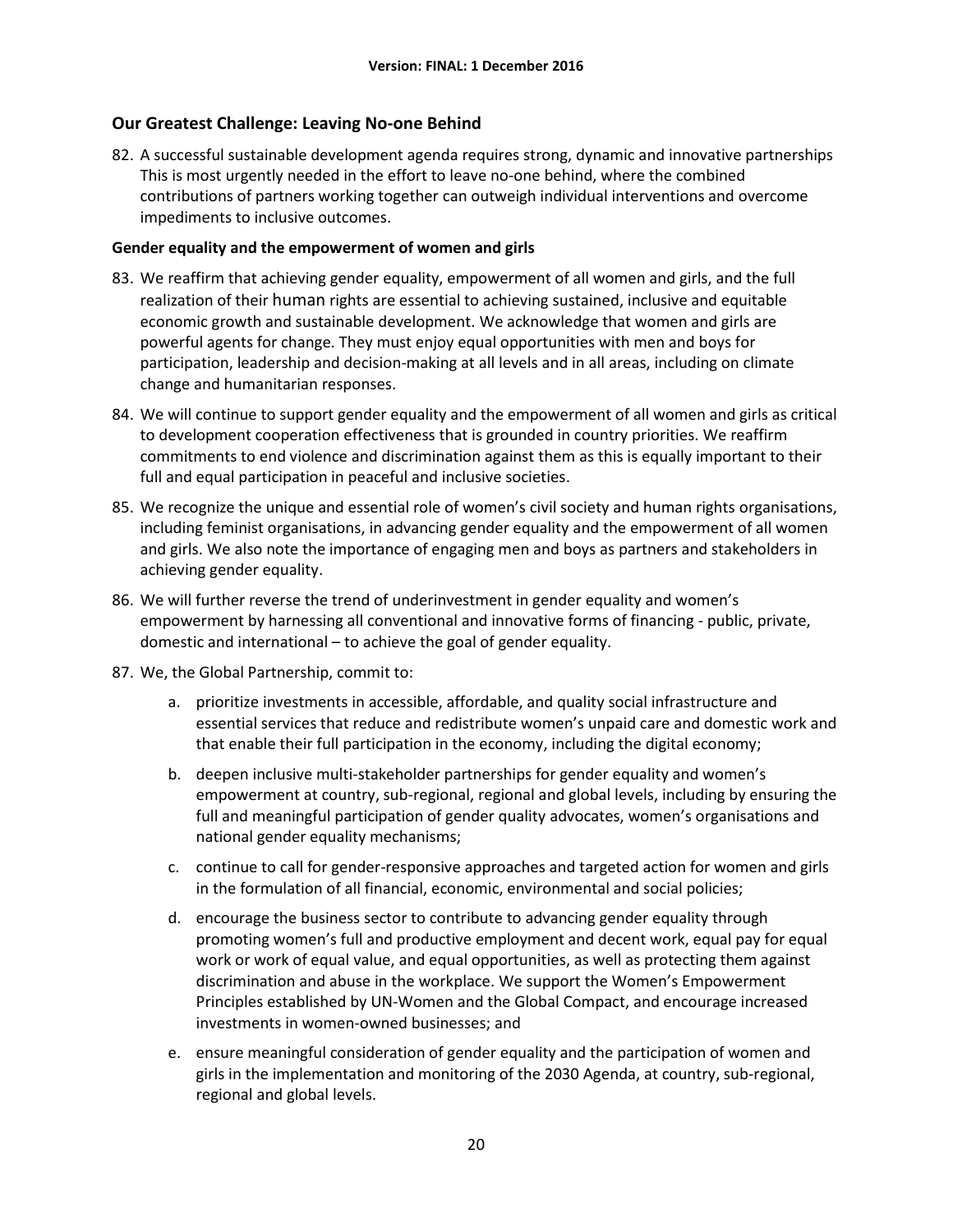### **Youth**

- 88. We reiterate our commitment under the 2030 Agenda and the Addis Ababa Action Agenda to invest in the development of children and youth furthest left behind. We recognize that investing in children and youth is critical to achieving inclusive, equitable and sustainable development for present and future generations, and we recognize the need to support countries that face particular challenges to make the requisite investments in this area. We also reaffirm the importance to urgently improve reporting on child-focused ODA and domestic spending for improved monitoring of progress on the above commitments.
- 89. We commit to:
	- a. promote and protect the rights of children and youth, ensuring that children and youth live free from violence, exploitation and harm in order to develop their full capabilities;
	- b. strengthen capacity and create the space and necessary mechanisms for the meaningful participation of children and youth in the implementation and the monitoring of the 2030 Agenda at the local, national and international level; and
	- c. promote productive capacities of the youth, expand economic and social opportunities for the generation of decent work.

### **Countries in Special Situations**

- 90. We note the specific challenges to realise sustainable development faced by countries in special situations, including some in Africa, Least Developed Countries, Landlocked Developing Countries, and Small Island Developing States, as well as Middle Income Countries. We also recognize major challenges which countries in conflict and post-conflict face in accessing development cooperation. We call for mechanisms that will mobilize resources and partnerships needed to support country-led development priorities. In particular, we acknowledge the work of the New Deal for Engagement in Fragile States. We reassert the need to devise methodologies to better account for the complex and diverse realities of MICs.
- 91. We reaffirm that the long-term vision of international engagement in fragile states is to build an effective and resilient state, and other country institutions. Assisting states in building capacities will make them more resilient to risks associated with conflict, atrocity crimes and situations of emerging crisis.
- 92. We, the Global Partnership, will redouble our efforts to ensure that all development cooperation serves to reinforce stability and addresses the multi-dimensional drivers of fragility and conflict identified by and at the country level.

### **Middle-income countries**

- 93. We recognize the specific issues faced by Middle Income Countries in their efforts to realise sustainable development. We recognize that the majority of the world's poor people reside in MICs. We also acknowledge that ODA and other concessional finance is still important for a number of these countries and has a role to play for targeted results, taking into account the specific needs of these countries. We will explore ways to use development cooperation effectively to address the challenges in the development process faced by countries in this situation.
- 94. We emphasize that no one will be left behind in development cooperation, and we will endeavor to reach the furthest behind first. We further note that the level of concessionality of international public finance should take into account the level of development of each recipient, including income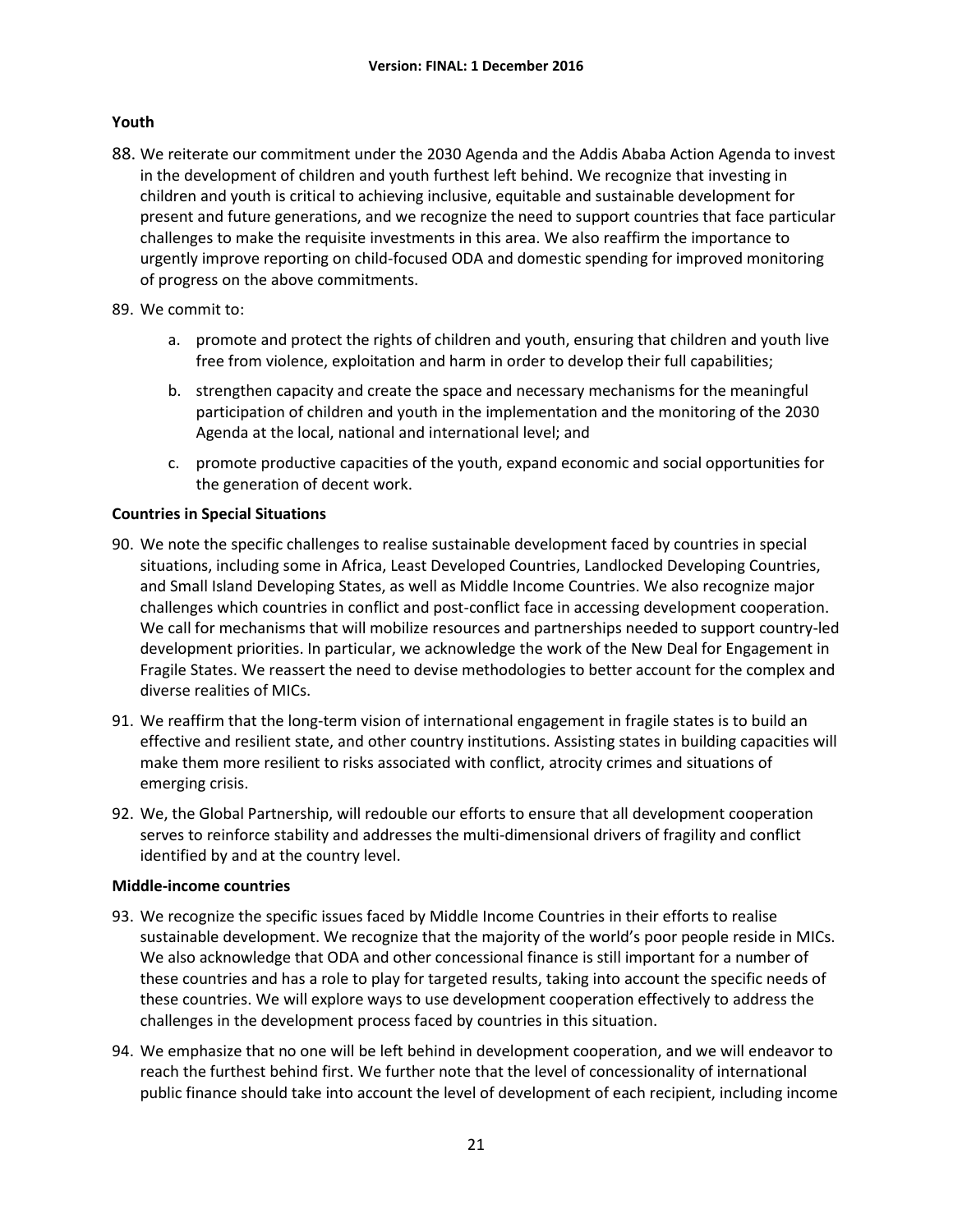level, institutional capacity and vulnerability, as well as the nature of the project to be funded, including its commercial viability. We also recognize the need to devise methodologies to better account for the complex and diverse realities of middle-income countries, such as multidimensional measurement approaches that go beyond the per capita income averages, in order to account for the three dimensions of sustainable development: economic, social and environmental.

- 95. We reiterate the need to ensure that development cooperation best contributes to addressing the opportunities and challenges presented by the diverse circumstances and complexities of middleincome countries through discussions in the relevant multilateral fora. We also reiterate the need for experience sharing among MICs to address issues of inequality and lack of social inclusion.
- 96. We, the Global Partnership, therefore commit to:
	- a. ensure that development cooperation addresses the transition challenges in a differentiated and targeted manner; and
	- b. promote the use of multi-dimensional methods for measuring development progress.

### **Enhanced engagement between humanitarian and development partners**

- 97. We note the need for better ways of working between humanitarian and development partners. We should work collaboratively across institutional boundaries on the basis of comparative advantage, with respect for humanitarian principles. We note the need for development finance to leverage humanitarian support.
- 98. We recognize the link between peace and development, and the challenge to sustainable development posed by fragility and conflict, which not only impedes but can reverse decades of development gains. We take note of the principles set out in the New Deal by the g7+ countries that are, or have been, affected by conflict.
- 99. We, the Global Partnership, commit to:
	- a. support the New Deal for Engagement in Fragile States as a set of guiding principles for coordinated action among development partners providing and receiving support, civil society, and the business sector; and
	- b. address the challenges to improve the effectiveness and results of development cooperation, in particular ODA, for countries in fragile situations.

# **PART THREE: A PLATFORM FOR ACTION**

# <span id="page-24-1"></span><span id="page-24-0"></span>*MANDATE AND WORKING ARRANGEMENTS*

97. We, the Global Partnership, will demonstrate practical contributions to the United Nations High-Level Political Forum. The HLPF is the only forum with a universal mandate to oversee follow-up and review of the implementation of 2030 Agenda at the global level. The Global Partnership will also enhance its complementarity with the United Nations Development Cooperation Forum (DCF), and work with the Financing for Development (FfD) Forum. The Global Partnership, as a distinct multistakeholder platform, provides a bridge between global processes at the HLPF, as well as the DCF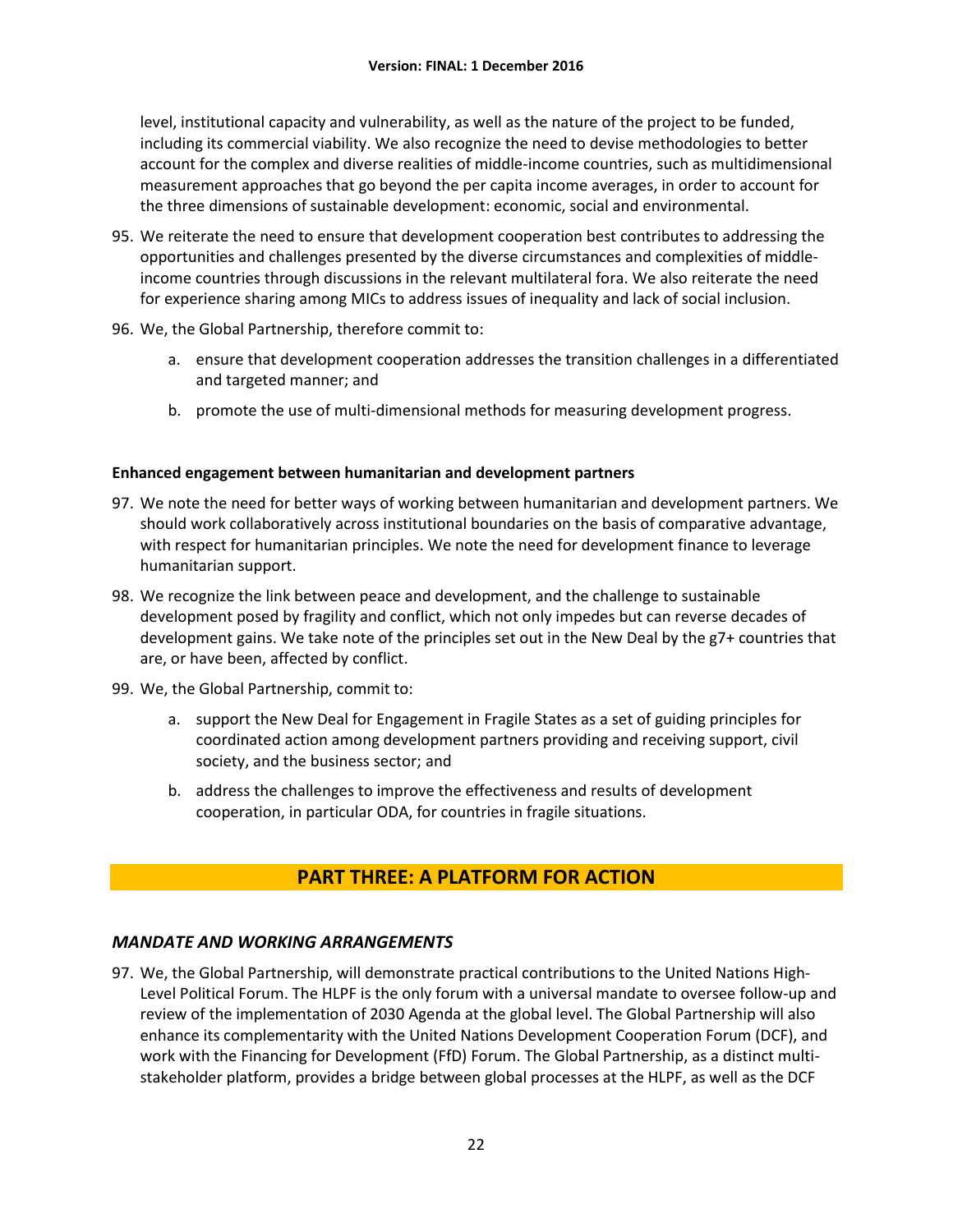and FfD Forum, and country-level utility for its stakeholders. To this effect we have updated our mandate and working arrangements, which are available in Annex 1.

- 98. We recognize the need to refine the existing Monitoring Framework, taking into account emerging issues and new methods of development cooperation. This includes contributions to effective development cooperation from emerging partners and non-sovereign flows of capital, as well as to strengthen its utility in various country and regional contexts.
- 99. One of our main contributions to implementing the 2030 Agenda is to provide a platform for knowledge exchange and learning at country, regional and global levels. New insights inform political decisions and commitments, which drive renewed efforts to innovate and improve the quality of development cooperation. The Global Partnership Initiatives (GPIs), regional and country platforms can test new approaches, generate evidence and develop innovative ways to drive implementation the principles of development effectiveness. We acknowledge their contribution to our forward looking agenda and welcome the new GPIs that were announced during our meeting (see Annex 3). Our call to action is to invest in making generated knowledge accessible to all constituencies.
- 100. We will further adapt our working arrangements to the new requirements of the 2030 Agenda and the specific role the Global Partnership should play in its implementation. We will:
	- a. amplify the multi-stakeholder nature of the Global Partnership;
	- b. ensure a transparent process to appoint Co-Chairs and Steering Committee members;
	- c. strengthen a constituency model that ensures all members participate;
	- d. promote the Global Partnership's country-focused approach, by investing in capacity of countries to lead and engage in multi-stakeholder partnerships at the country level.

# **OUR APPRECIATION**

- <span id="page-25-0"></span>101. We wish to thank the Host Country Kenya, the outgoing Co-Chairs and Steering Committee members, for their dedication and steadfast leadership and support for the cause of development effectiveness. In addition, we wish to acknowledge the contributions of the Joint Support Team, based at OECD and UNDP.
- 102. We note with appreciation and gratitude the readiness of incoming Co-Chairs and Steering Committee members to push forward with us this important partnership for the shared benefit of people, planet, prosperity and peace.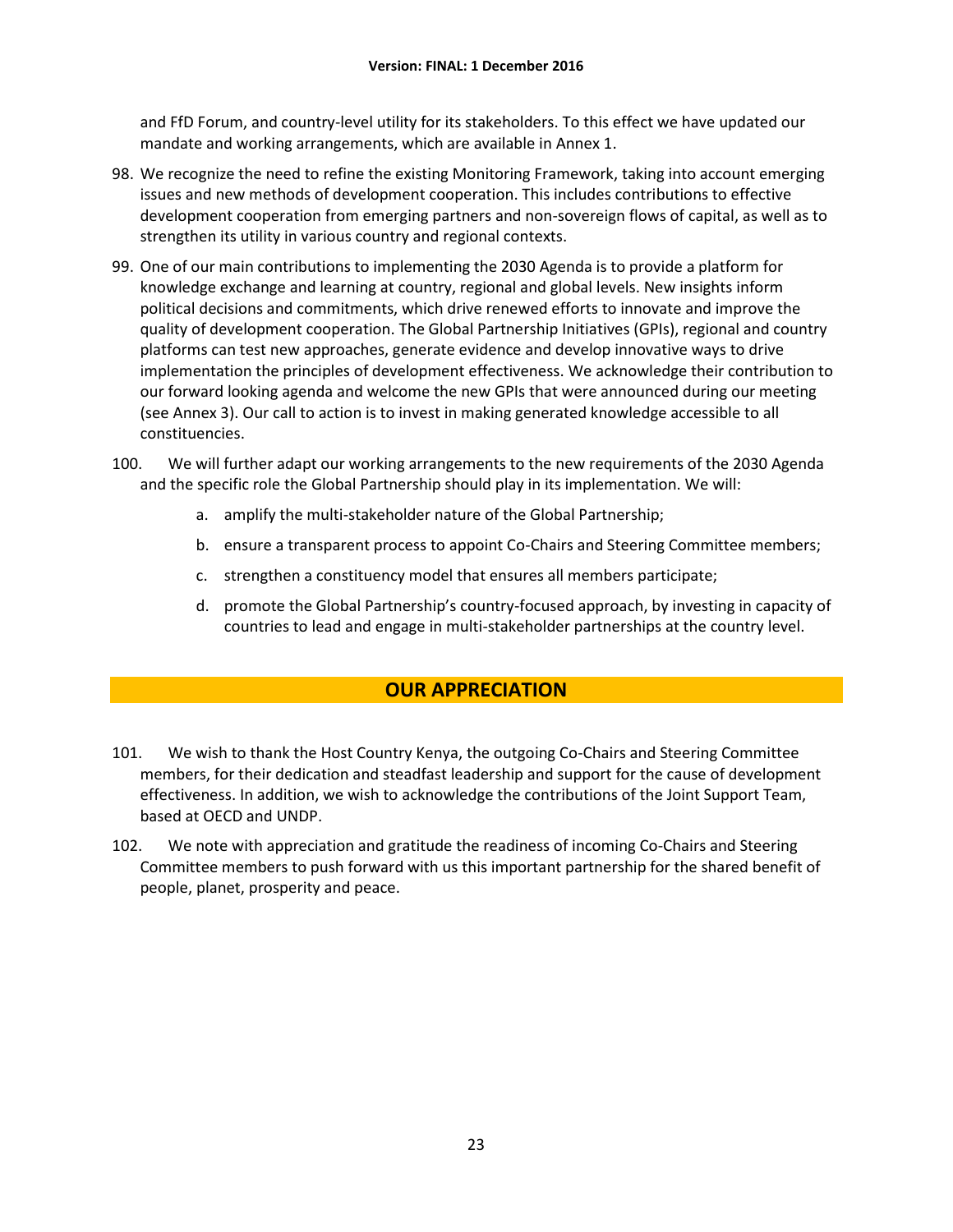# **ANNEXES**

### <span id="page-26-1"></span><span id="page-26-0"></span>*ANNEX 1. RENEWED MANDATE*

- 1. **VISION.** The vision of the Global Partnership is to maximize the effectiveness of all forms of co-operation for development for the shared benefit of people, planet, prosperity and peace.
- 2. **MANDATE**. The Global Partnership shall contribute to the achievement of the 2030 Agenda for Sustainable Development, and regional strategies for sustainable development by promoting effective development cooperation, geared towards ending all forms of poverty and reducing inequality, advancing sustainable development and ensuring that no-one is left behind. The Global Partnership shall promote mutual accountability to hold each other responsible for more effective development co-operation through (i) a country-focused approach that helps developing countries make the best use of development co-operation to realise their national development goals with support of regional platforms; (ii) data and evidence on development stakeholders' progress in meeting their commitment to more effective development cooperation; and (iii) inclusive dialogue amongst development stakeholders at local, country, regional and global level. In delivering its mandate, the Global Partnership will promote modalities of development co-operation that contribute to the universal objective of leaving no-one behind.
- 3. **CONSTITUENCY.** The Global Partnership brings together, on an equal footing, key stakeholders of the development co-operation agenda from developing countries (countries receiving development co-operation, as well countries of dual character that both receive and provide development co-operation); developed countries (countries providing development co-operation); multilateral and bilateral institutions; civil society; academia parliaments; local governments and regional platforms and organisations; trade unions; business sector; and philanthropy. The partnership is founded on the recognition that sustainable results and impact of development co-operation depend on joint efforts and investments. The partners are united by their shared commitment to inclusive partnership founded on common principles and goals and building on the comparative advantage of each. Regional platforms and organisations provide input regarding region-specific issues and approaches.
- 4. **FUNCTIONS.** The Global Partnership has five core functions:
- *(a) Supporting effectiveness at the country level*
- 5. The success of the Global Partnership hinges on its ability to drive global progress and support countries in strategically managing diverse development co-operation resources, steering effective practices to deliver on national development targets. To this end, the Global Partnership will strengthen its country-focused approach, supporting countries to advance the effectiveness principles at the national level. It will ensure that country-level evidence on progress in and challenges to effective development co-operation informs local, national, regional and global multi-stakeholder dialogue to drive political decisions and promote behaviour change to scale up development co-operation results. The work at country level will include support for mainstreaming effectiveness principles into development co-operation practices; support to multi-stakeholder dialogue platforms building on data; and use of data from the monitoring in the United Nations High Level Political Forum on Sustainable Development and Financing for Development review processes.
- *(b) Generating evidence for accountability and SDG follow-up*
- 6. Moving forward, the Global Partnership shall be a recognised source of data, evidence and analysis to track progress on effectiveness commitments. In carrying out its renewed mandate, the Global Partnership shall draw upon its comparative advantages and focus on generating reliable and timely country-level data and evidence to inform decision making on effective development co-operation. To this end, the Global Partnership shall conduct biennial monitoring rounds on the effectiveness of development co-operation. The monitoring will continue to be country-led and supported by regional and global platforms, with support from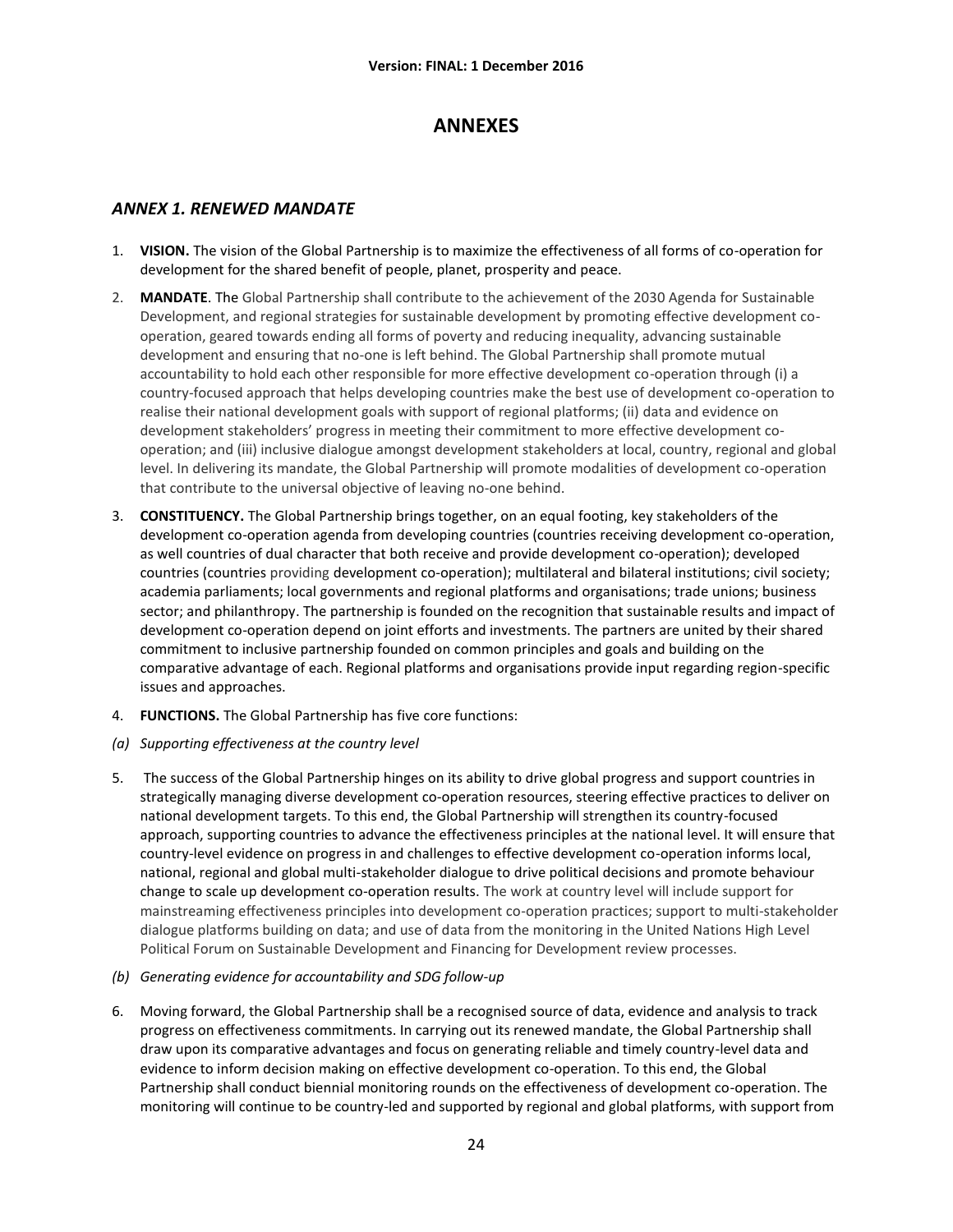regional and global levels, based on mutually agreed and updated indicators to measure all relevant performance. It will promote mutual accountability by highlighting areas of progress and challenges requiring further work. Policy-relevant lessons and innovative solutions produced by Global Partnership Initiatives will complement monitoring findings. The data and evidence generated will feed into the UN-led follow-up and review of the SDGs at the High Level Political Forum on Sustainable Development.

### *(c) Sharing knowledge and lessons*

7. The Global Partnership provides a platform for knowledge exchange and learning on effective development co-operation. Across principles, goals and indicators there are countries, development partners and non-state actors that demonstrate the capacity to progress on agreed effectiveness principles and commitments. Global Partnership Initiatives and regional platforms are also producing lessons and generating evidence around specific commitments and innovative areas of effective development co-operation. This indicates great potential for identifying success factors, sharing lessons and making fuller use of knowledge generated through these efforts to promote mutual accountability and learning.

### *(d) Facilitating specialised dialogue*

- 8. Policy dialogue is vital to link the evidence generated through monitoring to the formulation of development co-operation policies and instruments that serve country needs. The Global Partnership promotes actionoriented dialogue among relevant development stakeholders, which pools the comparative advantage of relevant public and non-governmental actors to address bottlenecks, develop or scale up innovative development solutions.
- *(e) Building political momentum for effective development co-operation*
- 9. Producing the behaviour change needed to make development co-operation more effective depends on political leadership informed by sound evidence and policy recommendations. Centring its mission on data and evidence for effective development co-operation will enable the Global Partnership to make a distinct contribution to national, regional and global processes that can build political momentum for change in development co-operation practices. To this end, the Global Partnership shall enhance synergies with the Financing for Development Forum, the High-Level Political Forum on Sustainable Development and the Development Co-operation Forum. The Global Partnership shall contribute to these processes as well as to national and regional dialogue, by generating the country-level data and evidence on development cooperation effectiveness needed to drive behaviour change and steer high-level political commitment for development co-operation policies and practices that are relevant, effective and timely.
- 10. **DELIVERING FOR A NEW TRANSFORMATIVE DEVELOPMENT AGENDA:** Collective action through the Global Partnership has driven stakeholders to improve the way development co-operation is delivered, contributing to gains in effectiveness. The 2030 Agenda calls for scaling up efforts to improve the effectiveness of development co-operation; action to mobilise the transformative power of private resources to deliver on sustainable development; and for enhanced exchanges between constituencies engaged in North-South, South-South and triangular co-operation to promote knowledge sharing. Carrying out its core functions, the Global Partnership's constituencies must unblock bottlenecks and sustain commitment to implement effectiveness principles at country level. The Global Partnership must do more to shape a meaningful publicprivate collaboration agenda for effective development co-operation, and intensify its work to facilitate knowledge sharing and learning from diverse modalities of development co-operation. The Global Partnership will address, as follows, these three strategic and interrelated challenges in order to strengthen its contribution to the 2030 Agenda.

### *(a) Mutual Accountability: Unblocking bottlenecks and sustaining commitment to effective development cooperation*

11. Mutual accountability to each other for meeting effectiveness commitments underpins the work of the Global Partnership across all areas of work. Development stakeholders reaffirm the existing effectiveness principles as the accountability framework for measuring the progress of development stakeholders in improving the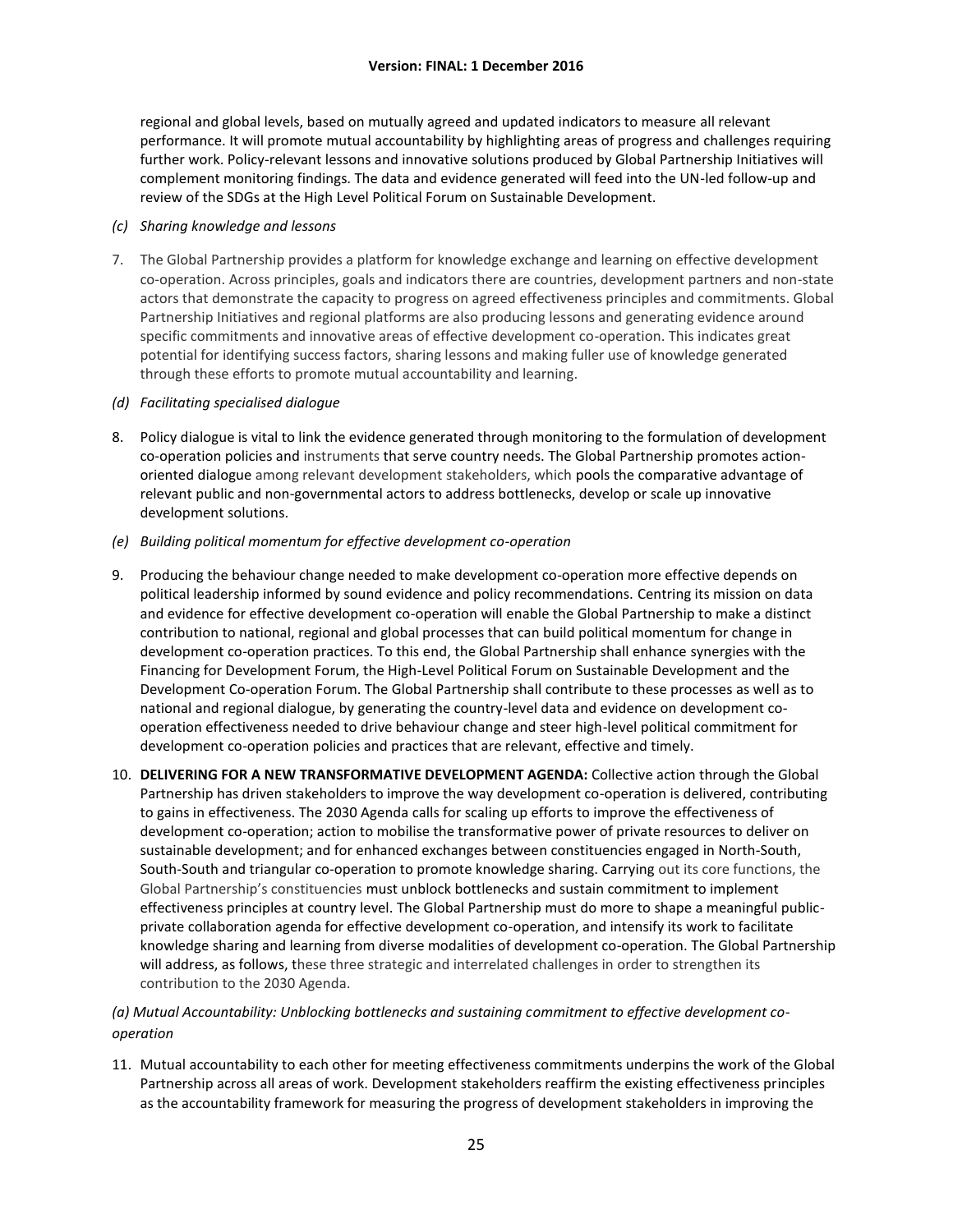effectiveness of their development co-operation. The Global Partnership's constituencies shall commit to unblocking the bottlenecks that hinder progress on the implementation of these principles for effective development co-operation, and to updating its monitoring framework to reflect the challenges of the 2030 Agenda, including the pledge to leave no-one behind. Current effectiveness commitments on alignment, predictability, transparency and accountability relate mainly to public partners. The new development paradigm calls for effectiveness commitments that reflect the distinctive contribution of the increasingly diverse actors in development co-operation. The effectiveness of development co-operation shall also be assessed against the ability of stakeholders to learn from different approaches and modalities of development co-operation; promote synergies between the growing diversity in technical and financial options available to developing countries to drive national development strategies; and respond to the capacity-building needs of countries and local governments struggling with new forms of vulnerabilities, ensuring a better enabling environment for CSOs and local governments and strengthening their engagement, remain a core requirement for a people-centred agenda.'

12. *The way forward*: The renewed mandate of the Global Partnership is an opportunity to unblock bottlenecks on existing effectiveness commitments while also embracing the ambitions of the 2030 Agenda and regional strategies for sustainable development. To this end, the Global Partnership shall continue to promote behaviour change for implementation of existing effectiveness commitments and adapt its framework to ensure that it is relevant for dual countries and southern partners. It will develop targets to assess the effectiveness of partnerships between public actors, including local governments, and businesses and philanthropy, working together to take development results to scale. Effectiveness commitments should also guide adapted modalities of development co-operation to advance the universal goal of leaving no-one behind. The country-level monitoring process shall be strengthened to ensure the integrity and relevance of data, ensuring practicality and cost effectiveness.

#### *(b) Shared Benefit: Unleashing the potential of development co-operation to attract inclusive private investment*

- 13. The SDGs call for 'urgent action to mobilise the transformative power of private resources to deliver on sustainable development;' and to help combat illicit financial flows that deprive the people of the benefits of common resources. They signal the need for the public sector to set a clear direction, monitoring frameworks, regulation and incentive structures to attract private investment that reinforces sustainable development. The Global Partnership is challenged to deepen collaboration with the business sector as part of the effectiveness agenda ensuring checks and balances. The renewed mandate of the Global Partnership provides an opportunity to commit development actors to leverage development co-operation to attract inclusive business investments based on *shared benefit*. Through development co-operation governments at central and local level, bilateral and multilateral partners, philanthropy and civil society can play a catalytic role, helping companies advance innovation and investment that contribute to eradicating poverty and reducing inequality.'
- 14. *The way forward*: The Global Partnership shall set clear effectiveness commitments as the development community engages in partnerships between governments, civil society and the business sector that generate shared benefit for business strategies and development goals. Accountability and transparency are essential to ensure that these arrangements effectively contribute to economic development and poverty reduction. The Global Partnership shall also promote a mutually agreed framework to monitor that the public-private partnerships deliver results for the people, and to help combat illicit financial flows. Furthermore, the renewed mandate of the Global Partnership will strive to help development partners adapt their practices and instruments for partnership with the business sector, including through the creation of a caucus of likeminded business and foundation representatives to interact with other interested Global Partnership stakeholders. Such a transformation is also vital for middle-income countries that are looking for innovative modalities of development co-operation in their efforts to leave no-one behind.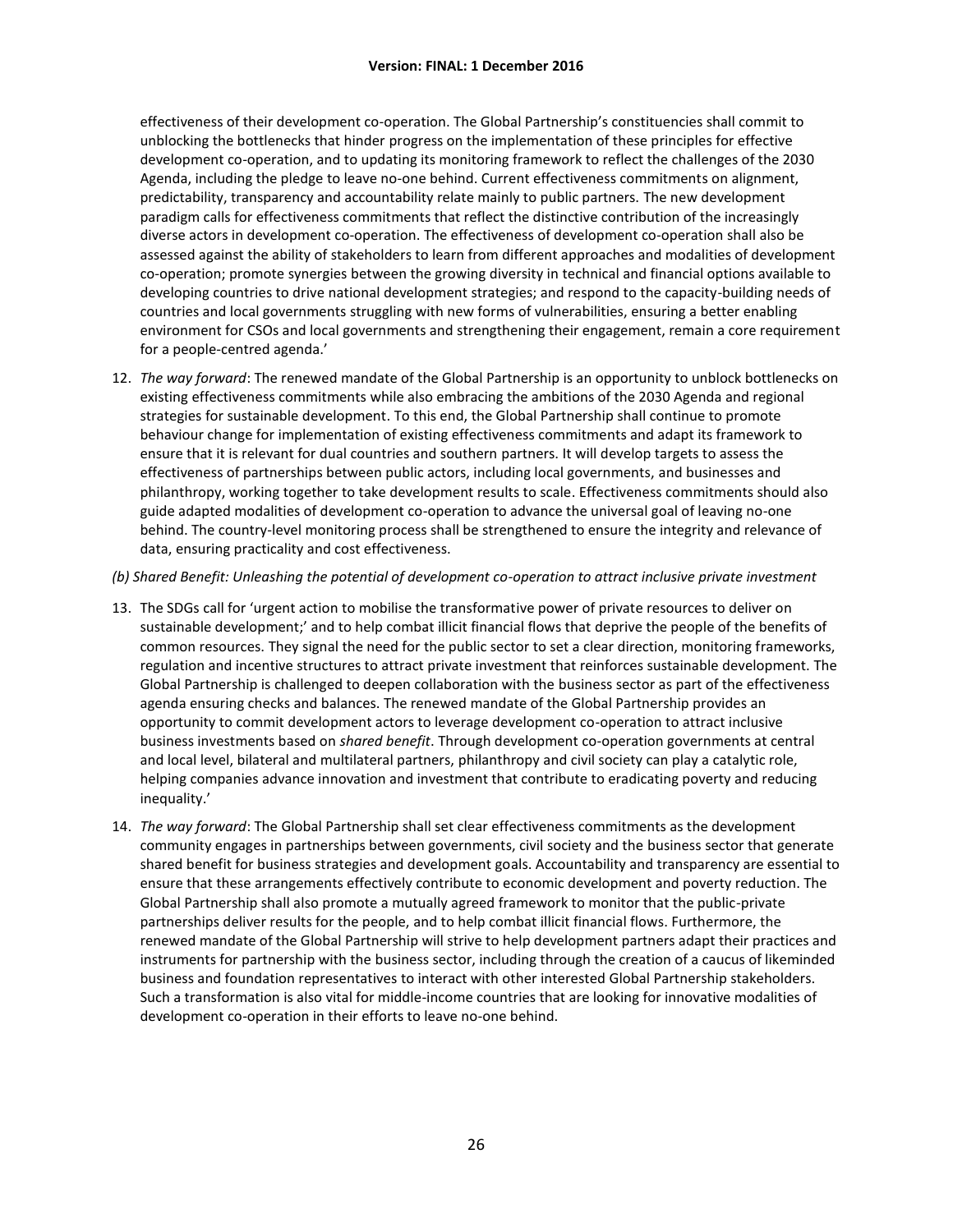*(c) Mutual Learning: Learning from different approaches to strengthen the effectiveness of development cooperation*

- 15. Drawing smartly together the diversity of options available across stakeholders to mobilise knowledge, technologies and financing can scale up the impact of development co-operation to the level needed to attain the SDGs. Intensified efforts to bring together towards specific development solutions the learning, knowledge and technology available across constituencies – governments, development partners, business sector, philanthropy, CSOs, academia and local actors – can help take development solutions to scale at a faster pace. The renewal of the mandate of the Global Partnership is an opportunity to shape new modalities of mutual learning from diverse approaches to development co-operation and development solutions, recognising their unique characteristics and respective merits.
- 16. *The way forward*: The Global Partnership needs to build mutual learning from innovative approaches and solutions tried and tested by different stakeholders into its way of working. The Global Partnership shall review its modus operandi to develop a mutual learning loop from country level evidence, to areas of progress, and learning from different modalities of development co-operation with specific attention to southern partners; and partnership options to strengthen the effectiveness of development co-operation. Key modalities for improved mutual learning will include intensified focus on identifying lessons at central and local level, through evidence and technical analysis, and disseminating these; and specialised policy dialogues among diverse constituencies to facilitate knowledge exchange and synergies between diverse development constituencies.

#### **GOVERNANCE AND WORKING ARRANGEMENTS**

- 17. The new global development context and the renewed mandate of the Global Partnership call for adjustments to its technical working arrangements and modalities. The following proposed adjustments are intended to ensure the operationalisation of the renewed mandate and the effective implementation of Global Partnership principles and commitments.
- 18. The proposed adjustments cover two sets of issues:
	- a. The roles and responsibilities of Co-Chairs, the Steering Committee and Joint Support Team, including the proposed addition of a fourth non-executive Co-Chair; and
	- b. Changes to the way the Global Partnership operates to realise its vision, including the proposal of a biennial programme of work.

#### **Roles and responsibilities**

#### *A. Co-Chairs*

- 19. Since its inception, three governmental Co-Chairs have guided the work of the Global Partnership, both personally and through their representatives. To date, the three Co-Chairs represent: (i) recipients of development co-operation; (ii) recipients and providers of development co-operation; and (iii) providers of development co-operation. Co-Chairs are also members of the Global Partnership Steering Committee, advocating on behalf of their constituencies.
- 20. Under this proposal, the Co-Chairs will continue to represent the Global Partnership externally, guide its work and be responsible for facilitating the delivery of its overall objectives. However, going forward, the role of Co-Chairs will also include the positioning of the Global Partnership within the Follow-up and Review of the Sustainable Development Goals (SDGs) and AAAA commitments, as well as strengthening the links with the High-Level Political Forum, Financing for Development and Development Co-operation Forum, as well as regional stragtegies. Additionally, Co-Chairs will focus on guiding Global Partnership operations to strengthen country-level implementation of effective development co-operation principles, as well as to strengthen the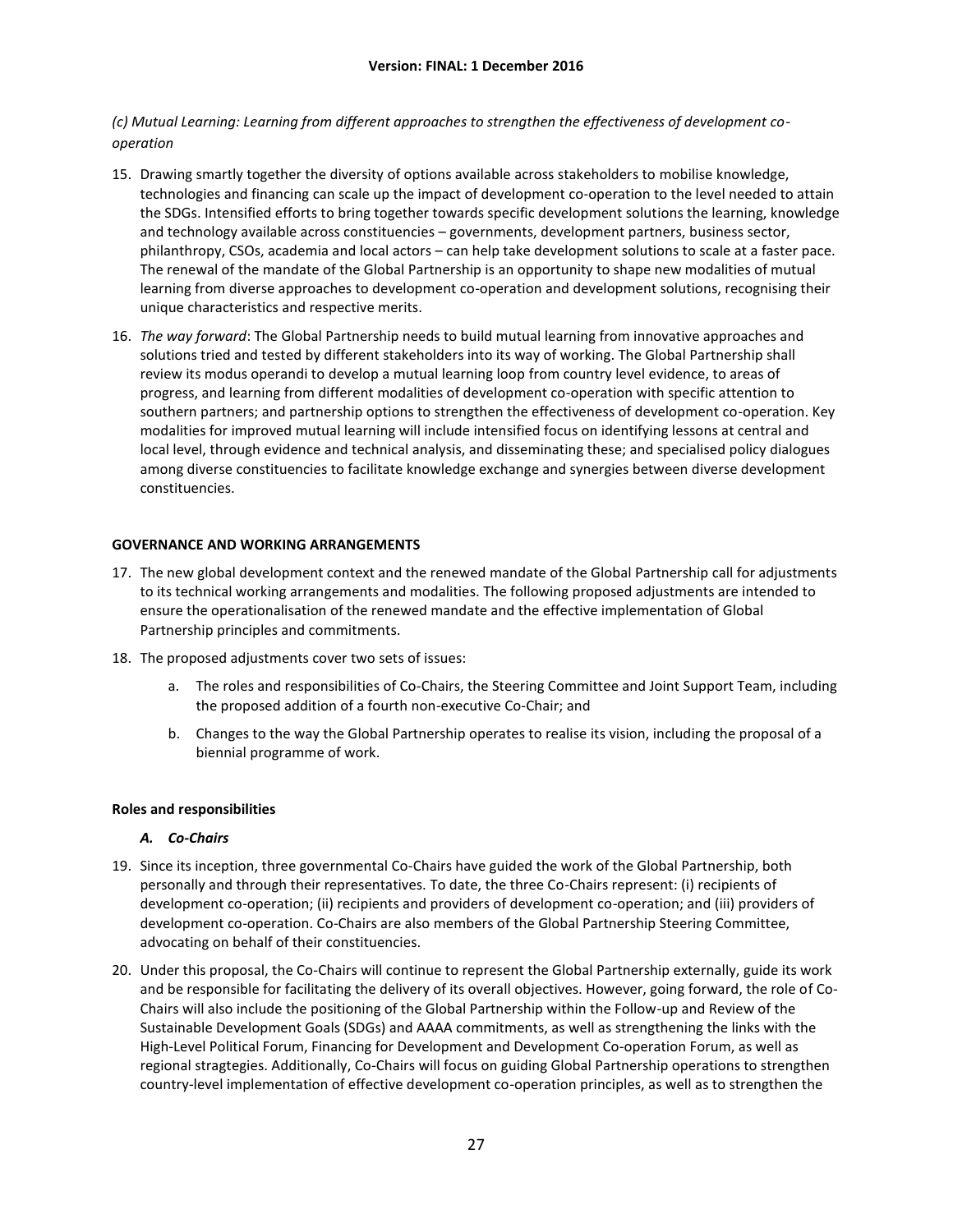work done by the members of the Steering Committee and the Joint Support Team to ensure delivery of the agreed programme of work.

- 21. The main functions of Co-Chairs are to:
	- a. Ensure that momentum for implementing agreed effective development co-operation commitments is accelerated at the highest political levels among all stakeholder groups;
	- b. Spearhead resource mobilisation efforts to meet the financial and in-kind needs necessary for the full implementation of the programme of work of the Global Partnership;
	- c. Lead outreach to the full range of partners in development co-operation, including but not limited to, the business sector and emerging development partners;
	- d. Represent the Global Partnership in international fora related to development co-operation; and
	- e. Apprise the Steering Committee on progress in implementing the costed and agreed programme of work in between official Steering Committee meetings, through biannual updates (between each Committee meeting).
- 22. Co-Chairs will continue to be appointed for a two-year period. Governmental Co-Chairs are appointed at Ministerial or Vice-Ministerial level and will represent the full spectrum of development co-operation, ensuring adequate regional rotation and balance. Co-Chairs should engage with constituencies in securing a successor, to be endorsed by the Steering Committee through an inclusive and transparent process as early as possible, but no later than one month before the end of their term. Current Co-Chairs will also be responsible for overseeing the transition to the new Co-Chair over the last six months of his / her term, as applicable.

**Box. A non-executive Co-Chair in the Leadership of the Global Partnership** *(While the Steering Committee has in principle signalled it is open to consider the addition of a fourth, non-executive Co-Chair, a proposal for the modalities and functions of this seat should be presented by the non-executive members of the Steering Committee at the Committee's first meeting post-HLM2) for further consideration.*

Non-executive representatives in the Steering Committee have suggested that a fourth, non-executive Co-Chair could amplify the true multi-stakeholder nature of the Global Partnership. Potential advantages of a fourth, nonexecutive Co-Chair may include: (i) to make the leadership more inclusive and multi-stakeholder; (ii) to foster mutual accountability at the highest decision-making levels; (iii) bring in additional expertise on improving engagement with non-state development actors; (iv) to promote democratic ownership by example; and (v) to allow for inputs from non-executive stakeholders to shape the agenda of Steering Committee, High-Level and other Meetings of the Global Partnership from a very early stage.

A non-executive Co-Chair would be nominated at the highest possible level (comparable seniority with the government Co-Chairs) and on a rotational basis, mindful of regional balance, from the following constituencies: civil society organisations, trade unions, local governments, parliaments, philanthropy and the business sector, according to consultation among non-executive members of the Steering Committee. The non-executive Co-Chair would represent all these constituencies, striving to build consensus among them as far as possible. These constituencies will all retain their seats as members of the Steering Committee. Rotation would be expected to take place every two years, at the same time as governmental Co-Chairs, and in consideration of the heterogeneity of the non-executive stakeholder group.

### *B. Steering Committee*

23. The Steering Committee is the main decision-making body of the Global Partnership. It provides the strategic leadership and co-ordination necessary for ensuring successful implementation of the programme of work for the Global Partnership. Decision making in the Steering Committee shall strive to be consensusbased through inclusive dialogue and transparent process.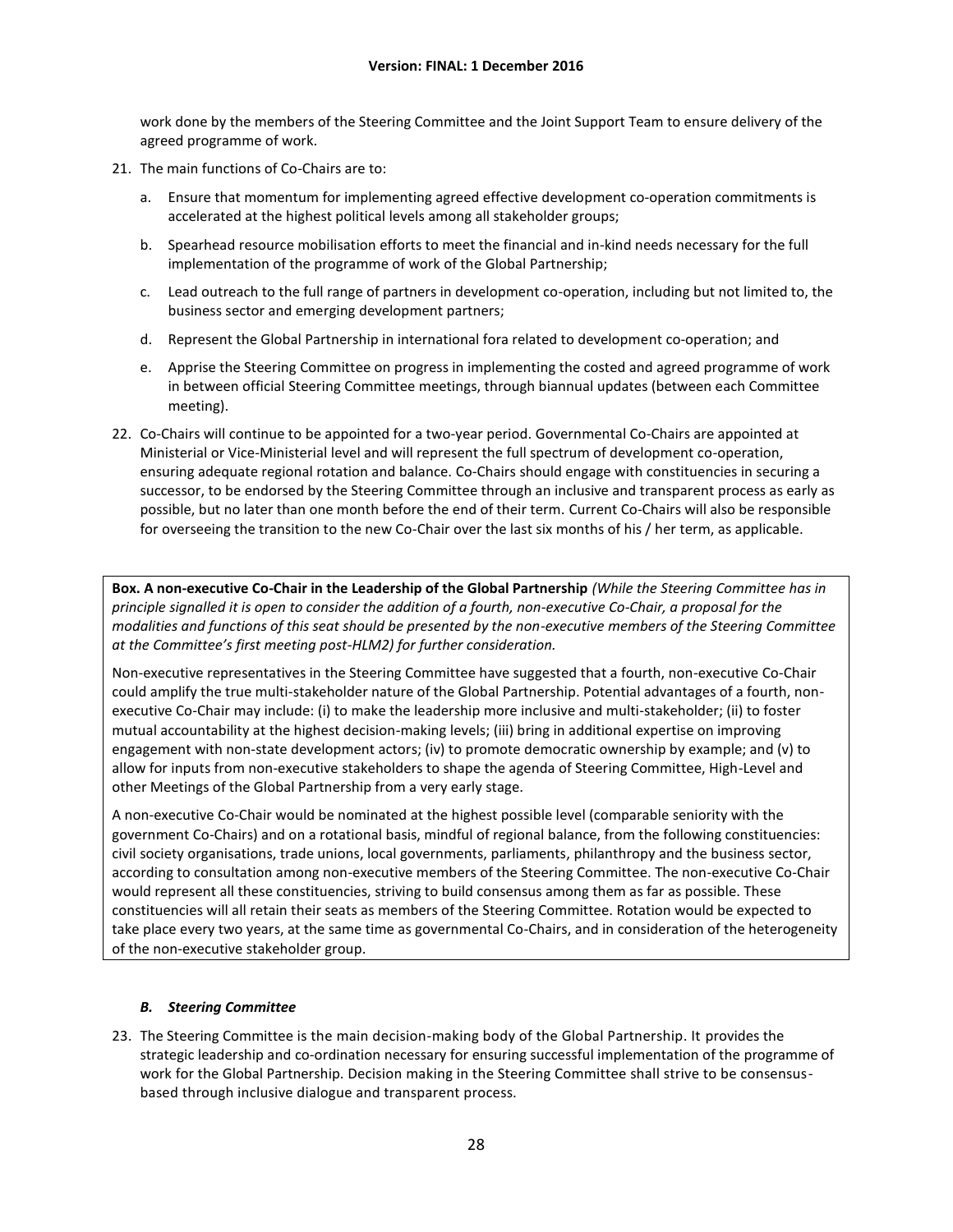- 24. The Steering Committee will consist of the Co-Chairs of the Global Partnership and other appointed members.
- 25. The Steering Committee will focus on the following core responsibilities:
	- a. Providing executive guidance to the implementation and monitoring of a costed programme of work of the Global Partnership;
	- b. Championing / co-championing the specific work-streams in the programme of work of the Global Partnership and / or Global Partnership Initiatives to help deliver the programme of work;
	- c. Serving as advocates and ambassadors of the Global Partnership at a national, regional and international levels to ensure that priorities and key messages of the Global Partnership are promoted and reflected in relevant fora;
	- d. Increasing focus on implementing development effectiveness commitments at the country level;
	- e. Consulting with, and therefore providing inclusive and authoritative representation of, constituencies with a stake in the work of the Global Partnership; and
	- f. Undertaking other tasks as may arise from High-Level Meetings or as agreed at Steering Committee meetings.
- 26. Members of the Steering Committee will be nominated by their respective constituencies for review and endorsement at Steering Committee meetings in order to ensure regional balance and continuity as a whole. The Steering Committee will represent all actors with a stake in development, wishing to engage in the work of the Global Partnership. A matrix to ensure representation throughout all regions will be annexed to the programme of work for the 2017-2018 period.

#### *Structure and composition*

| <b>Co-Chairs</b> |                                                                                                                                                                                                                                                                           |
|------------------|---------------------------------------------------------------------------------------------------------------------------------------------------------------------------------------------------------------------------------------------------------------------------|
| 3                | Governments representing the full spectrum of development co-operation, respecting rotational                                                                                                                                                                             |
|                  | regional representation                                                                                                                                                                                                                                                   |
| $\mathbf{1}$     | Non-State stakeholder (to be agreed based on the proposal made by the non-executive Steering                                                                                                                                                                              |
|                  | <b>Members of the Steering Committee</b>                                                                                                                                                                                                                                  |
| 7                | Representatives of recipients of development co-operation, one of which is a representative<br>from the African Union, one of the g7+ group of fragile and conflict-affected states, two from<br>Africa, one from Latin America, one from Asia, and one from the Pacific. |
| $\overline{2}$   | Representative of dual-character countries                                                                                                                                                                                                                                |
| $\overline{3}$   | Representatives of DAC countries as providers of development co-operation                                                                                                                                                                                                 |
| $\mathbf{1}$     | Representative of the business sector                                                                                                                                                                                                                                     |
| $\mathbf{1}$     | Representative of parliaments                                                                                                                                                                                                                                             |
| $\mathbf 1$      | Representative of civil society                                                                                                                                                                                                                                           |
| $\mathbf{1}$     | Representative of multilateral development banks                                                                                                                                                                                                                          |
| $\mathbf{1}$     | Representative of the UNDP/UNDG                                                                                                                                                                                                                                           |
| $\mathbf{1}$     | Representative of the OECD/DAC                                                                                                                                                                                                                                            |
| $\mathbf{1}$     | Representative of Arab providers                                                                                                                                                                                                                                          |
| $\mathbf{1}$     | Representative of trade unions                                                                                                                                                                                                                                            |
| 1                | Representative of foundations                                                                                                                                                                                                                                             |
| 1                | Representative of sub-national governments                                                                                                                                                                                                                                |

### *Joint Support Team*

27. The ambitions of the Global Partnership set out in the Nairobi Outcome Document and mandate require a strong support structure in the form of the Joint Support Team, which will continue to be sourced by the OECD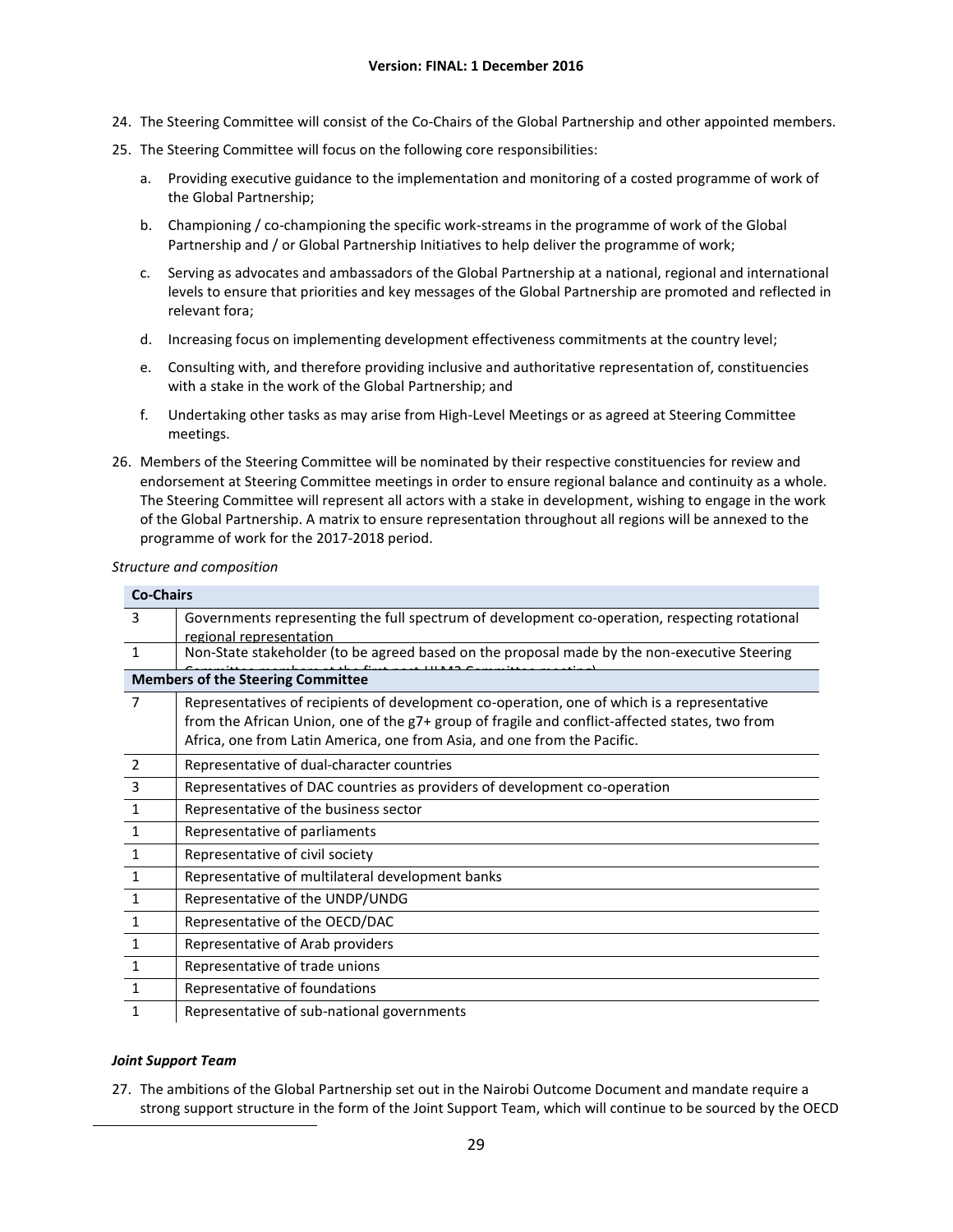and UNDP. Both organisations will continue to draw on their existing structures, respective mandates and areas of comparative advantage to work together in an efficient and complementary manner. Their support to the Global Partnership is contingent upon continued and adequate funding being made available to both organisations from stakeholders invested in the Global Partnership.

- 28. Members of the Global Partnership and its Steering Committee will be expected to lead in the implementation of commitments as well as contributing to the substance of the Global Partnership's work. The main responsibilities of the Joint Support Team build on the deliverables agreed in the 2012 Global Partnership mandate:
	- a. develop, refine and implement the global methodology for monitoring the implementation of agreed commitments for endorsement by the Steering Committee;
	- b. produce and disseminate relevant analytical work, including regular global reports based on monitoring of agreed commitments and scoping of analytical work produced by the Global Partnership Initiatives to inform political dialogue and facilitate knowledge sharing to make co-operation more effective at country level;
	- c. carry out periodical 'horizon-scanning' analyses of the evolving development co-operation context and the incentives for engagement by each Global Partnership stakeholder;
	- d. provide demand-driven advisory support at country level on the implementation of partnership and accountability frameworks in developing countries (contingent on adequate resourcing and prioritisation by the Steering Committee in the costed programme of work);
	- e. organise ministerial-level and other meetings of the Global Partnership; and
	- f. deliver Secretariat and Advisory Services to the Steering Committee and Co-Chairs.
- 29. Each biennial programme of work will specify more detailed roles for the Joint Support Team based on operational objectives (see below).

#### *Operational changes*

#### *Meetings*

- 30. The renewed mandate calls for greater support to making development cooperation more effective at country level and targeted policy dialogue, data and evidence for global follow-up and review of the 2030 Agenda at the United Nations.
- 31. The Global Partnership's High-Level meetings will continue to provide an instrumental platform to uphold accountability and generate new momentum to implement commitments. Under the guidance of the Steering Committee, Stand-alone High-Level Meetings will be held in an extended cycle adapted to the calendar of global level conferences and meetings in order to solidify political support for effective development cooperation, as a prerequisite for sustainable progress in the implementation of the 2030 Agenda and broader sustainable development agendas. The stand-alone High-Level Meetings will be interspersed with high-level segments, to take place in the margins of relevant meetings on development finance and co-operation. Senior Level Meetings at the Director-General level will also be considered to keep political momentum high in between stand-alone HLMs.
- 32. Steering Committee meetings will be held twice a year, if possible back-to-back with other meetings, and will focus on the implementation of the agreed programme of work. These meetings will be informed by annual technical exchanges and by specialized policy dialogues that will help to identify practical solutions to accelerating progress on specific bottlenecks among communities of interest, coordinated with the work of Global Partnership Initiatives and their workshops, regional platforms and dialogues to engage actors with similar interests and objectives to build consensus and strengthen advocacy around their priorities for effective development co-operation.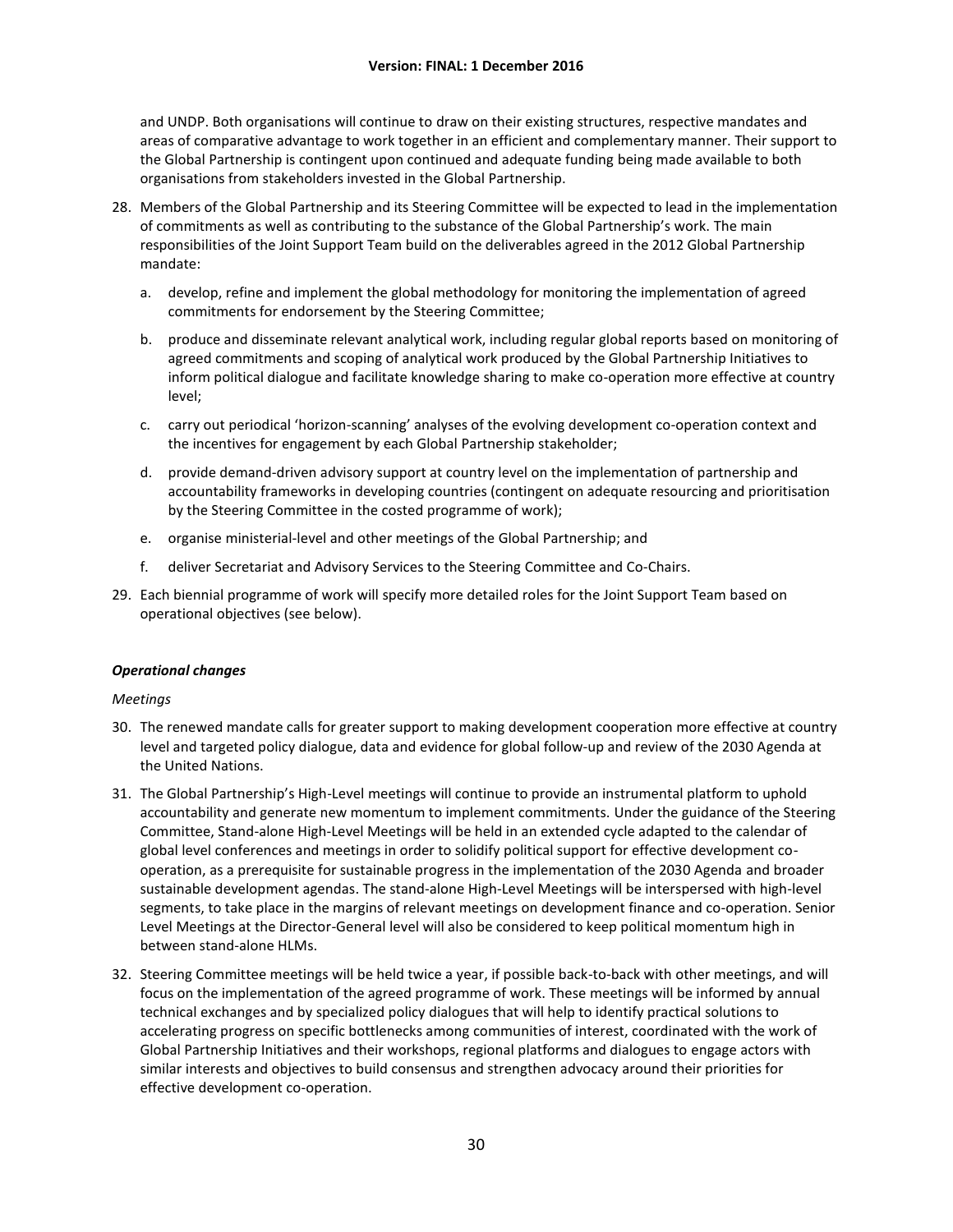33. In addition, national multi-stakeholder dialogues on development effectiveness and regional meetings will be promoted through the Co-Chairs, Steering Committee members and wider Global Partnership membership, which will aim to translate deliberations into action at country level.

### *Programme of work*

- 34. The work by the Co-Chairs, Steering Committee and Joint Support Team will be guided by a biennial, costed programme of work. The programme of work should be underpinned by a comprehensive theory of change and will be the main instrument to ensure clear targets and responsibilities for the implementation of all aspects of the work of the Global Partnership in any two-year period. It will contain costed lines of activity and will be approved by the Steering Committee. It will also include the critical threshold of resources that need to be secured/guaranteed for the Joint Support Team to enable its core support. It is proposed that logistic and operational support relating to Steering Committee meetings and High-Level Meetings be included in the biennial programme of work, if available from the identified HLM host, and provided through voluntary contributions specific to these activities to ensure their financing alongside substantive work and deliverables. Resource mobilisation for High-Level Meetings will be driven and strongly encouraged by Steering Committee members.
- 35. The Steering Committee will agree on the process and content of the work programme.
- 36. The responsibility for ensuring progress within specific areas of the costed programme of work will be delegated to working groups led by Steering Committee members. Each of these components are subject to periodic review in order to ensure their continued relevance to the work of the Global Partnership as a whole. The Steering Committee may request the engagement of specialised advisory bodies to support the accomplishment of the programme of work, insofar as resources allow.
- 37. The Co-Chairs and Steering Committee members share the responsibility to mobilize resources to meet any funding shortfall and prioritise the programme of work in line with available funding. The programme of work will also contain an explicit provision for periodic independent evaluations of the work of the Global Partnership to be conducted at determined times, e.g. every four years.

# <span id="page-33-0"></span>*ANNEX 2. FINDINGS FROM SECOND MONITORING ROUND*

- 1. The 2016 Report enjoyed a record level of participation. Eighty-one low and middle-income countries led reporting, and it involved 74 development organisations and hundreds of civil society organisations, business sector representatives, trade unions, philanthropy, and local governments. Their contributions reflected the increasingly diverse nature of development co-operation. The data and evidence covers nearly 90 per cent of development cooperation financed in these 81 countries, and findings provide evidence of progress and challenges towards realization of the four principles of effective development co-operation.
- 2. The development community is adopting a decisive focus on results for more impact at the country level: 99 per cent of countries have development strategies at the national and sector levels; 74 percent of countries have set out their priorities, targets and indicators in a single strategic planning document. In addition, 85 per cent of new programmes and projects supported by development partners are aligned to country-led results frameworks.
- 3. Evidence reveals a shift towards more inclusive partnerships amongst governments, civil society organisations (CSOs) and the business sector. In 70 per cent of countries, the government and the business sector express equally strong interest in strengthening dialogue, with issues of mutual benefit offering an entry point for building a common public-private agenda for sustainable development. Almost 90 per cent of governments consult CSOs on national development policy. Amongst themselves, CSOs have also improved co-ordination for programming and engagement. However, the 2016 monitoring report also mentions that less than one half of local governments and non-state partners are involved in the monitoring exercise.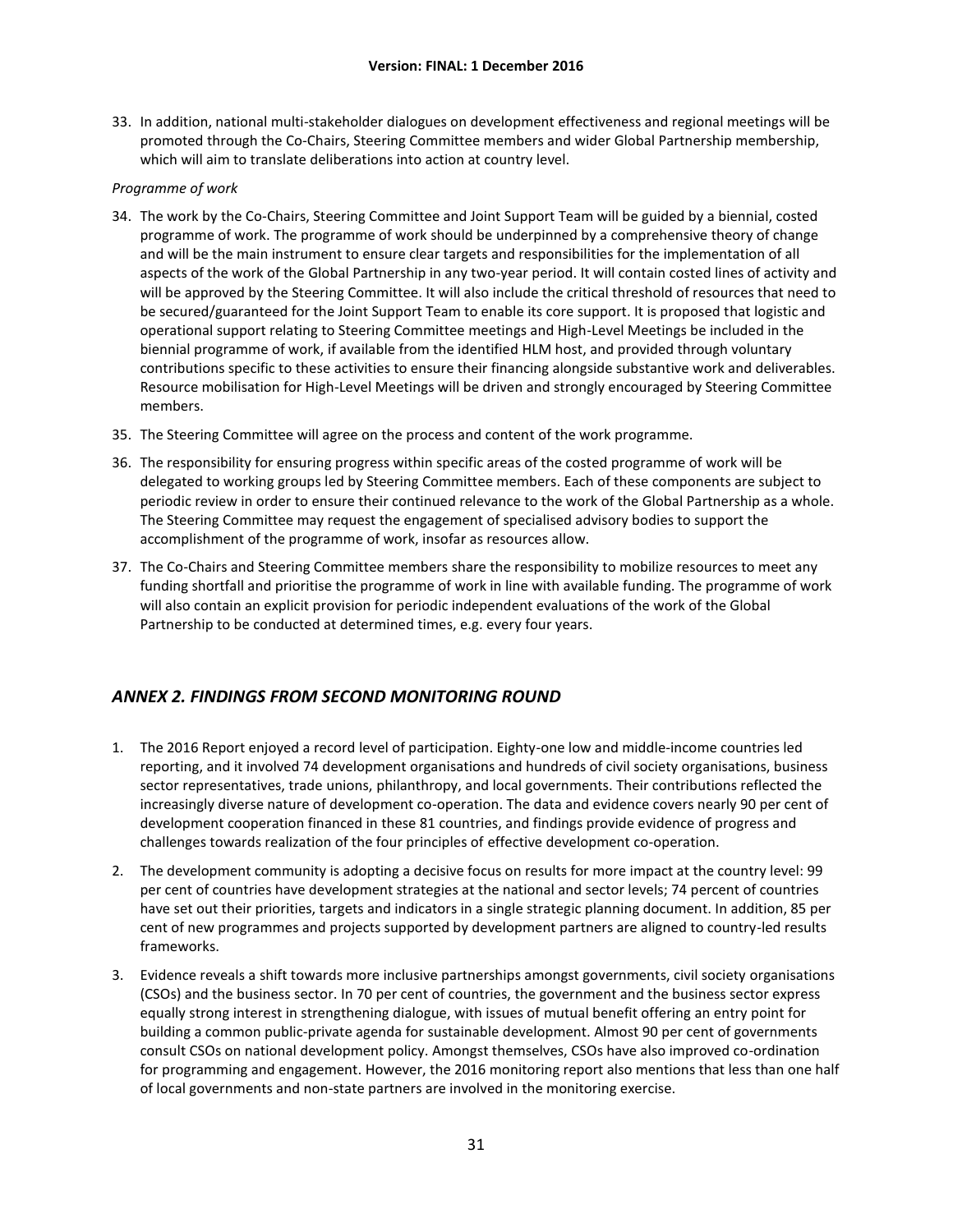- 4. Transparency is also growing, with more publicly available information on development co-operation than before: 72 per cent of development partners assessed for transparency achieved a "good" score in their reporting to at least one of the three international databases on development co-operation finance and 39 per cent achieved "excellent" in reporting to one or more systems. In parallel, countries have taken strides to enhance the transparency of their budgeting procedures: they now record 66 per cent of development cooperation finance in national budgets that are subject to parliamentary oversight. Furthermore, 47 per cent of countries are tracking public allocations for gender equality and women's empowerment.
- 5. While these gains are encouraging, they are coupled with an overall need to adapt to a dynamic and evolving development landscape, as well as specific areas where concerted effort is required to unlock bottlenecks. For example, development partners use government sources and systems to track results for only 52 per cent of interventions – meaning that broadly half continue to rely on other sources of information. Similarly, governments are engaged in the evaluation of final results for only 49 per cent of development partner interventions.
- 6. Overall performance by countries in strengthening their own systems is mixed: while 18 per cent of countries – including several fragile states and small-island developing states – have improved their public financial management systems, 23 per cent have experienced a decline and 58 per cent of countries show no substantial change. Also, development partners channel only 50 per cent of development co-operation finance through countries' public financial management and procurement systems.
- 7. Inclusiveness is essential for ensuring that development processes and results are widely owned. Yet only 51 per cent of countries have all the elements in place for meaningful dialogue with CSOs. In 63 per cent of countries, the potential for quality public-private dialogue is affected by a lack of champions to facilitate dialogue; in 81 per cent, there is a scarcity of instruments and resources to translate public-private dialogue into action.
- 8. To be effective, countries need to manage diverse financial flows in a complementary and strategic manner. Yet development partners' improvements in medium-term predictability of development co-operation have been limited to only four per cent, reaching 74 per cent in 2016. A major institutional and cultural shift is needed to arrive at regular publication of real-time information that meets country needs for planning and managing development co-operation.
- 9. The transparency and inclusiveness of country-level mutual reviews also require improvement: less than half of countries involve local governments and non-state stakeholders in these assessments or make the results public. Moreover, these review processes continue to be largely formulated around traditional development assistance models and require adaptation to the evolving partnership approaches. Finally, the evidence has shown that across principles and indicators, development partners demonstrate the capacity and willingness to progress on agreed effectiveness principles. This indicates potential for identifying success factors, sharing lessons and facilitating mutual learning to help accelerate realization of the 2030 Agenda.

# <span id="page-34-0"></span>*ANNEX 3. GLOBAL PARTNERSHIP INITIATIVES*

This annex contains a list of current and new initiatives that aim to advance specific commitments for effective development co-operation, as well as make progress in new and innovative areas of the Global Partnership. These initiatives are voluntary and led by different groups of Global Partnership's stakeholders. If your country or organisation is interested in joining any of these initiatives, please contact the lead organisation either during or following the end of the Second High Level Meeting in Nairobi (30 November-1 December 2016). Applications for new Global Partnership Initiatives would also be welcome after the Second High Level Meeting, by following the guidance available in the Global Partnership website[: http://effectivecooperation.org/monitoring-country](http://effectivecooperation.org/monitoring-country-progress/global-partnership-initiatives/)[progress/global-partnership-initiatives/.](http://effectivecooperation.org/monitoring-country-progress/global-partnership-initiatives/)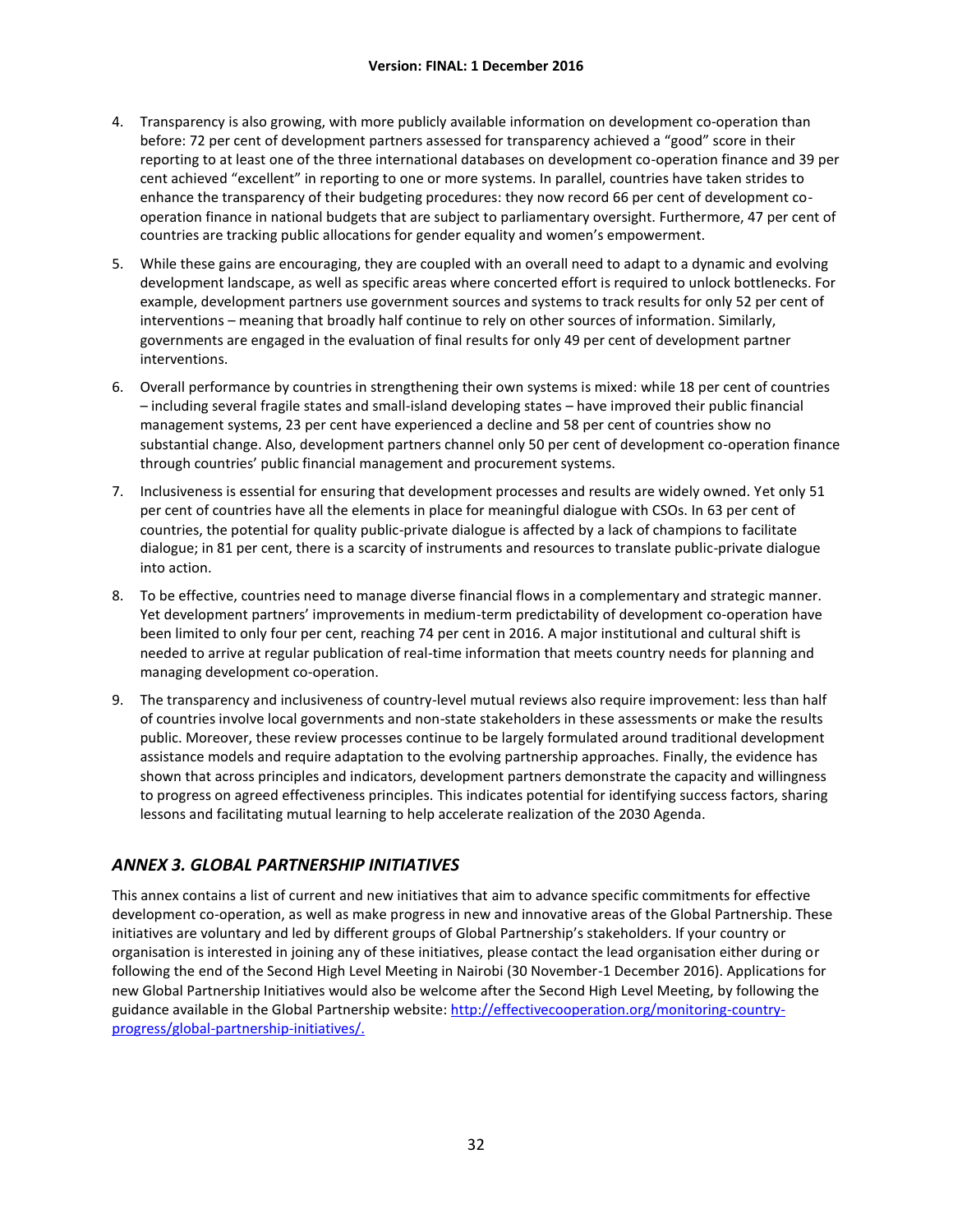| <b>INITIATIVE</b>                                                                                          | <b>LEAD</b><br><b>ORGANISATION</b>                                                                                                                                                          | <b>DESCRIPTION</b>                                                                                                                                                                                                                                                                                                                                                                                                                                                                                                                                                       |  |
|------------------------------------------------------------------------------------------------------------|---------------------------------------------------------------------------------------------------------------------------------------------------------------------------------------------|--------------------------------------------------------------------------------------------------------------------------------------------------------------------------------------------------------------------------------------------------------------------------------------------------------------------------------------------------------------------------------------------------------------------------------------------------------------------------------------------------------------------------------------------------------------------------|--|
| <b>BUILDING INCLUSIVE PARTNERSHIPS - CIVIL SOCIETY</b>                                                     |                                                                                                                                                                                             |                                                                                                                                                                                                                                                                                                                                                                                                                                                                                                                                                                          |  |
| Civil Society<br>Continuing<br>Campaign for<br>Effective<br>Development                                    | CSO Partnership<br>for Development<br>Effectiveness                                                                                                                                         | This initiative aims to advance international standards enabling the<br>environment for civil society organisations (CSOs) involvement in multi-<br>stakeholder policy dialogue. Over the next years, it will aim to deliver<br>improved CSO participation in seven regional and 50 country<br>development policy arenas and achieve policy gains in translating<br>effective development co-operation and CSO positions on business sector<br>accountability, South-South co-operation, peace and security in the<br>particular context of these regions and countries. |  |
| Advancing the<br><b>CSO Enabling</b><br>Environment &<br>CSO<br>Development<br>Effectiveness               | Task Team on CSO<br>Development<br>Effectiveness and<br>Enabling<br>Environment                                                                                                             | This initiative aims to help refine Indicator Two of the GPEDC Monitoring<br>Framework (as appropriate); produce a stock-take of the 3rd round of<br>GPEDC Indicator Two monitoring; further develop guidance on CSO<br>enabling environment and CSO development effectiveness; and raise<br>awareness and develop capacity to support country level multi-<br>stakeholder dialogue in relation to Indicator Two and development<br>effectiveness principles more broadly.                                                                                               |  |
| DataShift                                                                                                  | CIVICUS, World<br><b>Alliance for Citizen</b><br>Participation                                                                                                                              | The DataShift initiative is helping civil society produce and analyse data,<br>especially citizen-generated data, to drive sustainable development. It<br>does this by building capacity, powering campaigns and improving the<br>monitoring of government, resulting in better accountability, policies and<br>services.                                                                                                                                                                                                                                                |  |
| The Big Idea:<br>Youth-led,<br>data-driven<br>accountability<br>and<br>governance                          | Restless<br>Development                                                                                                                                                                     | A partnership to equip young people with knowledge and skills to use<br>data to mobilise citizens' action and hold their governments accountable.                                                                                                                                                                                                                                                                                                                                                                                                                        |  |
|                                                                                                            |                                                                                                                                                                                             | <b>BUILDING INCLUSIVE PARTNERSHIPS - BUSINESS SECTOR</b>                                                                                                                                                                                                                                                                                                                                                                                                                                                                                                                 |  |
| <b>Business</b><br>Partnership<br>Action:<br>Unleashing the<br>power of<br><b>Business for</b><br>the SDGs | The Partnering<br>Initiative                                                                                                                                                                | The Business Partnership Action will work with governments, donors,<br>international non-governmental organisations and Global Partnerships to<br>support the development of new and existing partnership catalysing<br>platforms or hubs in-country that can engage business as a partner for<br>the SDGs. It will also develop 'The Partnering Academy,' a major new<br>initiative to build up the specialist skills and competencies that all sectors<br>require to be able to collaborate effectively across sectors.                                                |  |
| Guidelines for<br>Effective<br>Philanthropic<br>Engagement                                                 | Network of<br>Foundations<br>Working for<br>Development<br>(netFWD),<br>European<br>Foundation<br>Centre, Stars<br>Foundation,<br>UNDP, WINGS,<br>support from<br>Rockefeller<br>Foundation | This initiative was established in 2014 to agree on a set of voluntary and<br>non-binding Guidelines for Effective Philanthropic Engagement and apply<br>them through country pilots in India, Mexico, Myanmar and Kenya. Going<br>forward, it will continue its activities by organising a series of<br>dissemination meetings in 2017 and launching a second wave of the<br>pilots in 2017 and 2018.                                                                                                                                                                   |  |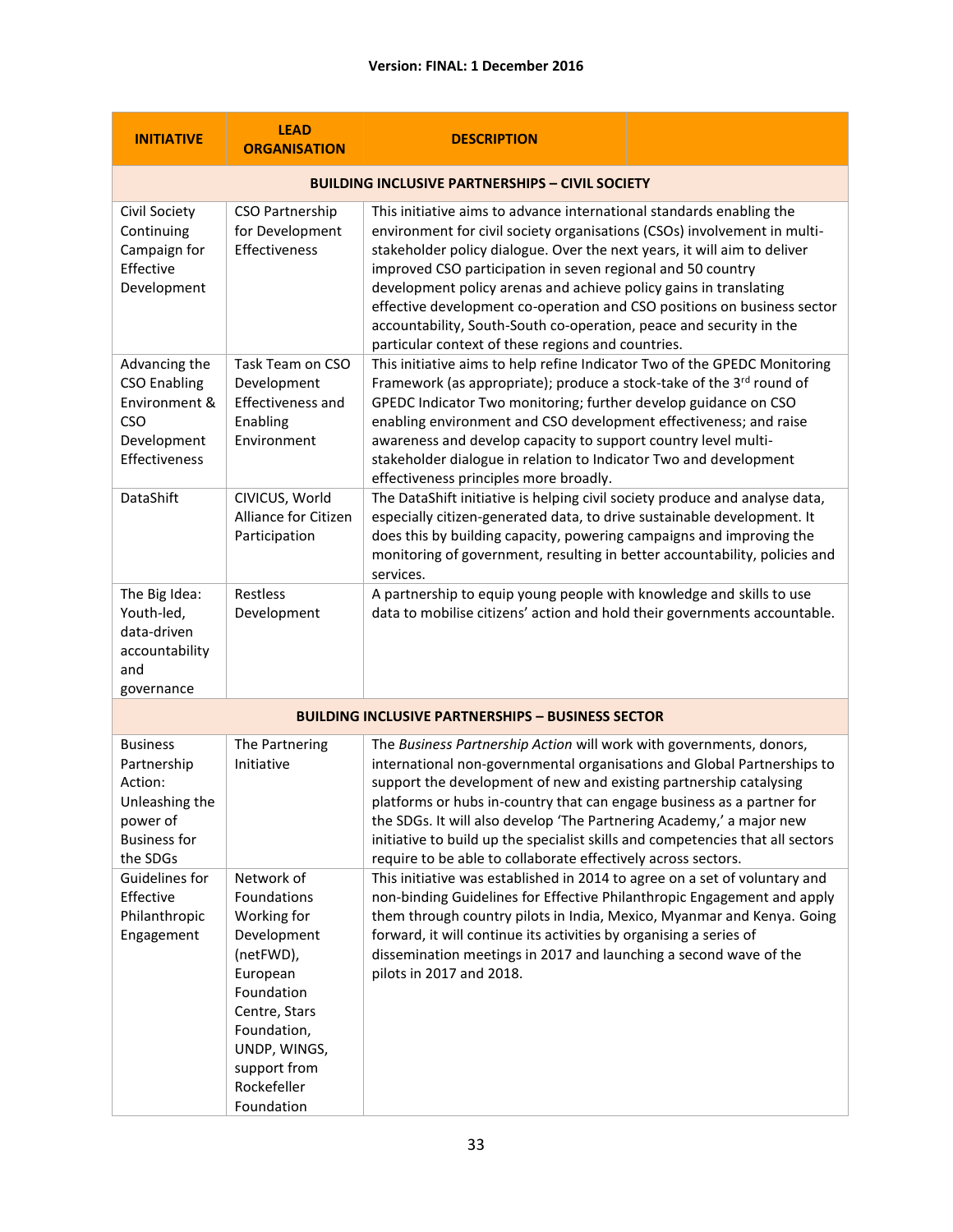### **Version: FINAL: 1 December 2016**

| <b>INITIATIVE</b>                                                       | <b>LEAD</b><br><b>ORGANISATION</b>                                                                                                                                                          | <b>DESCRIPTION</b>                                                                                                                                                                                                                                                                                                                                                                                                                                                                                                                                                                                  |  |  |
|-------------------------------------------------------------------------|---------------------------------------------------------------------------------------------------------------------------------------------------------------------------------------------|-----------------------------------------------------------------------------------------------------------------------------------------------------------------------------------------------------------------------------------------------------------------------------------------------------------------------------------------------------------------------------------------------------------------------------------------------------------------------------------------------------------------------------------------------------------------------------------------------------|--|--|
| <b>Better Than</b><br>Cash Alliance                                     | Better than Cash<br>Alliance                                                                                                                                                                | The Better Than Cash Alliance is an UN-housed partnership of<br>governments, business sector and international organisations that<br>accelerates the transition from cash to digital payments in order to<br>reduce poverty, mobilise domestic resources, increase transparency and<br>drive inclusive growth.                                                                                                                                                                                                                                                                                      |  |  |
|                                                                         | <b>BUILDING INCLUSIVE PARTNERSHIPS - SOUTH-SOUTH CO-OPERATION</b>                                                                                                                           |                                                                                                                                                                                                                                                                                                                                                                                                                                                                                                                                                                                                     |  |  |
| Promoting<br>effective<br>Triangular<br>Cooperation                     | Mexico                                                                                                                                                                                      | This initiative seeks to bring together interested development actors to<br>discuss their experiences in the establishment of guidelines and the<br>creation of triangular cooperation frameworks that ensure country-led<br>and country-based processes and inclusive partnerships. By forging clear<br>and actionable guidelines that align with the development priorities of<br>countries, it is expected that triangular co-operation will be further<br>strengthened as an effective development co-operation modality and will<br>result in positive outcomes for the all partners involved. |  |  |
| Future<br>International<br>Cooperation<br>Policy Network                | Articulação SUL,<br>China<br>International<br>Development<br>Research Network,<br>Participatory<br>Research in Asia<br>(PRIA) and the<br>Institute of<br>Development<br>Studies             | Commitment to engage in research-based mutual learning and<br>knowledge dissemination, interacting with governments and non-state<br>actors to contribute to the systematisation and dissemination of existing<br>knowledge, and the co-construction of new knowledge on development<br>innovations from the BRICS and other increasingly influential middle-<br>income countries.                                                                                                                                                                                                                  |  |  |
| <b>BUILDING INCLUSIVE PARTNERSHIPS - MULTI-STAKEHOLDER PARTNERSHIPS</b> |                                                                                                                                                                                             |                                                                                                                                                                                                                                                                                                                                                                                                                                                                                                                                                                                                     |  |  |
| Promoting<br>Effective<br>Partnering<br>(PEP)                           | Collective<br>Leadership<br>Institute,<br>Partnership<br><b>Brokers</b><br>Association,<br>Partnerships in<br>Practice,<br>Partnerships<br>Resource Centre,<br>The Partnering<br>Initiative | The SDGs require collaborative approaches to generate new thinking and<br>practices. Such partnerships can be challenging. PEP's aim is to create a<br>vibrant platform offering opportunities to learn from each other's<br>experience or to seek support when things are not going according to<br>plan. PEP developed an online facility with free resources, guiding<br>questions and performance indicators for those new to partnering and<br>those looking to improve their partnering efforts:<br>www.effectivepartnering.org                                                               |  |  |
| Social Dialogue<br>in<br>Development                                    | <b>Trade Union</b><br>Development<br>Cooperation<br>Network                                                                                                                                 | The Social Dialogue in Development is aimed at putting forward the<br>benefits and use of social dialogue as an instrument to contribute to the<br>SDGs, on the basis of the Global Partnership principles and commitments.<br>It will undertake specific research and produce a yearly report on specific<br>themes related to social dialogue for development. The themes will be<br>discussed in specific meetings held at least once a year.                                                                                                                                                    |  |  |
| Together for<br>2030:<br>Partnering to                                  | Every Woman<br>Every Child<br>initiative; the                                                                                                                                               | The Every Woman Every Child initiative, the Global Partnership for<br>Education (GPE), Sanitation and Water for All, Scaling Up Nutrition (SUN)<br>and Zero Hunger Challenge collaborate to catalyse transformations in the                                                                                                                                                                                                                                                                                                                                                                         |  |  |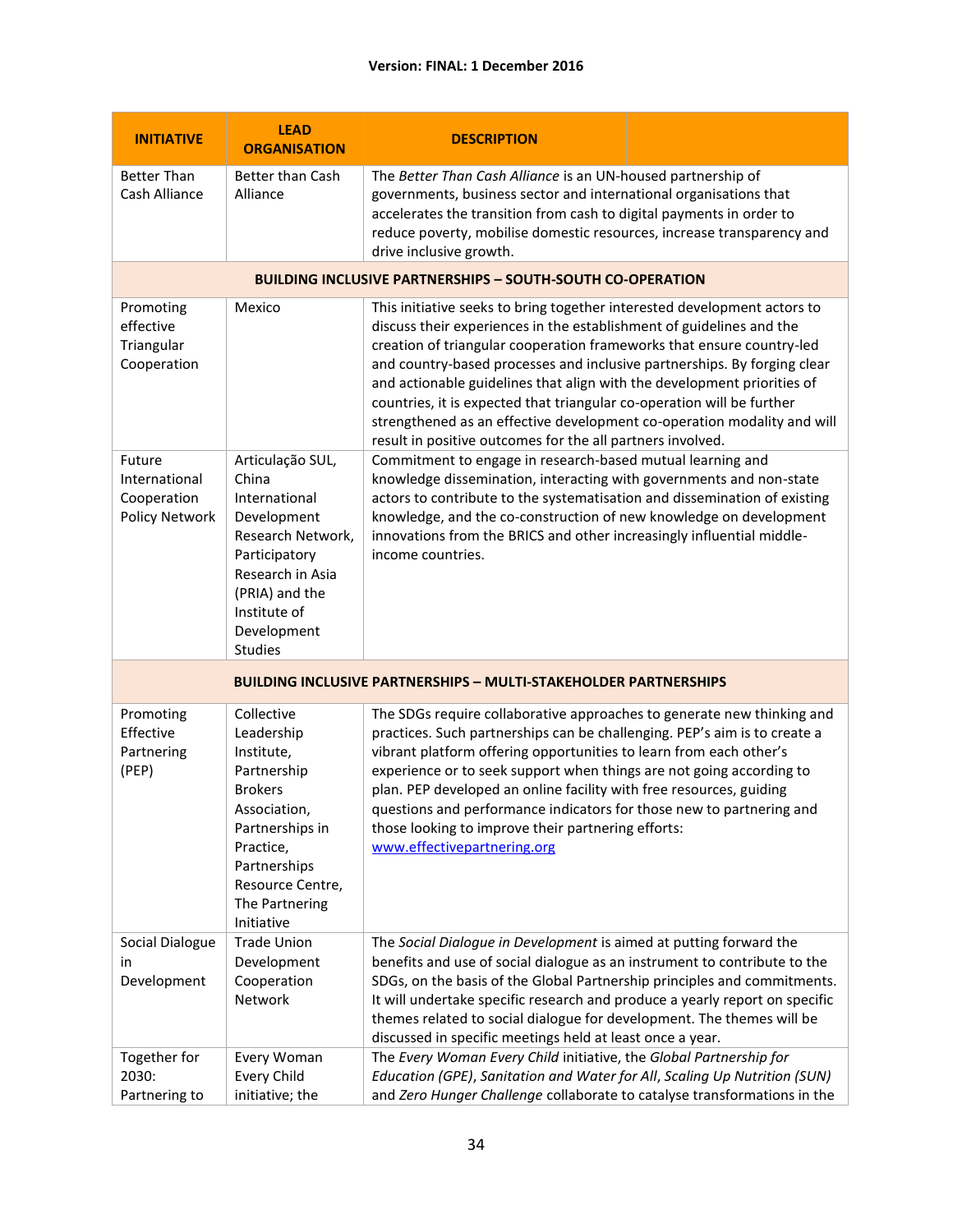### **Version: FINAL: 1 December 2016**

| <b>INITIATIVE</b>                                                                                                                                                                                                | <b>LEAD</b><br><b>ORGANISATION</b>                                                                                                                                      | <b>DESCRIPTION</b>                                                                                                                                                                                                                                                                                                                                                                                                                                                                                                                                                                                                                                                                                                                                                                                                                                                    |                                                                                                                                                                                                                                                                                                                                                                                                                                                                                                       |  |
|------------------------------------------------------------------------------------------------------------------------------------------------------------------------------------------------------------------|-------------------------------------------------------------------------------------------------------------------------------------------------------------------------|-----------------------------------------------------------------------------------------------------------------------------------------------------------------------------------------------------------------------------------------------------------------------------------------------------------------------------------------------------------------------------------------------------------------------------------------------------------------------------------------------------------------------------------------------------------------------------------------------------------------------------------------------------------------------------------------------------------------------------------------------------------------------------------------------------------------------------------------------------------------------|-------------------------------------------------------------------------------------------------------------------------------------------------------------------------------------------------------------------------------------------------------------------------------------------------------------------------------------------------------------------------------------------------------------------------------------------------------------------------------------------------------|--|
| Deliver a<br>Sustainable<br>Future for All                                                                                                                                                                       | Global Partnership<br>for Education<br>(GPE); Sanitation<br>and Water for All;<br><b>Scaling Up</b><br>Nutrition (SUN);<br>Zero Hunger<br>Challenge                     | way stakeholders work together - across communities and sectors - to<br>deliver on their commitments. These core partners are committed to<br>continue working together to facilitate a culture of effective, principled<br>partnerships that support country-level implementation of the SDGs,<br>generating lessons learned and engaging stakeholders across sectors and<br>communities for impact.                                                                                                                                                                                                                                                                                                                                                                                                                                                                 |                                                                                                                                                                                                                                                                                                                                                                                                                                                                                                       |  |
|                                                                                                                                                                                                                  |                                                                                                                                                                         | <b>CONDUCTING TRANSPARENT AND RESPONSIBLE DEVELOPMENT CO-OPERATION</b>                                                                                                                                                                                                                                                                                                                                                                                                                                                                                                                                                                                                                                                                                                                                                                                                |                                                                                                                                                                                                                                                                                                                                                                                                                                                                                                       |  |
| Additional<br>efforts on<br>International<br>Aid<br>Transparency<br>Initiative                                                                                                                                   | <b>International Aid</b><br>Transparency<br>Initiative                                                                                                                  | This initiative was established in 2014 to accelerate efforts to increase<br>transparency of development co-operation and financing for<br>development. Going forward, it will focus on facilitating data use,<br>particularly at country level, and improving data quality on both<br>resources and results.                                                                                                                                                                                                                                                                                                                                                                                                                                                                                                                                                         |                                                                                                                                                                                                                                                                                                                                                                                                                                                                                                       |  |
| 'Joint<br>Programming,<br>Managing<br>Diversity and<br>Reducing<br>Fragmentation'<br>(subject to<br>refinement0                                                                                                  | European<br>Commission,<br>Germany and<br>Uganda                                                                                                                        | [temporary description - to be confirmed at HLM2]                                                                                                                                                                                                                                                                                                                                                                                                                                                                                                                                                                                                                                                                                                                                                                                                                     | This initiative supports developing country ownership and leadership by<br>strengthening alignment with national priorities through joint<br>programming processes. It also aims to improve management of<br>development co-operation in line with the 2030 Agenda, by developing<br>and implementing innovative, effective and coherent strategies to reduce<br>fragmentation and proliferation of development initiatives and enhance<br>complementarity and coherence of development co-operation. |  |
| Statement of<br>Resolve by the<br>National and<br><b>Regional Arab</b><br>development<br>finance<br>institutions,<br>the Islamic<br>Development<br>Bank and the<br>OPEC Fund for<br>International<br>Development | National and<br>Regional Arab<br>development<br>finance<br>institutions, the<br>Islamic<br>Development Bank<br>and the OPEC<br>Fund for<br>International<br>Development | Through this initiative, institutions of the Arab Coordination Group<br>committed in 2014 to: (i) continue and scale-up co-operation with<br>developing countries reflecting the tenets of development effectiveness<br>and country ownership; (ii) support the GPEDC; (iii) deepen GPEDC<br>processes. Going forward, these institutions reiterate their commitment:<br>to a sustained cooperation with their Partner countries, emphasising<br>development effectiveness and support to nationally defined sustainable<br>development goals; to follow-up on the conclusions of the second<br>monitoring report and draw a road map with each Partner country to fill<br>the gaps that may exist between the practices of the institutions of the<br>group and the GPEDC indicators; to contribute to the development of<br>South-South and triangular cooperation. |                                                                                                                                                                                                                                                                                                                                                                                                                                                                                                       |  |
| <b>ENSURING COHERENCE BETWEEN CLIMATE FINANCE AND OFFICIAL DEVELOPMENT ASSISTANCE</b>                                                                                                                            |                                                                                                                                                                         |                                                                                                                                                                                                                                                                                                                                                                                                                                                                                                                                                                                                                                                                                                                                                                                                                                                                       |                                                                                                                                                                                                                                                                                                                                                                                                                                                                                                       |  |
| Partnership for<br>Climate<br>Finance and<br>Development                                                                                                                                                         | OECD, UNDP and<br><b>CPDE</b>                                                                                                                                           | The Partnership aims to foster more coherence and collaboration<br>between the climate change and development policy communities. Its<br>goal is to advance climate and development policy advocacy, knowledge-<br>sharing and the matching of expertise and solutions to country needs. Its<br>activities ultimately aim to enhance partners' capacities to: (i) mobilise<br>additional climate finance (domestic and international, public and<br>private); (ii) manage climate finance more effectively, efficiently, and<br>transparently; and (iii) target and prioritise climate finance delivery                                                                                                                                                                                                                                                               |                                                                                                                                                                                                                                                                                                                                                                                                                                                                                                       |  |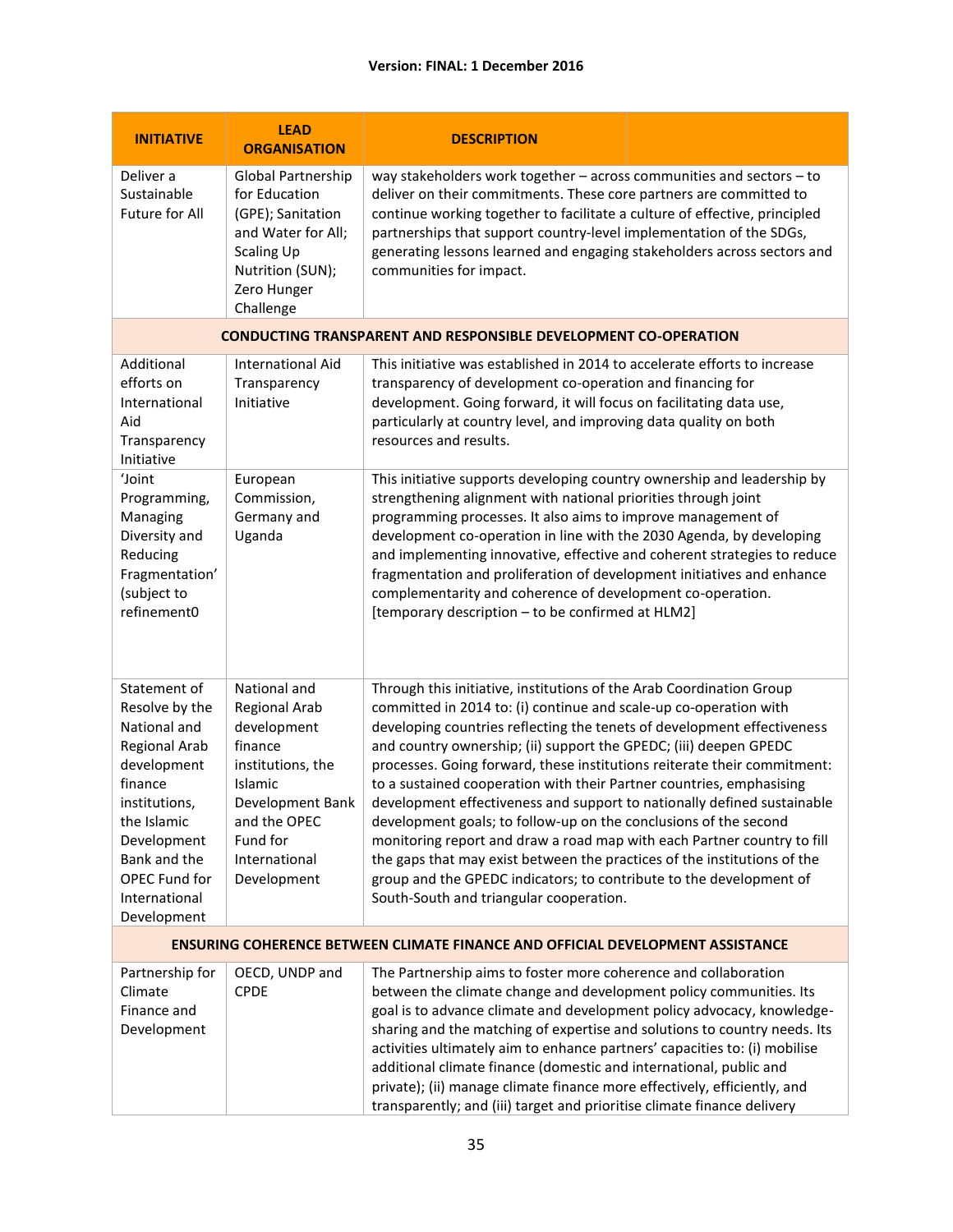| <b>INITIATIVE</b>                                                                                                                             | <b>LEAD</b><br><b>ORGANISATION</b>                                                        | <b>DESCRIPTION</b>                                                                                                                                                                                                                                                                                                                                                                                                                                                                                                                                                                                                                                                                                                                                                                                                   |  |  |
|-----------------------------------------------------------------------------------------------------------------------------------------------|-------------------------------------------------------------------------------------------|----------------------------------------------------------------------------------------------------------------------------------------------------------------------------------------------------------------------------------------------------------------------------------------------------------------------------------------------------------------------------------------------------------------------------------------------------------------------------------------------------------------------------------------------------------------------------------------------------------------------------------------------------------------------------------------------------------------------------------------------------------------------------------------------------------------------|--|--|
|                                                                                                                                               |                                                                                           | towards the most vulnerable countries.                                                                                                                                                                                                                                                                                                                                                                                                                                                                                                                                                                                                                                                                                                                                                                               |  |  |
|                                                                                                                                               |                                                                                           | FOCUSING ON RESULTS AND PROMOTING MUTUAL ACCOUNTABILITY                                                                                                                                                                                                                                                                                                                                                                                                                                                                                                                                                                                                                                                                                                                                                              |  |  |
| Results and<br>accountability                                                                                                                 | Bangladesh and<br>Switzerland                                                             | An initiative to support knowledge sharing on Country Results<br>Frameworks and mutual accountability at regional and country-level.                                                                                                                                                                                                                                                                                                                                                                                                                                                                                                                                                                                                                                                                                 |  |  |
|                                                                                                                                               |                                                                                           | <b>MOBILISING FLOWS BEYOND OFFICIAL DEVELOPMENT ASSISTANCE</b>                                                                                                                                                                                                                                                                                                                                                                                                                                                                                                                                                                                                                                                                                                                                                       |  |  |
| Active support<br>to "Tax<br>Inspectors<br>Without<br>Borders"                                                                                | <b>OECD Task Force</b><br>on Tax and<br>Development                                       | This partnership was created in 2014 to provide expert tax auditors for<br>building audit capacity in developing countries. Going forward, it will<br>increase deployments of experts (target of 100 by 2020), broaden work to<br>support South-South co-operation and increase the pool of experts.                                                                                                                                                                                                                                                                                                                                                                                                                                                                                                                 |  |  |
| Endorsement<br>of the<br>"Principles for<br>International<br>Engagement in<br>Supporting<br>Developing<br>Countries in<br>Revenue<br>Matters" | <b>OECD Task Force</b><br>on Tax and<br>Development                                       | Created in 2014, this initiative focused on the adoption of principles to<br>ensure that, in order for tax reforms to be successful, support<br>programmes are customised to fit the economic, structural, cultural, and<br>political conditions in a country. After HLM2, this initiative will move into<br>a new phase in which further guidance on best practice in implementing<br>the principles will be developed, and countries encouraged to engage in<br>voluntary reviews of their domestic-resource mobilisation programmes.                                                                                                                                                                                                                                                                              |  |  |
| Strengthening<br>comparable<br>tax statistical<br>indicators                                                                                  | OECD and regional<br>organisations                                                        | This initiative supports the construction of comparable revenue statistics<br>in interested developing countries. Over the next two years, it will seek to<br>expand coverage of all three of the regional publications (Revenue<br>Statistics in Africa, Revenue Statistics in Asian Countries and Revenue<br>Statistics in Latin America and the Caribbean) in collaboration with local<br>partners and the European Commission while maintaining the quality,<br>consistency and detail of the datasets. The initiative will also work to<br>improve the dissemination and accessibility of the publication, data and<br>findings, particularly through online user-friendly tools.<br>An assessment tool to provide a framework for assessing the strengths<br>and weaknesses of a country's tax administration. |  |  |
| Tax<br>Administration<br>Diagnostic<br>Assessment<br>Tool (TADAT)                                                                             | International<br>Monetary Fund,<br><b>TADAT Steering</b><br>Committee and<br>Belgium      |                                                                                                                                                                                                                                                                                                                                                                                                                                                                                                                                                                                                                                                                                                                                                                                                                      |  |  |
| PROMOTING DEVELOPMENT IN SITUATIONS OF CONFLICT AND FRAGILITY                                                                                 |                                                                                           |                                                                                                                                                                                                                                                                                                                                                                                                                                                                                                                                                                                                                                                                                                                                                                                                                      |  |  |
| New Deal for<br>Engagement in<br><b>Fragile States</b>                                                                                        | International<br>Dialogue for<br>Peacebuilding and<br>Statebuilding                       | An agreement between fragile and conflict-affected states, development<br>partners, and civil society to improve the current development policy and<br>practice in fragile and conflict-affected states.                                                                                                                                                                                                                                                                                                                                                                                                                                                                                                                                                                                                             |  |  |
| <b>Working Group</b><br>on Good<br>Practice<br>Principles for<br>Value Chain<br>Development<br>in FCS                                         | International<br>Finance<br>Corporation IFC,<br>Clingendael<br>Institute, Spark,<br>Shell | This initiative aims to develop a conflict-relevant tool for accelerating<br>value chain development and integrating local SMEs. The effort will entail<br>developing, piloting, evaluating, refining and dissemination of practical<br>tools for practitioners, focused on agribusiness and extractives<br>investment in fragile and conflict-affected situation.                                                                                                                                                                                                                                                                                                                                                                                                                                                   |  |  |